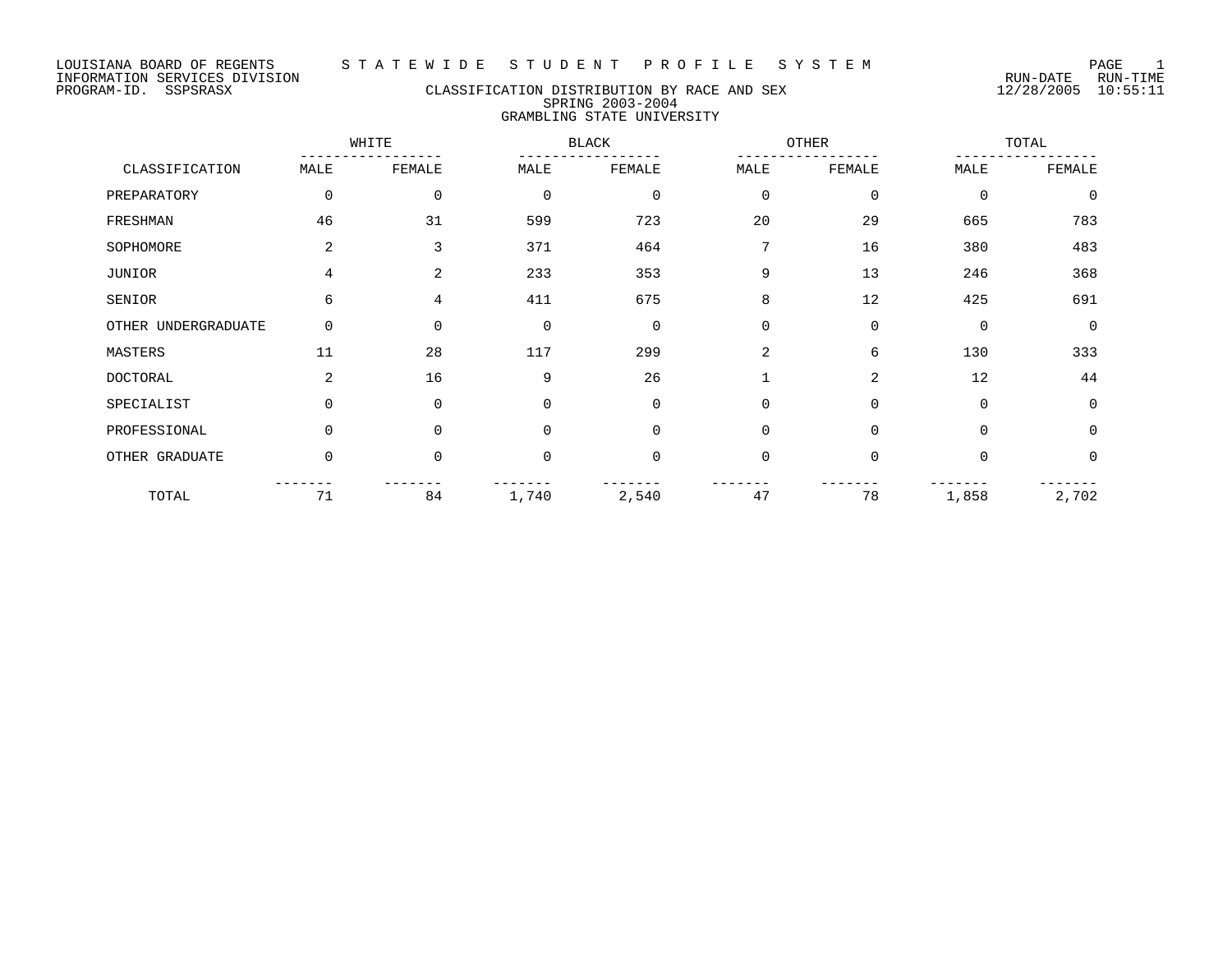# PROGRAM-ID. SSPSRASX CLASSIFICATION DISTRIBUTION BY RACE AND SEX 12/28/2005 10:55:11 SPRING 2003-2004 LOUISIANA TECH UNIVERSITY

|                     |             | WHITE<br><b>BLACK</b> |              |             | OTHER       |              | TOTAL       |                |
|---------------------|-------------|-----------------------|--------------|-------------|-------------|--------------|-------------|----------------|
| CLASSIFICATION      | MALE        | FEMALE                | MALE         | FEMALE      | MALE        | FEMALE       | MALE        | FEMALE         |
| PREPARATORY         | 5           | 11                    | $\mathbf 0$  | $\mathbf 0$ | $\mathbf 1$ | $\mathbf{1}$ | 6           | 12             |
| FRESHMAN            | 862         | 766                   | 188          | 253         | 136         | 104          | 1,186       | 1,123          |
| SOPHOMORE           | 711         | 653                   | 118          | 160         | 77          | 74           | 906         | 887            |
| <b>JUNIOR</b>       | 637         | 534                   | 102          | 88          | 83          | 59           | 822         | 681            |
| SENIOR              | 1,016       | 819                   | 175          | 227         | 144         | 104          | 1,335       | 1,150          |
| OTHER UNDERGRADUATE | 142         | 234                   | 30           | 46          | 26          | 68           | 198         | 348            |
| MASTERS             | 164         | 360                   | 34           | 128         | 326         | 132          | 524         | 620            |
| <b>DOCTORAL</b>     | 35          | 43                    | 6            | 14          | 77          | 34           | 118         | 91             |
| SPECIALIST          | $\mathbf 0$ | $\mathbf 0$           | $\mathbf{0}$ | $\mathbf 0$ | $\mathbf 0$ | 0            | $\Omega$    | $\mathbf 0$    |
| PROFESSIONAL        | $\mathbf 0$ | $\mathbf 0$           | $\mathbf 0$  | $\mathbf 0$ | $\mathbf 0$ | 0            | $\mathbf 0$ | $\overline{0}$ |
| OTHER GRADUATE      | 38          | 195                   | 14           | 113         | 3           | 18           | 55          | 326            |
| TOTAL               | 3,610       | 3,615                 | 667          | 1,029       | 873         | 594          | 5,150       | 5,238          |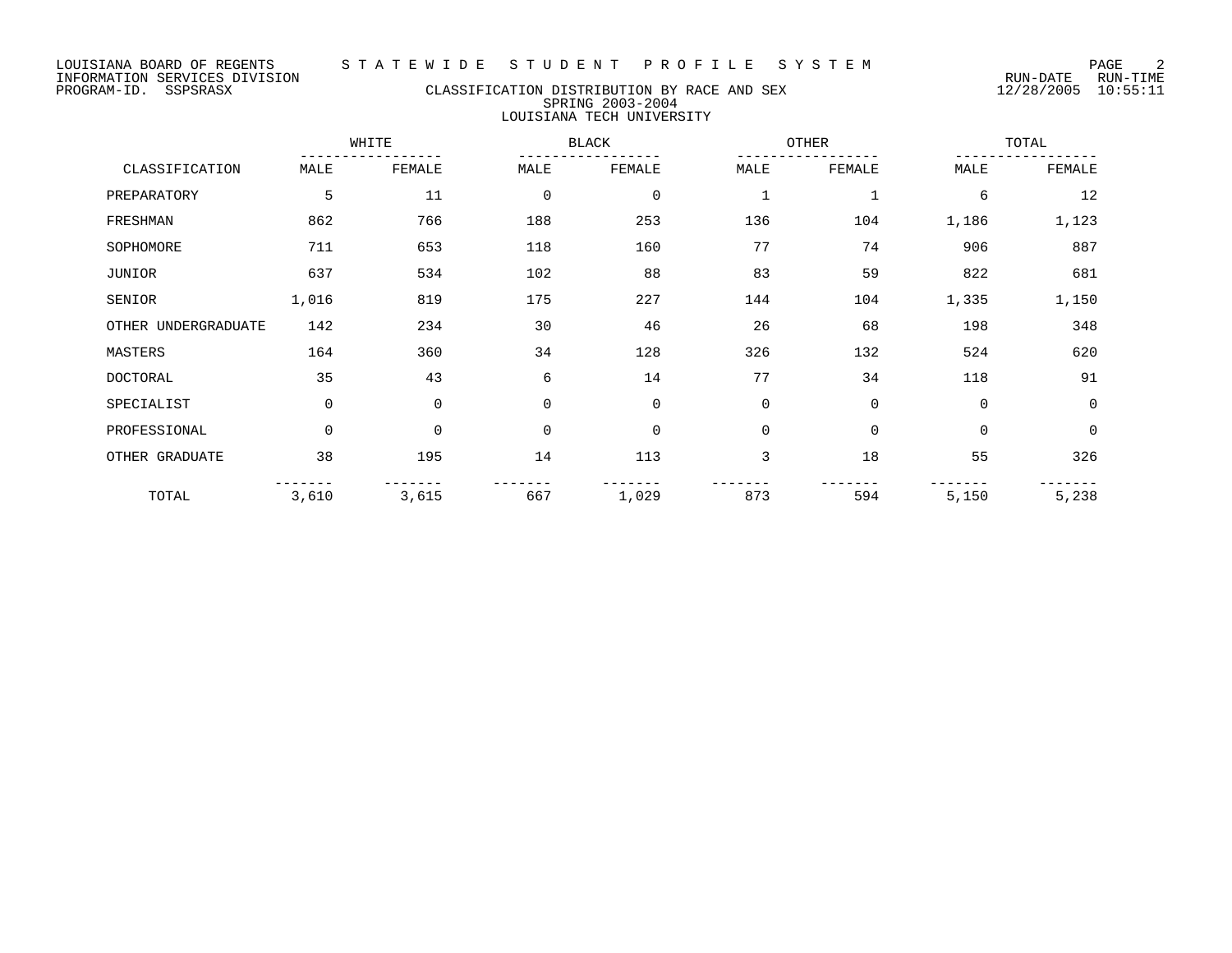# PROGRAM-ID. SSPSRASX CLASSIFICATION DISTRIBUTION BY RACE AND SEX 12/28/2005 10:55:11 SPRING 2003-2004 MCNEESE STATE UNIVERSITY

|                     |             | WHITE       |                | <b>BLACK</b> |             | OTHER          |             | TOTAL       |  |
|---------------------|-------------|-------------|----------------|--------------|-------------|----------------|-------------|-------------|--|
| CLASSIFICATION      | MALE        | FEMALE      | MALE           | FEMALE       | MALE        | FEMALE         | MALE        | FEMALE      |  |
| PREPARATORY         | 38          | 63          | $\overline{3}$ | 7            | 1           | $\overline{2}$ | 42          | 72          |  |
| FRESHMAN            | 653         | 839         | 235            | 332          | 32          | 70             | 920         | 1,241       |  |
| SOPHOMORE           | 474         | 641         | 116            | 153          | 39          | 46             | 629         | 840         |  |
| JUNIOR              | 418         | 599         | 56             | 124          | 30          | 30             | 504         | 753         |  |
| SENIOR              | 553         | 836         | 123            | 233          | 43          | 42             | 719         | 1,111       |  |
| OTHER UNDERGRADUATE | 9           | 25          | $\mathbf 0$    | 5            | $\mathbf 1$ | 6              | 10          | 36          |  |
| MASTERS             | 141         | 367         | 30             | 82           | 81          | 47             | 252         | 496         |  |
| <b>DOCTORAL</b>     | $\mathbf 0$ | $\mathbf 0$ | $\mathbf 0$    | $\mathbf 0$  | $\mathbf 0$ | $\Omega$       | $\mathbf 0$ | $\mathbf 0$ |  |
| SPECIALIST          | 4           | 22          | $\mathbf{1}$   | 5            |             | $\mathbf 0$    | 6           | 27          |  |
| PROFESSIONAL        | 0           | $\mathbf 0$ | $\mathbf 0$    | $\mathbf 0$  | $\mathbf 0$ | 0              | $\mathbf 0$ | $\mathbf 0$ |  |
| OTHER GRADUATE      | 46          | 118         | 15             | 34           | 4           | 5              | 65          | 157         |  |
| TOTAL               | 2,336       | 3,510       | 579            | 975          | 232         | 248            | 3,147       | 4,733       |  |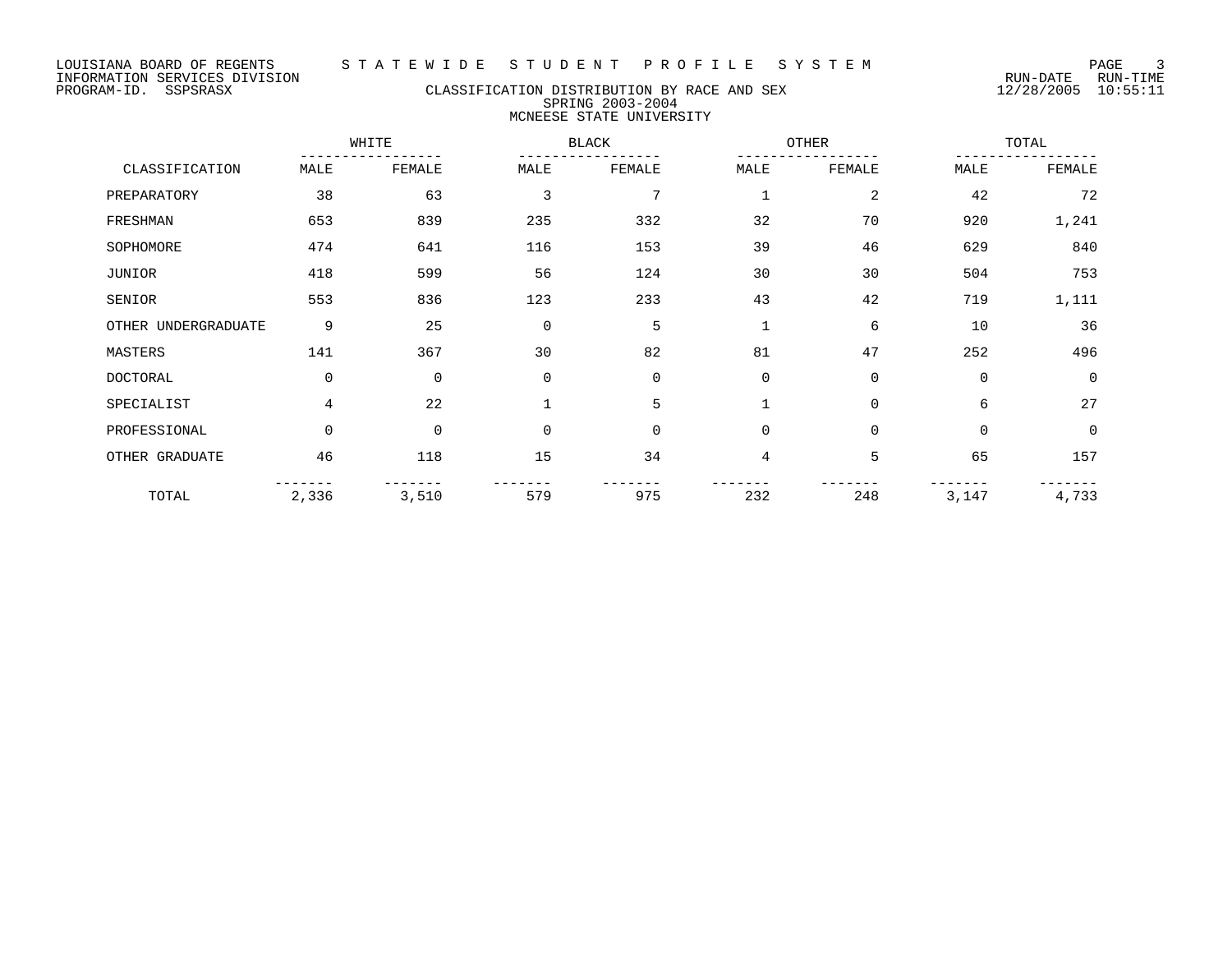## PROGRAM-ID. SSPSRASX CLASSIFICATION DISTRIBUTION BY RACE AND SEX 12/28/2005 10:55:11 SPRING 2003-2004 NICHOLLS STATE UNIVERSITY

|                     |          | WHITE       |              | <b>BLACK</b> |             | OTHER       |                | TOTAL    |  |
|---------------------|----------|-------------|--------------|--------------|-------------|-------------|----------------|----------|--|
| CLASSIFICATION      | MALE     | FEMALE      | MALE         | FEMALE       | MALE        | FEMALE      | MALE           | FEMALE   |  |
| PREPARATORY         | 0        | 0           | $\mathbf 0$  | $\mathbf 0$  | $\mathbf 0$ | 0           | $\mathbf 0$    | $\Omega$ |  |
| FRESHMAN            | 558      | 850         | 182          | 338          | 58          | 88          | 798            | 1,276    |  |
| SOPHOMORE           | 407      | 607         | 60           | 140          | 35          | 53          | 502            | 800      |  |
| JUNIOR              | 282      | 530         | 38           | 97           | 35          | 46          | 355            | 673      |  |
| SENIOR              | 446      | 790         | 65           | 143          | 36          | 69          | 547            | 1,002    |  |
| OTHER UNDERGRADUATE | 15       | 22          | $\mathbf{1}$ | 2            | 4           | 5           | 20             | 29       |  |
| MASTERS             | 102      | 324         | 15           | 74           | 20          | 20          | 137            | 418      |  |
| <b>DOCTORAL</b>     | $\Omega$ | $\mathbf 0$ | $\Omega$     | $\mathbf 0$  | $\mathbf 0$ | 0           | $\Omega$       | $\Omega$ |  |
| SPECIALIST          |          | 15          | $\Omega$     | 3            | 1           | $\mathbf 0$ | $\overline{a}$ | 18       |  |
| PROFESSIONAL        | $\Omega$ | $\mathbf 0$ | $\mathbf 0$  | $\mathbf 0$  | $\mathbf 0$ | 0           | 0              | $\Omega$ |  |
| OTHER GRADUATE      | 26       | 82          | 3            | 18           | $\mathbf 0$ | 5           | 29             | 105      |  |
| TOTAL               | 1,837    | 3,220       | 364          | 815          | 189         | 286         | 2,390          | 4,321    |  |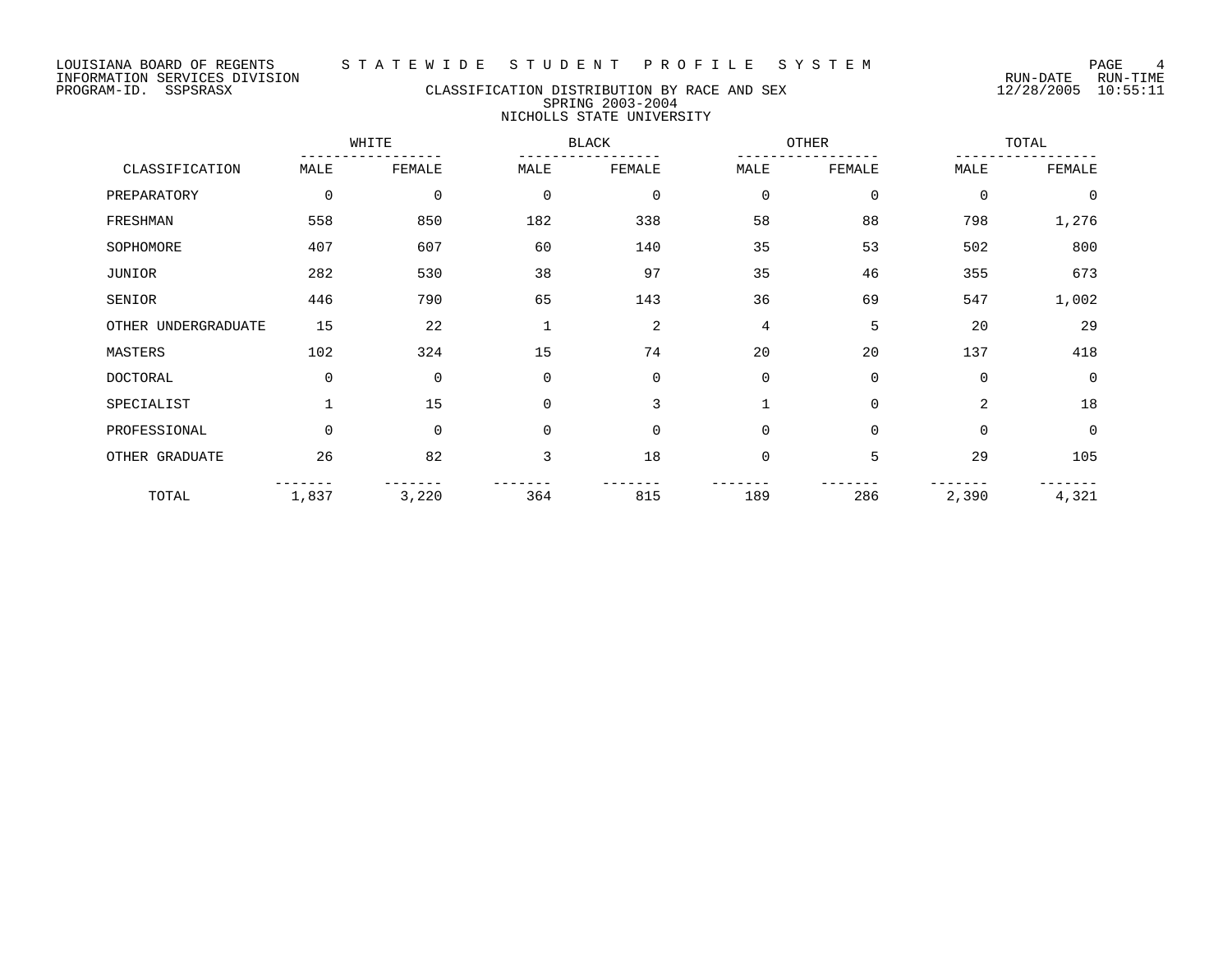## PROGRAM-ID. SSPSRASX CLASSIFICATION DISTRIBUTION BY RACE AND SEX 12/28/2005 10:55:11 SPRING 2003-2004 UNIVERSITY OF LA. AT MONROE

|                     |                | WHITE       |              | <b>BLACK</b> |             | OTHER       |              | TOTAL       |  |
|---------------------|----------------|-------------|--------------|--------------|-------------|-------------|--------------|-------------|--|
| CLASSIFICATION      | MALE           | FEMALE      | MALE         | FEMALE       | MALE        | FEMALE      | MALE         | FEMALE      |  |
| PREPARATORY         | $\mathbf 1$    | 14          | $\mathbf 0$  | 2            | $\mathbf 0$ | $\mathbf 0$ | $\mathbf{1}$ | 16          |  |
| FRESHMAN            | 579            | 811         | 170          | 480          | 37          | 46          | 786          | 1,337       |  |
| SOPHOMORE           | 339            | 543         | 78           | 273          | 17          | 24          | 434          | 840         |  |
| JUNIOR              | 304            | 543         | 71           | 207          | 19          | 31          | 394          | 781         |  |
| SENIOR              | 520            | 897         | 147          | 413          | 42          | 70          | 709          | 1,380       |  |
| OTHER UNDERGRADUATE | $\mathbf 0$    | $\mathbf 0$ | $\mathbf 0$  | $\mathbf 0$  | $\mathbf 0$ | $\mathbf 0$ | $\mathbf 0$  | $\mathbf 0$ |  |
| MASTERS             | 146            | 283         | 28           | 117          | 43          | 33          | 217          | 433         |  |
| <b>DOCTORAL</b>     | 19             | 25          | $\mathbf{1}$ | 9            | 22          | 18          | 42           | 52          |  |
| SPECIALIST          | $\overline{2}$ | 12          | $\mathbf{1}$ | 11           | $\mathbf 0$ | $\mathbf 0$ | 3            | 23          |  |
| PROFESSIONAL        | 94             | 206         | 8            | 27           | 12          | 40          | 114          | 273         |  |
| OTHER GRADUATE      | 20             | 74          | 16           | 44           | 2           | 4           | 38           | 122         |  |
| TOTAL               | 2,024          | 3,408       | 520          | 1,583        | 194         | 266         | 2,738        | 5,257       |  |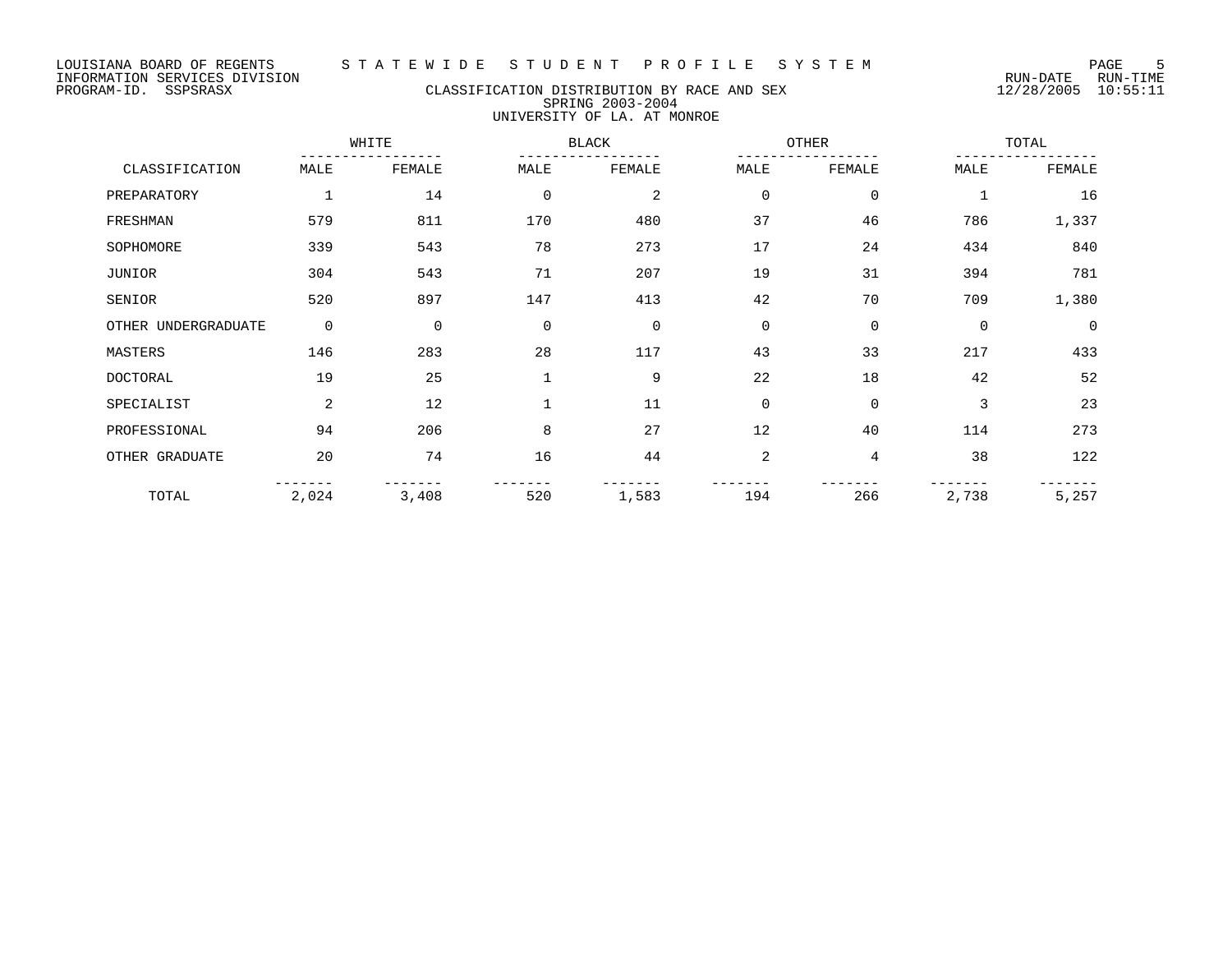# PROGRAM-ID. SSPSRASX CLASSIFICATION DISTRIBUTION BY RACE AND SEX 12/28/2005 10:55:11 SPRING 2003-2004 NORTHWESTERN STATE UNIVERSITY

|                     |             | WHITE  |             | <b>BLACK</b> |                | OTHER        |             | TOTAL       |  |
|---------------------|-------------|--------|-------------|--------------|----------------|--------------|-------------|-------------|--|
| CLASSIFICATION      | MALE        | FEMALE | MALE        | FEMALE       | MALE           | FEMALE       | MALE        | FEMALE      |  |
| PREPARATORY         | 13          | 34     | 2           |              | $\overline{0}$ | 2            | 15          | 37          |  |
| FRESHMAN            | 489         | 1,020  | 424         | 706          | 90             | 139          | 1,003       | 1,865       |  |
| SOPHOMORE           | 385         | 799    | 185         | 408          | 60             | 107          | 630         | 1,314       |  |
| JUNIOR              | 327         | 663    | 126         | 299          | 39             | 98           | 492         | 1,060       |  |
| SENIOR              | 492         | 929    | 180         | 403          | 107            | 141          | 779         | 1,473       |  |
| OTHER UNDERGRADUATE | 0           | 0      | 0           | $\mathbf 0$  | $\mathbf 0$    | $\mathbf 0$  | $\mathbf 0$ | $\mathbf 0$ |  |
| MASTERS             | 125         | 428    | 42          | 142          | 21             | 36           | 188         | 606         |  |
| DOCTORAL            | $\mathbf 0$ | 0      | $\mathbf 0$ |              | $\mathbf 0$    | $\mathbf 0$  | 0           |             |  |
| SPECIALIST          | 10          | 40     | 8           | 23           | $\overline{0}$ | $\mathbf{1}$ | 18          | 64          |  |
| PROFESSIONAL        | $\mathbf 0$ | 0      | 0           | $\Omega$     | $\mathbf 0$    | $\mathbf 0$  | $\mathbf 0$ | $\mathbf 0$ |  |
| OTHER GRADUATE      | 56          | 200    | 15          | 52           | 4              | 9            | 75          | 261         |  |
| TOTAL               | 1,897       | 4,113  | 982         | 2,035        | 321            | 533          | 3,200       | 6,681       |  |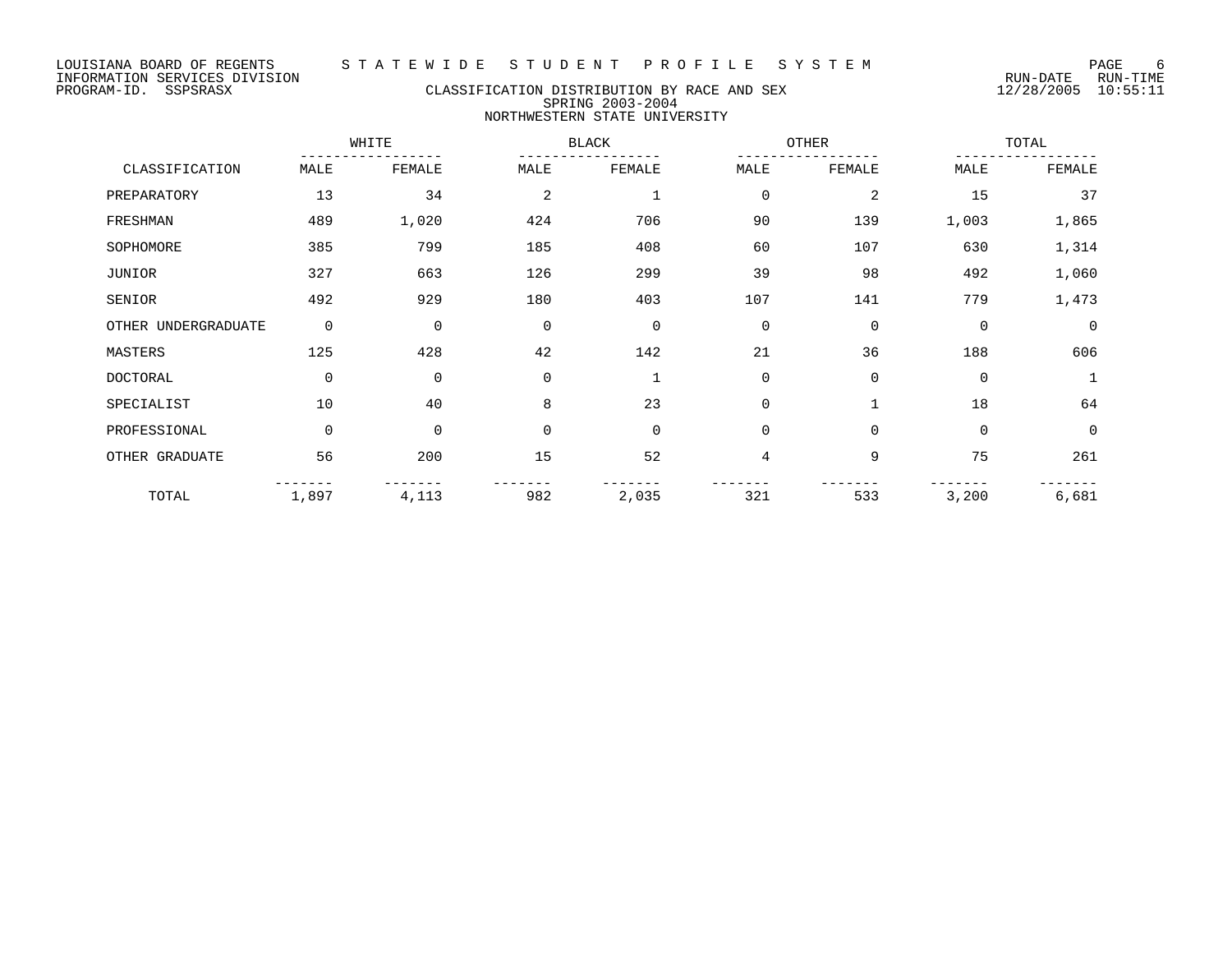# LOUISIANA BOARD OF REGENTS STATEWIDE STUDENT PROFILE SYSTEM PAGE 7<br>INFORMATION SERVICES DIVISION INFORMATION SERVICES DIVISION

## PROGRAM-ID. SSPSRASX CLASSIFICATION DISTRIBUTION BY RACE AND SEX 12/28/2005 10:55:11 SPRING 2003-2004 SOUTHEASTERN LA. UNIVERSITY

|                     |             | WHITE       |          | BLACK       |                | <b>OTHER</b> | TOTAL       |             |
|---------------------|-------------|-------------|----------|-------------|----------------|--------------|-------------|-------------|
| CLASSIFICATION      | MALE        | FEMALE      | MALE     | FEMALE      | MALE           | FEMALE       | MALE        | FEMALE      |
| PREPARATORY         | 10          | 16          | $\Omega$ |             | $\mathbf 0$    | $\mathbf{1}$ | 10          | 18          |
| FRESHMAN            | 1,331       | 1,656       | 303      | 526         | 93             | 114          | 1,727       | 2,296       |
| SOPHOMORE           | 911         | 1,374       | 117      | 289         | 67             | 69           | 1,095       | 1,732       |
| JUNIOR              | 702         | 1,191       | 81       | 249         | 39             | 60           | 822         | 1,500       |
| SENIOR              | 1,009       | 1,800       | 87       | 325         | 60             | 96           | 1,156       | 2,221       |
| OTHER UNDERGRADUATE | 12          | 42          | $\Omega$ | 18          | $\mathbf 1$    | 4            | 13          | 64          |
| MASTERS             | 269         | 898         | 38       | 163         | 46             | 48           | 353         | 1,109       |
| <b>DOCTORAL</b>     | 0           | $\mathbf 0$ | 0        | $\mathbf 0$ | $\mathbf 0$    | $\mathbf 0$  | $\mathbf 0$ | 0           |
| SPECIALIST          | $\mathbf 0$ | $\Omega$    | $\Omega$ | $\Omega$    | $\Omega$       | $\Omega$     | $\Omega$    | $\mathbf 0$ |
| PROFESSIONAL        | $\Omega$    | $\Omega$    | $\Omega$ | $\Omega$    | $\Omega$       | $\Omega$     | $\Omega$    | $\mathbf 0$ |
| OTHER GRADUATE      | 96          | 450         | 11       | 72          | $\overline{4}$ | 12           | 111         | 534         |
| TOTAL               | 4,340       | 7,427       | 637      | 1,643       | 310            | 404          | 5,287       | 9,474       |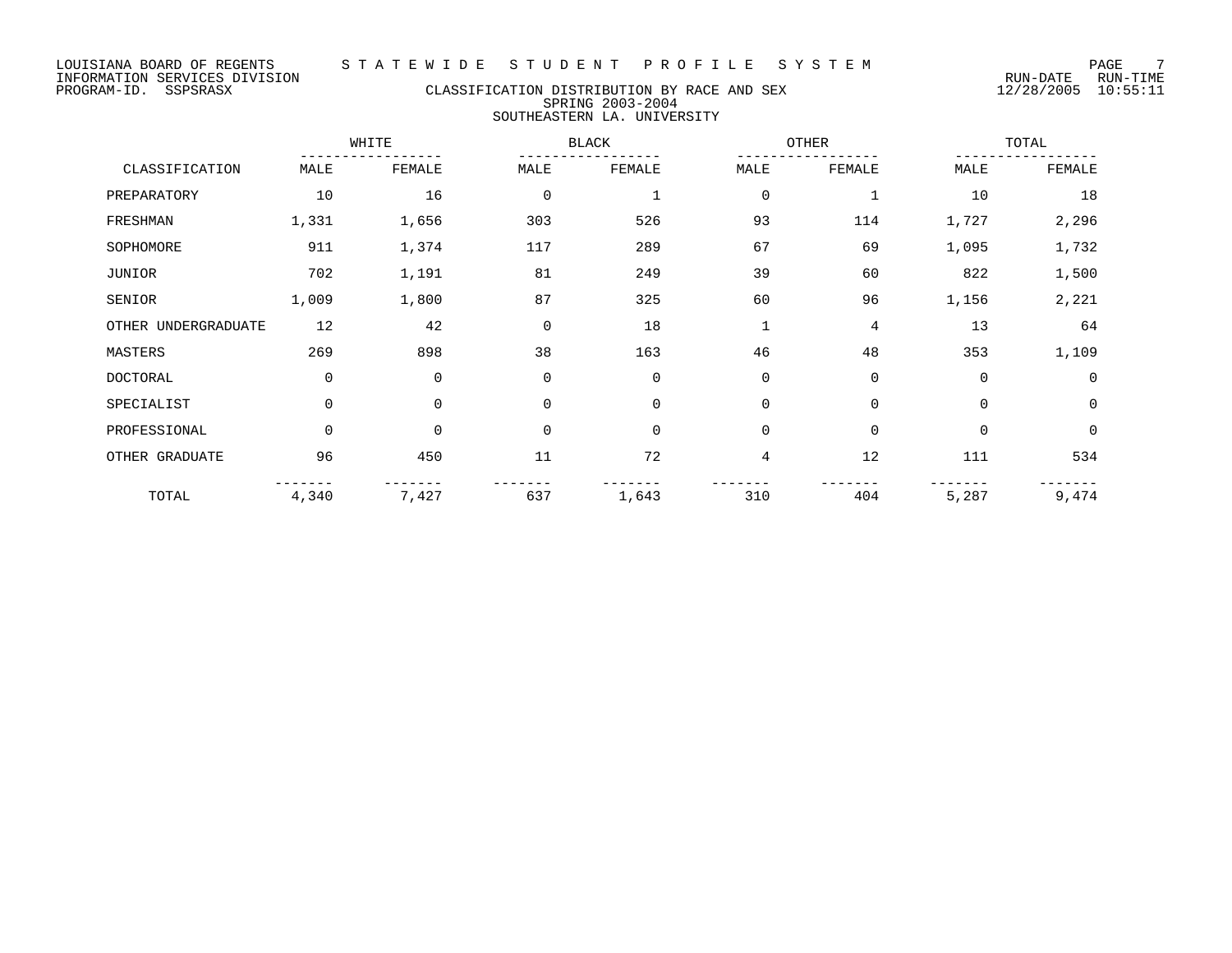# PROGRAM-ID. SSPSRASX CLASSIFICATION DISTRIBUTION BY RACE AND SEX 12/28/2005 10:55:11 SPRING 2003-2004 UNIVERSITY OF LA. IN LAFAYETTE

|                     |             | WHITE  |             | <b>BLACK</b> | OTHER       |             |             | TOTAL       |  |
|---------------------|-------------|--------|-------------|--------------|-------------|-------------|-------------|-------------|--|
| CLASSIFICATION      | MALE        | FEMALE | MALE        | FEMALE       | MALE        | FEMALE      | MALE        | FEMALE      |  |
| PREPARATORY         | 57          | 106    | 10          | 25           | 7           | 5           | 74          | 136         |  |
| FRESHMAN            | 1,235       | 1,415  | 303         | 446          | 105         | 106         | 1,643       | 1,967       |  |
| SOPHOMORE           | 998         | 1,199  | 201         | 368          | 104         | 78          | 1,303       | 1,645       |  |
| JUNIOR              | 830         | 1,100  | 149         | 296          | 85          | 74          | 1,064       | 1,470       |  |
| SENIOR              | 1,282       | 1,706  | 219         | 515          | 175         | 163         | 1,676       | 2,384       |  |
| OTHER UNDERGRADUATE | 87          | 269    | 4           | 22           | 11          | 55          | 102         | 346         |  |
| MASTERS             | 233         | 432    | 24          | 45           | 212         | 111         | 469         | 588         |  |
| <b>DOCTORAL</b>     | 38          | 41     | $\mathbf 0$ | 2            | 67          | 30          | 105         | 73          |  |
| SPECIALIST          | $\mathbf 0$ | 0      | $\mathbf 0$ | $\mathbf 0$  | $\mathbf 0$ | $\mathbf 0$ | $\mathbf 0$ | $\mathbf 0$ |  |
| PROFESSIONAL        | $\mathbf 0$ | 0      | $\mathbf 0$ | $\mathbf 0$  | $\mathbf 0$ | $\mathbf 0$ | $\mathbf 0$ | $\mathbf 0$ |  |
| OTHER GRADUATE      | 68          | 167    | 10          | 35           | 7           | 11          | 85          | 213         |  |
| TOTAL               | 4,828       | 6,435  | 920         | 1,754        | 773         | 633         | 6,521       | 8,822       |  |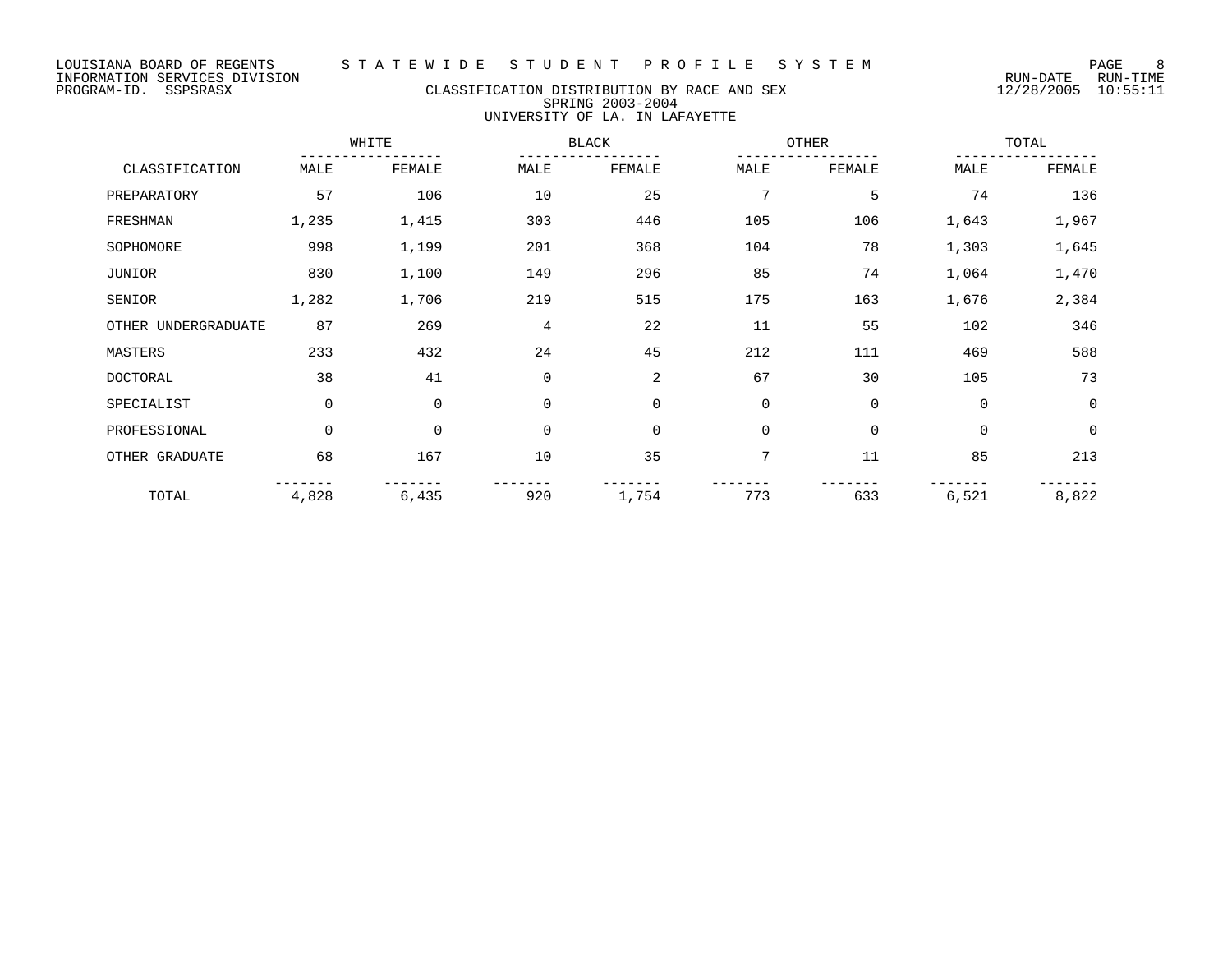## PROGRAM-ID. SSPSRASX CLASSIFICATION DISTRIBUTION BY RACE AND SEX 12/28/2005 10:55:11 SPRING 2003-2004 L.S.U. AT ALEXANDRIA

|                     |             | WHITE    |             | <b>BLACK</b> |              | OTHER       |             | TOTAL       |  |
|---------------------|-------------|----------|-------------|--------------|--------------|-------------|-------------|-------------|--|
| CLASSIFICATION      | MALE        | FEMALE   | MALE        | FEMALE       | MALE         | FEMALE      | MALE        | FEMALE      |  |
| PREPARATORY         | 7           | 10       |             | $\mathbf 0$  | $\mathbf{1}$ | 0           | 9           | 10          |  |
| FRESHMAN            | 308         | 647      | 67          | 249          | 23           | 49          | 398         | 945         |  |
| SOPHOMORE           | 137         | 453      | 24          | 122          | 17           | 22          | 178         | 597         |  |
| JUNIOR              | 93          | 303      | 8           | 74           | 8            | 18          | 109         | 395         |  |
| SENIOR              | 64          | 271      | 8           | 47           | 6            | 12          | 78          | 330         |  |
| OTHER UNDERGRADUATE | $\mathbf 0$ | $\Omega$ | $\Omega$    | $\Omega$     | $\mathbf 0$  | $\mathbf 0$ | $\mathbf 0$ | $\Omega$    |  |
| MASTERS             | $\Omega$    | $\Omega$ | $\mathbf 0$ | $\Omega$     | $\mathbf 0$  | $\mathbf 0$ | $\mathbf 0$ | $\mathbf 0$ |  |
| DOCTORAL            | $\Omega$    | $\Omega$ | $\Omega$    | $\Omega$     | $\Omega$     | $\mathbf 0$ | $\Omega$    | $\Omega$    |  |
| SPECIALIST          | $\Omega$    | 0        | $\mathbf 0$ | $\mathbf 0$  | $\mathbf 0$  | $\mathbf 0$ | $\mathbf 0$ | $\mathbf 0$ |  |
| PROFESSIONAL        | $\Omega$    | $\Omega$ | $\mathbf 0$ | $\Omega$     | $\Omega$     | $\Omega$    | $\Omega$    | $\Omega$    |  |
| OTHER GRADUATE      | $\Omega$    | $\Omega$ | $\mathbf 0$ | $\Omega$     | $\Omega$     | $\mathbf 0$ | $\Omega$    | $\Omega$    |  |
| TOTAL               | 609         | 1,684    | 108         | 492          | 55           | 101         | 772         | 2,277       |  |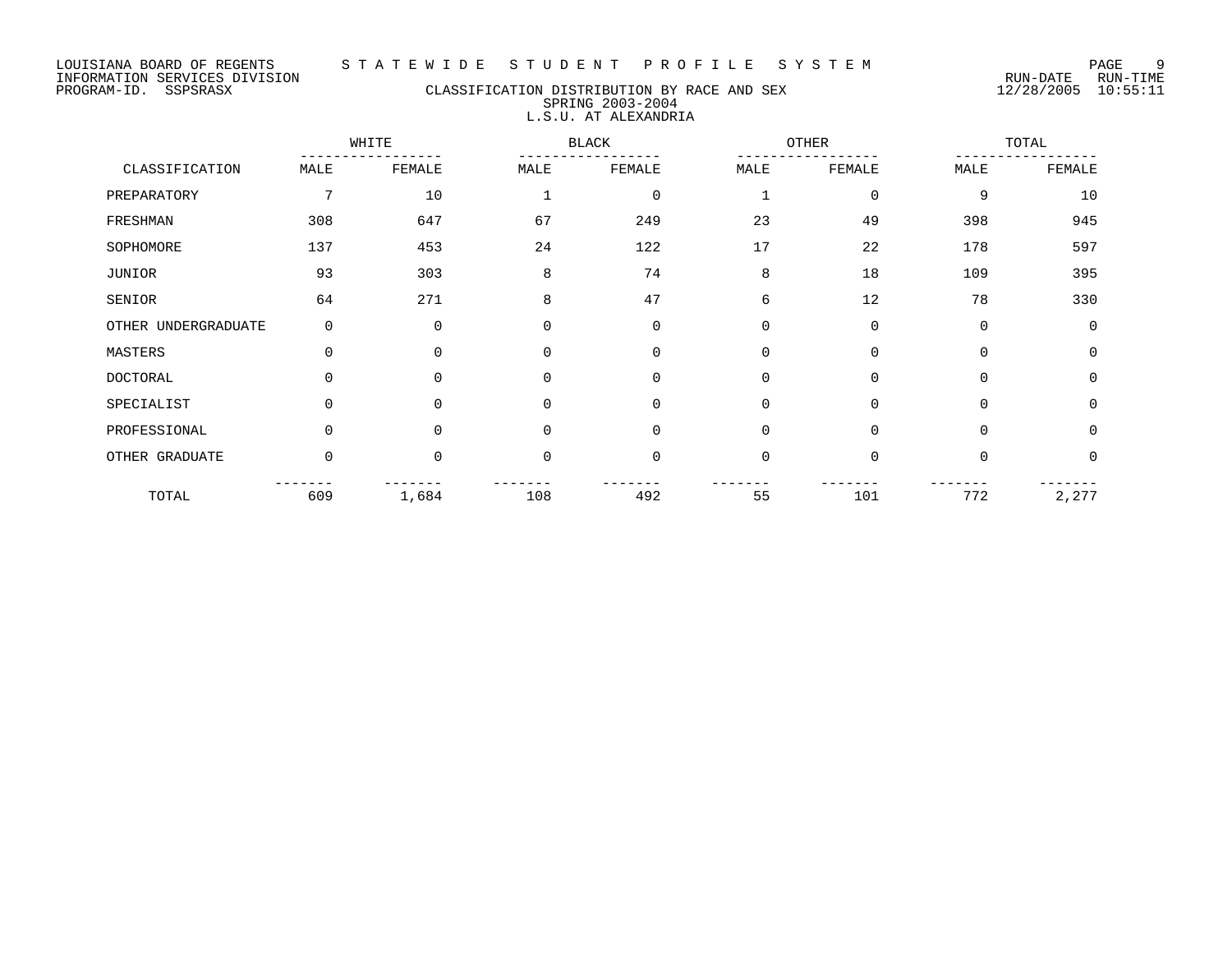# PROGRAM-ID. SSPSRASX CLASSIFICATION DISTRIBUTION BY RACE AND SEX 12/28/2005 10:55:11 SPRING 2003-2004 L.S.U. AT BATON ROUGE

|                     |              | WHITE       |              | <b>BLACK</b>   |             | OTHER          |                | TOTAL  |  |
|---------------------|--------------|-------------|--------------|----------------|-------------|----------------|----------------|--------|--|
| CLASSIFICATION      | MALE         | FEMALE      | MALE         | FEMALE         | MALE        | FEMALE         | MALE           | FEMALE |  |
| PREPARATORY         | $\mathbf{1}$ | $\mathbf 1$ | $\mathbf 0$  | $\overline{0}$ | 1           | $\overline{2}$ | $\overline{2}$ | 3      |  |
| FRESHMAN            | 1,849        | 2,259       | 201          | 265            | 258         | 228            | 2,308          | 2,752  |  |
| SOPHOMORE           | 2,146        | 2,375       | 162          | 307            | 262         | 271            | 2,570          | 2,953  |  |
| JUNIOR              | 2,229        | 2,270       | 188          | 299            | 293         | 264            | 2,710          | 2,833  |  |
| SENIOR              | 2,916        | 2,874       | 253          | 429            | 462         | 425            | 3,631          | 3,728  |  |
| OTHER UNDERGRADUATE | 163          | 218         | 51           | 96             | 42          | 73             | 256            | 387    |  |
| MASTERS             | 656          | 916         | 53           | 125            | 433         | 275            | 1,142          | 1,316  |  |
| <b>DOCTORAL</b>     | 369          | 418         | 53           | 88             | 514         | 263            | 936            | 769    |  |
| SPECIALIST          | $\mathbf{1}$ | 19          | $\mathbf 0$  | 9              | $\mathbf 1$ | $\mathbf 0$    | 2              | 28     |  |
| PROFESSIONAL        | 84           | 234         | $\mathbf{1}$ | 3              | 9           | 12             | 94             | 249    |  |
| OTHER GRADUATE      | 113          | 187         | 23           | 63             | 34          | 35             | 170            | 285    |  |
| TOTAL               | 10,527       | 11,771      | 985          | 1,684          | 2,309       | 1,848          | 13,821         | 15,303 |  |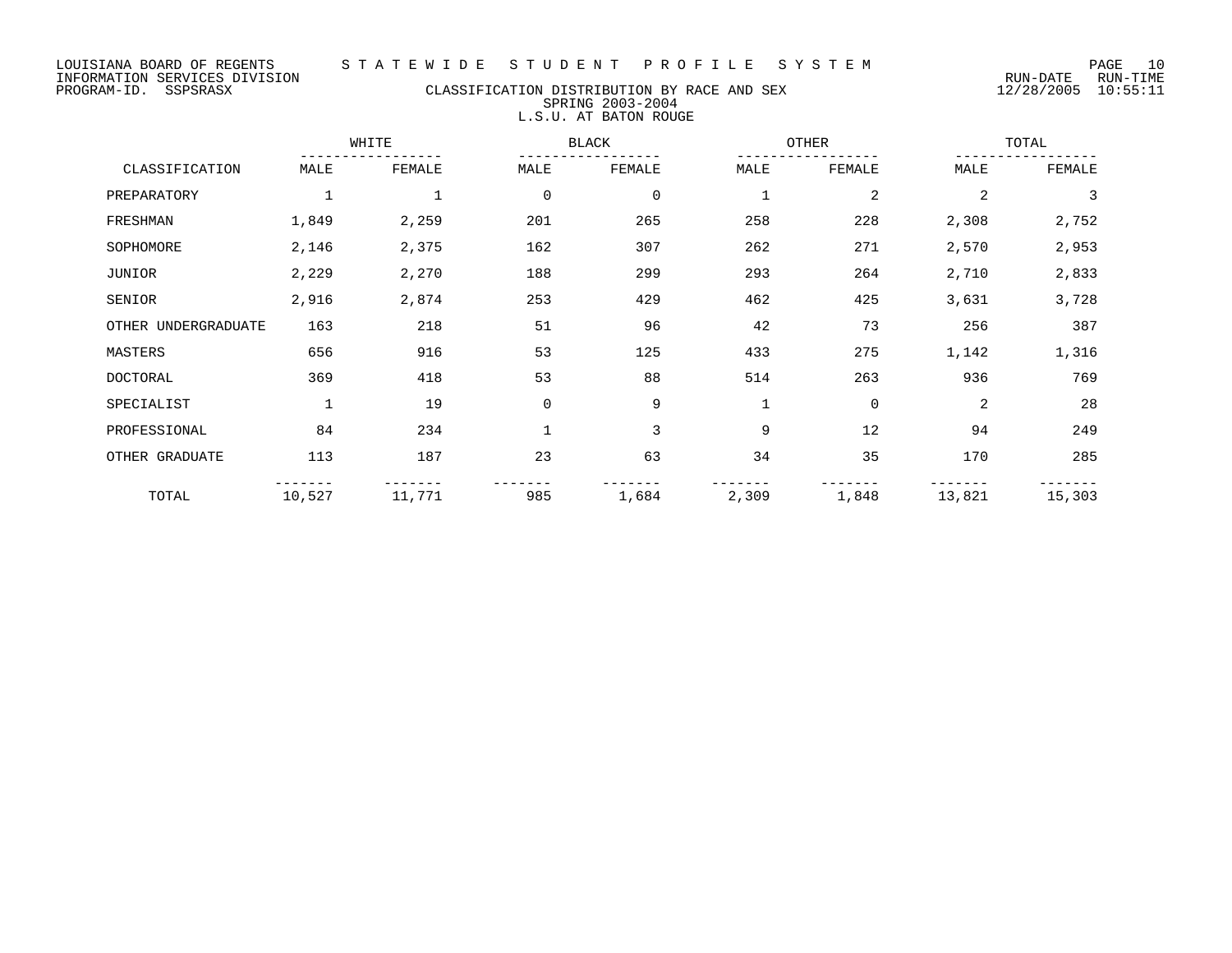LOUISIANA BOARD OF REGENTS S T A T E W I D E S T U D E N T P R O F I L E S Y S T E M PAGE 11

## PROGRAM-ID. SSPSRASX CLASSIFICATION DISTRIBUTION BY RACE AND SEX 12/28/2005 10:55:11 SPRING 2003-2004 L.S.U. AT EUNICE

|                     |             | WHITE<br><b>BLACK</b> |             |             | OTHER          |             | TOTAL       |             |
|---------------------|-------------|-----------------------|-------------|-------------|----------------|-------------|-------------|-------------|
| CLASSIFICATION      | MALE        | FEMALE                | MALE        | FEMALE      | MALE           | FEMALE      | MALE        | FEMALE      |
| PREPARATORY         | $\mathbf 0$ | $\mathbf 0$           | $\mathbf 0$ | $\mathbf 0$ | $\overline{0}$ | $\mathbf 0$ | $\mathbf 0$ | $\mathbf 0$ |
| FRESHMAN            | 412         | 740                   | 133         | 333         | 12             | 22          | 557         | 1,095       |
| SOPHOMORE           | 186         | 371                   | 33          | 145         | 3              | 22          | 222         | 538         |
| JUNIOR              | $\mathbf 0$ | 0                     | $\Omega$    | $\mathbf 0$ | $\Omega$       | $\Omega$    | $\Omega$    | $\Omega$    |
| SENIOR              | $\Omega$    | $\Omega$              | $\Omega$    | $\Omega$    | $\Omega$       | $\Omega$    | $\Omega$    | $\mathbf 0$ |
| OTHER UNDERGRADUATE | 132         | 356                   | 28          | 172         | 6              | 17          | 166         | 545         |
| MASTERS             | $\mathbf 0$ | 0                     | $\Omega$    | $\mathbf 0$ | $\mathbf 0$    | 0           | $\mathbf 0$ | 0           |
| <b>DOCTORAL</b>     | $\Omega$    | $\Omega$              | $\Omega$    | $\mathbf 0$ | $\Omega$       | $\Omega$    | $\Omega$    | $\mathbf 0$ |
| SPECIALIST          | $\Omega$    | $\mathbf 0$           | $\Omega$    | $\mathbf 0$ | $\Omega$       | $\Omega$    | $\Omega$    | $\mathbf 0$ |
| PROFESSIONAL        | $\Omega$    | $\Omega$              | $\Omega$    | $\Omega$    | $\Omega$       | $\Omega$    | $\Omega$    | $\Omega$    |
| OTHER GRADUATE      | $\Omega$    | $\Omega$              | $\Omega$    | $\Omega$    | $\Omega$       | $\Omega$    | $\Omega$    | $\Omega$    |
| TOTAL               | 730         | 1,467                 | 194         | 650         | 21             | 61          | 945         | 2,178       |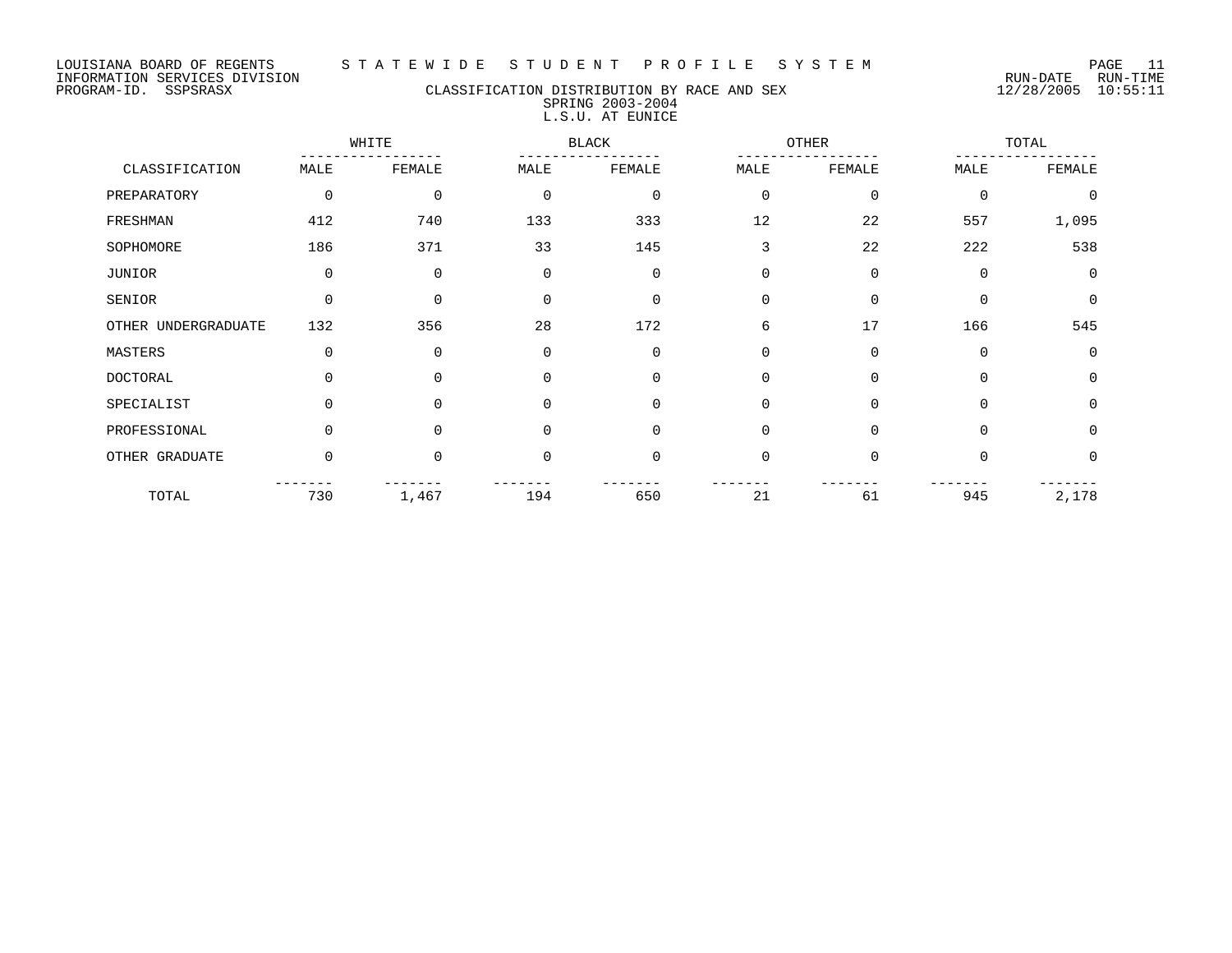# PROGRAM-ID. SSPSRASX CLASSIFICATION DISTRIBUTION BY RACE AND SEX 12/28/2005 10:55:11 SPRING 2003-2004 L.S.U. AT SHREVEPORT

|                     |          | WHITE<br><b>BLACK</b> |             |             | OTHER       |             | TOTAL       |          |
|---------------------|----------|-----------------------|-------------|-------------|-------------|-------------|-------------|----------|
| CLASSIFICATION      | MALE     | FEMALE                | MALE        | FEMALE      | MALE        | FEMALE      | MALE        | FEMALE   |
| PREPARATORY         | 2        | 7                     | $\mathbf 0$ | $\mathbf 0$ | 1           | $\mathbf 0$ | 3           | 7        |
| FRESHMAN            | 224      | 266                   | 62          | 152         | 59          | 68          | 345         | 486      |
| SOPHOMORE           | 177      | 247                   | 33          | 120         | 43          | 61          | 253         | 428      |
| JUNIOR              | 227      | 336                   | 32          | 104         | 43          | 60          | 302         | 500      |
| SENIOR              | 267      | 439                   | 58          | 157         | 62          | 67          | 387         | 663      |
| OTHER UNDERGRADUATE | 21       | 22                    | 2           | 6           | 9           | 9           | 32          | 37       |
| MASTERS             | 42       | 74                    | 7           | 27          | 4           | 8           | 53          | 109      |
| <b>DOCTORAL</b>     | $\Omega$ | $\mathbf 0$           | $\Omega$    | $\mathbf 0$ | $\mathbf 0$ | $\mathbf 0$ | $\mathbf 0$ | $\Omega$ |
| SPECIALIST          | 3        | 14                    | $\mathbf 0$ | 1           | $\mathbf 1$ | $\mathbf 0$ | 4           | 15       |
| PROFESSIONAL        | $\Omega$ | $\mathbf 0$           | $\Omega$    | $\Omega$    | $\Omega$    | $\mathbf 0$ | $\mathbf 0$ | $\Omega$ |
| OTHER GRADUATE      | 100      | 288                   | 26          | 108         | 30          | 35          | 156         | 431      |
| TOTAL               | 1,063    | 1,693                 | 220         | 675         | 252         | 308         | 1,535       | 2,676    |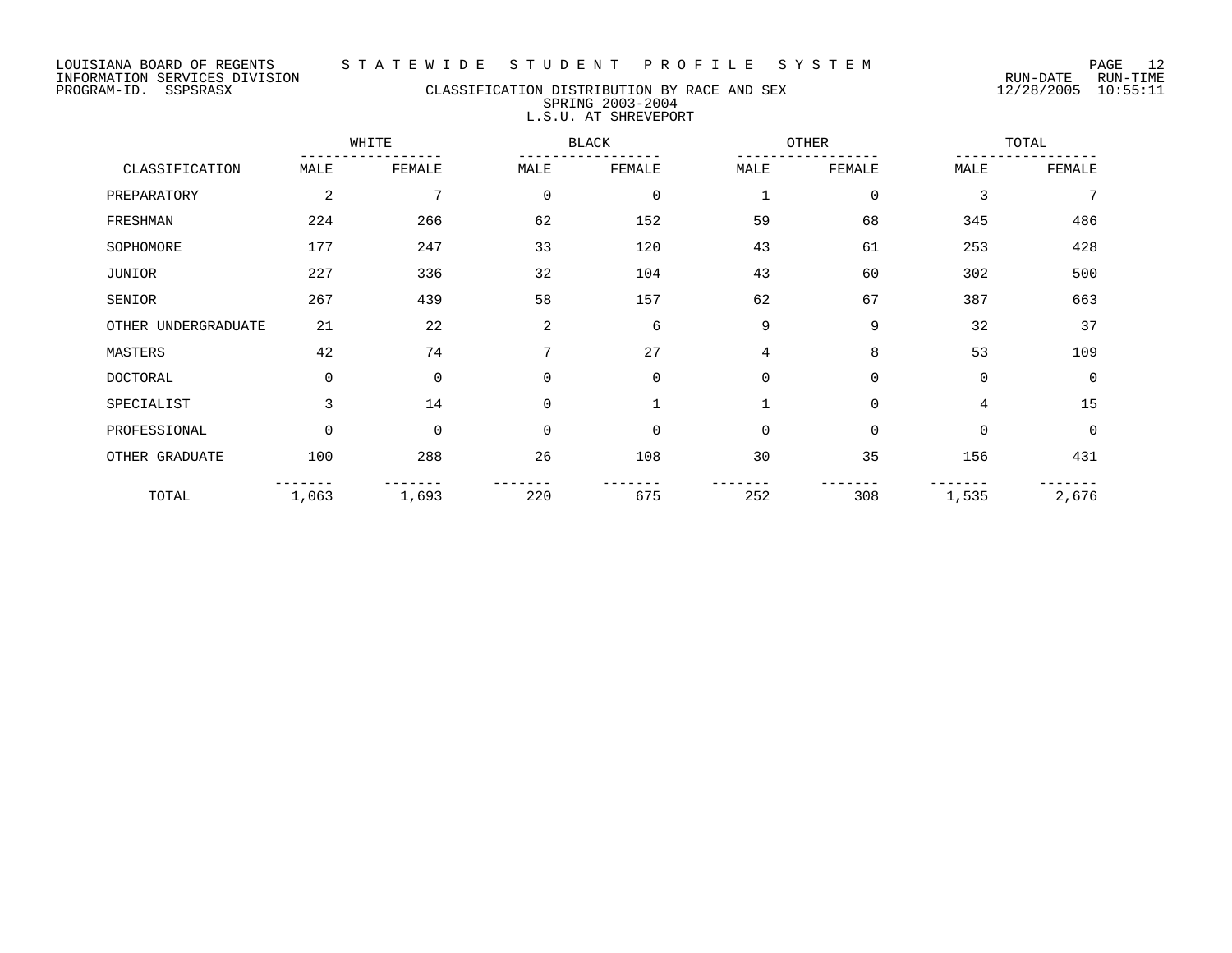PROGRAM-ID. SSPSRASX CLASSIFICATION DISTRIBUTION BY RACE AND SEX 12/28/2005 10:55:11 SPRING 2003-2004 UNIVERSITY OF NEW ORLEANS

WHITE BLACK OTHER TOTAL ----------------- ----------------- ----------------- ----------------- CLASSIFICATION MALE FEMALE MALE FEMALE MALE FEMALE MALE FEMALE PREPARATORY 6 6 27 1 2 5 1 12 30 FRESHMAN 822 783 407 777 356 355 1,585 1,915 SOPHOMORE 217 785 227 442 273 308 1,217 1,535 JUNIOR 690 787 163 372 261 295 1,114 1,454 SENIOR 1,016 1,127 237 484 384 397 1,637 2,008 OTHER UNDERGRADUATE 35 85 17 49 28 44 80 178 MASTERS 588 902 119 394 349 302 1,056 1,598 DOCTORAL 104 138 22 56 103 65 229 259 SPECIALIST 0 0 0 0 0 0 0 0 PROFESSIONAL 0 0 0 0 0 0 0 0 OTHER GRADUATE 183 263 42 132 64 86 289 481 ------- ------- ------- ------- ------- ------- ------- ------- TOTAL 4,161 4,897 1,235 2,708 1,823 1,853 7,219 9,458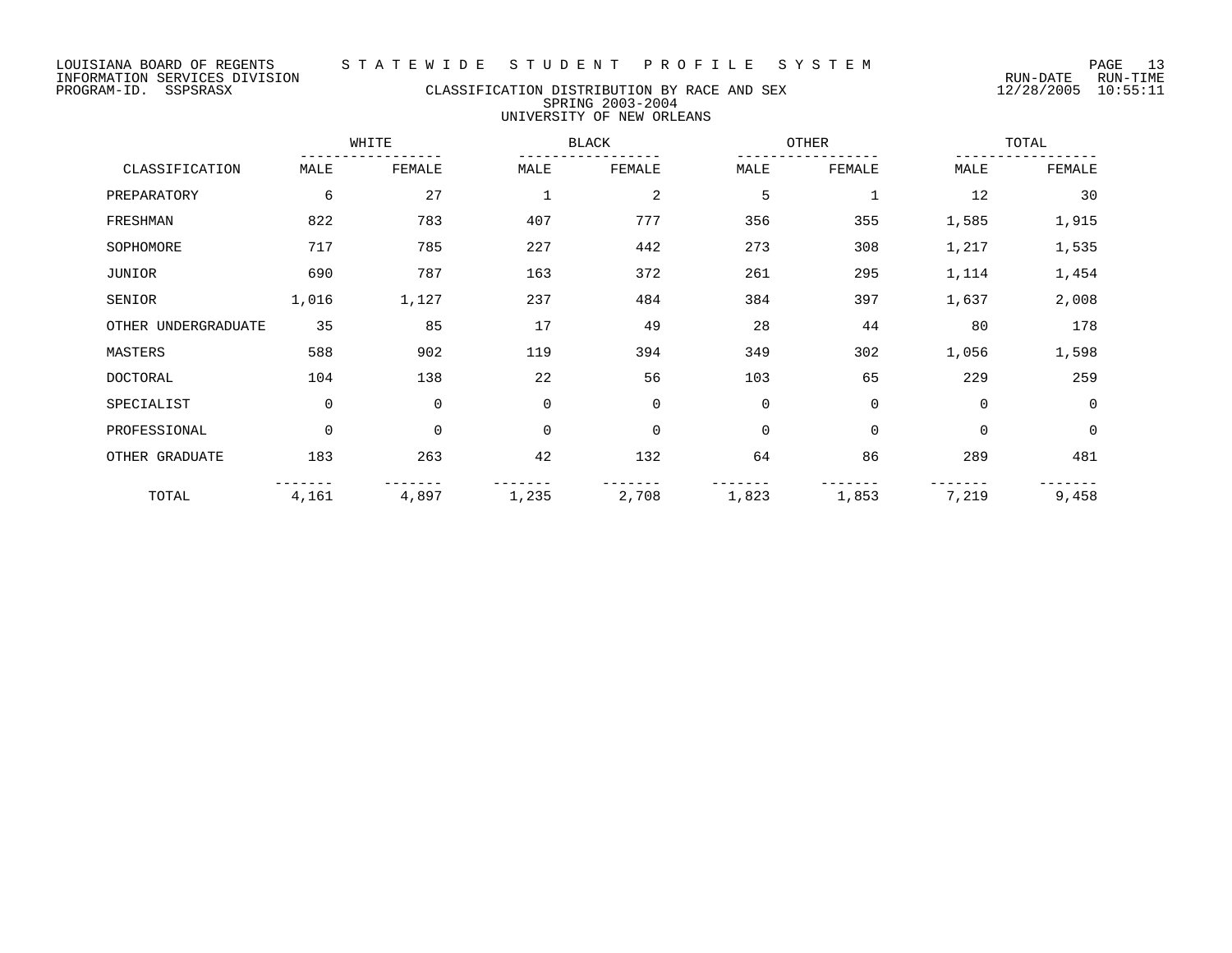#### LOUISIANA BOARD OF REGENTS S T A T E W I D E S T U D E N T P R O F I L E S Y S T E M PAGE 14

# PROGRAM-ID. SSPSRASX CLASSIFICATION DISTRIBUTION BY RACE AND SEX 12/28/2005 10:55:11 SPRING 2003-2004 L.S.U. LAW CENTER

|                     |             | WHITE    |              | <b>BLACK</b> |          | <b>OTHER</b> |          | TOTAL        |  |
|---------------------|-------------|----------|--------------|--------------|----------|--------------|----------|--------------|--|
| CLASSIFICATION      | MALE        | FEMALE   | MALE         | FEMALE       | MALE     | FEMALE       | MALE     | FEMALE       |  |
| PREPARATORY         | 0           | 0        | 0            | $\Omega$     | $\Omega$ | $\Omega$     | $\Omega$ | $\Omega$     |  |
| FRESHMAN            | 0           | U        |              | $\Omega$     | $\Omega$ | $\Omega$     |          | $\cap$       |  |
| SOPHOMORE           | 0           | 0        | ∩            | $\Omega$     | $\Omega$ | $\Omega$     | $\cap$   | <sup>n</sup> |  |
| JUNIOR              | 0           | 0        |              | 0            | $\Omega$ | $\Omega$     | $\Omega$ | $\Omega$     |  |
| SENIOR              | 0           | U        |              | $\Omega$     | $\Omega$ | $\Omega$     |          | $\Omega$     |  |
| OTHER UNDERGRADUATE | 0           | $\Omega$ | <sup>0</sup> | $\Omega$     | $\Omega$ | $\Omega$     | $\Omega$ | $\Omega$     |  |
| MASTERS             | $\Omega$    | 0        | <sup>0</sup> | $\Omega$     | $\Omega$ | $\Omega$     | $\Omega$ | <sup>0</sup> |  |
| DOCTORAL            | 0           | 0        | ∩            | $\Omega$     | $\Omega$ | $\Omega$     | $\Omega$ | <sup>0</sup> |  |
| SPECIALIST          | $\Omega$    | $\Omega$ | $\Omega$     | $\Omega$     | $\Omega$ | $\Omega$     | $\Omega$ | $\Omega$     |  |
| PROFESSIONAL        | 312         | 269      | 23           | 48           | 32       | 27           | 367      | 344          |  |
| OTHER GRADUATE      | $\mathbf 0$ | $\Omega$ | <sup>0</sup> | $\Omega$     | $\Omega$ | $\Omega$     | $\Omega$ | $\Omega$     |  |
| TOTAL               | 312         | 269      | 23           | 48           | 32       | 27           | 367      | 344          |  |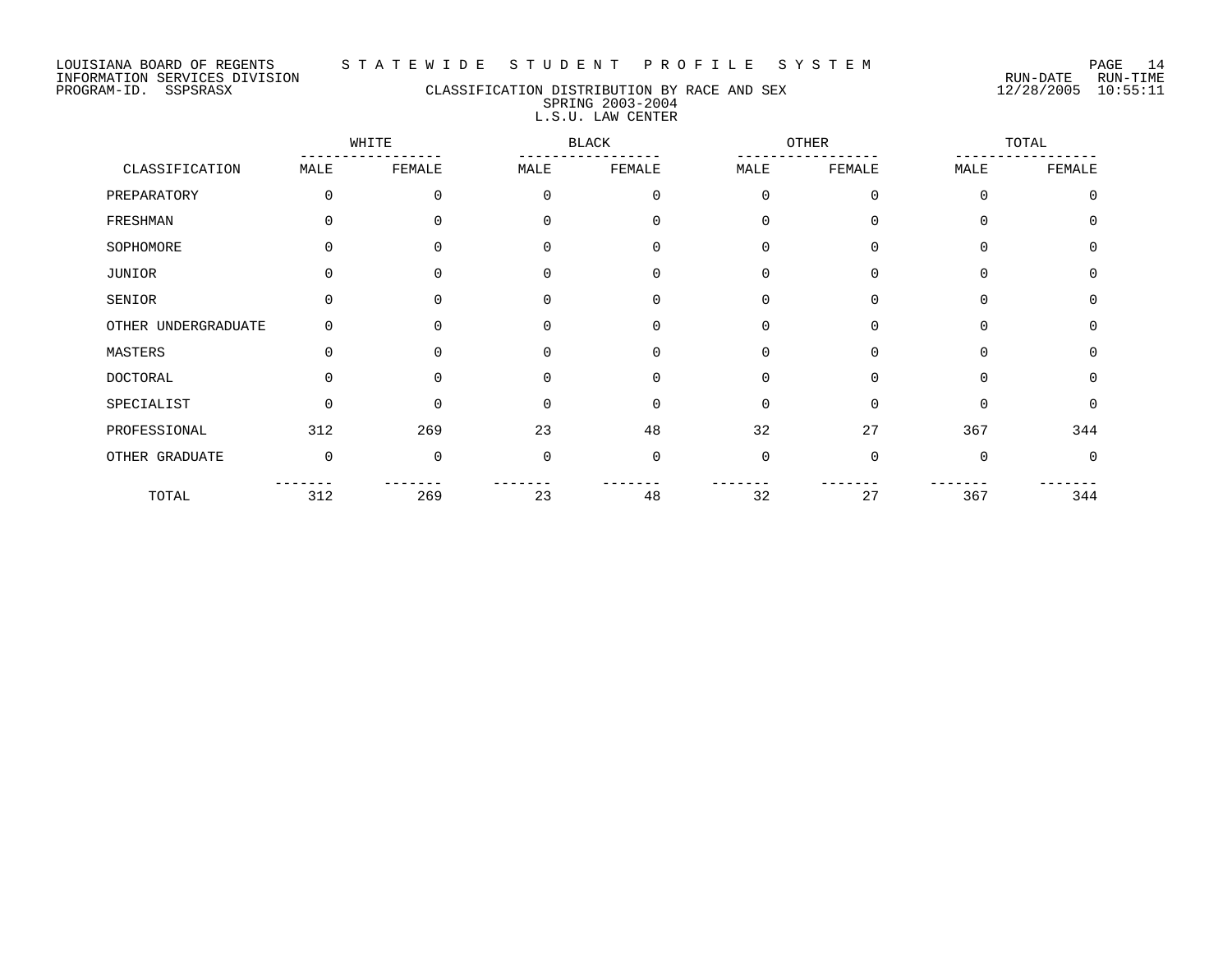# PROGRAM-ID. SSPSRASX CLASSIFICATION DISTRIBUTION BY RACE AND SEX 12/28/2005 10:55:11 SPRING 2003-2004 SOUTHERN U. AT BATON ROUGE

|                     |      | WHITE          |             | <b>BLACK</b> |                | OTHER          |             | TOTAL          |  |
|---------------------|------|----------------|-------------|--------------|----------------|----------------|-------------|----------------|--|
| CLASSIFICATION      | MALE | FEMALE         | MALE        | FEMALE       | MALE           | FEMALE         | MALE        | FEMALE         |  |
| PREPARATORY         | 0    | 0              | $\mathbf 0$ | 0            | $\mathbf 0$    | $\mathbf 0$    | $\mathbf 0$ | $\overline{0}$ |  |
| FRESHMAN            | 6    | 3              | 738         | 1,043        | 8              | 17             | 752         | 1,063          |  |
| SOPHOMORE           | 8    | $\overline{4}$ | 586         | 882          | 5              | 6              | 599         | 892            |  |
| JUNIOR              | 9    | 10             | 530         | 889          | 9              | 9              | 548         | 908            |  |
| SENIOR              | 13   | 14             | 871         | 1,474        | 24             | 11             | 908         | 1,499          |  |
| OTHER UNDERGRADUATE | 21   | 11             | 17          | 37           | 6              | 6              | 44          | 54             |  |
| MASTERS             | 15   | 27             | 185         | 626          | 36             | 28             | 236         | 681            |  |
| <b>DOCTORAL</b>     | 6    | 10             | 17          | 47           | 7              | 8              | 30          | 65             |  |
| SPECIALIST          |      | $\Omega$       | 2           | 3            | $\Omega$       | $\mathbf 0$    | 3           | 3              |  |
| PROFESSIONAL        | 0    | 0              | $\mathbf 0$ | 0            | $\mathbf 0$    | 0              | $\mathbf 0$ | 0              |  |
| OTHER GRADUATE      | 4    | 26             | 73          | 257          | $\overline{2}$ | $\overline{4}$ | 79          | 287            |  |
| TOTAL               | 83   | 105            | 3,019       | 5,258        | 97             | 89             | 3,199       | 5,452          |  |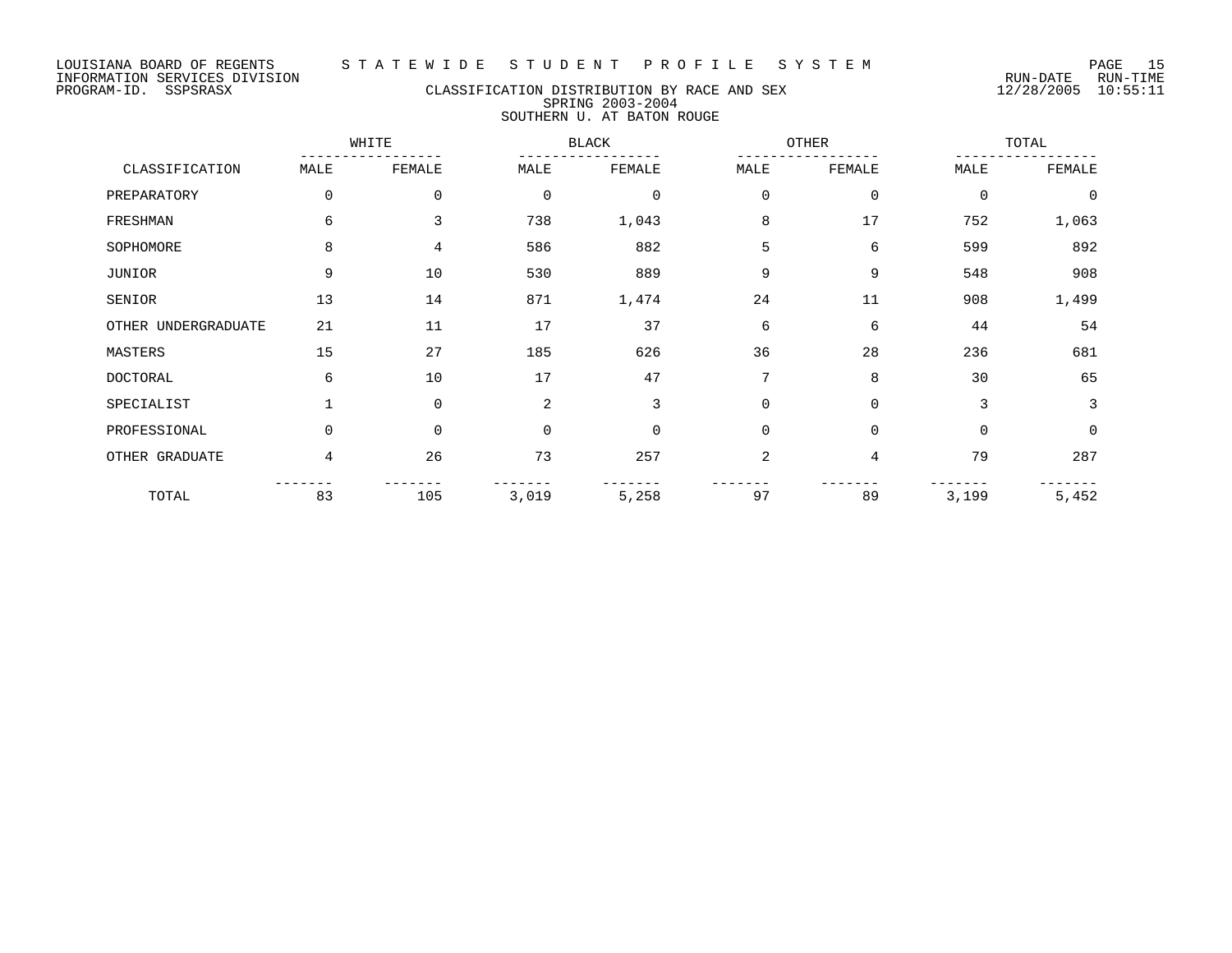# PROGRAM-ID. SSPSRASX CLASSIFICATION DISTRIBUTION BY RACE AND SEX 12/28/2005 10:55:11 SPRING 2003-2004 SOUTHERN U. AT NEW ORLEANS

|                     |          | WHITE          |             | <b>BLACK</b> |             | OTHER       |          | TOTAL       |  |
|---------------------|----------|----------------|-------------|--------------|-------------|-------------|----------|-------------|--|
| CLASSIFICATION      | MALE     | FEMALE         | MALE        | FEMALE       | MALE        | FEMALE      | MALE     | FEMALE      |  |
| PREPARATORY         | 0        | 0              | $\mathbf 0$ | $\mathbf 0$  | 0           | $\mathbf 0$ | 0        | $\mathbf 0$ |  |
| FRESHMAN            | 0        |                | 287         | 505          | 6           | 9           | 293      | 515         |  |
| SOPHOMORE           | 3        | $\overline{2}$ | 132         | 289          | 9           | 5           | 144      | 296         |  |
| JUNIOR              | 3        |                | 122         | 360          | 6           | 9           | 131      | 370         |  |
| SENIOR              | 11       | 11             | 252         | 712          | 20          | 29          | 283      | 752         |  |
| OTHER UNDERGRADUATE | 0        | $\Omega$       | $\mathbf 0$ | $\Omega$     | $\Omega$    | $\Omega$    | $\Omega$ | $\Omega$    |  |
| MASTERS             | 14       | 32             | 69          | 360          | 12          | 6           | 95       | 398         |  |
| <b>DOCTORAL</b>     | $\Omega$ | $\Omega$       | $\mathbf 0$ | $\Omega$     | $\Omega$    | $\Omega$    | $\Omega$ | $\Omega$    |  |
| SPECIALIST          | 0        | $\Omega$       | $\Omega$    | $\Omega$     | 0           | $\Omega$    | $\Omega$ | $\Omega$    |  |
| PROFESSIONAL        | 0        | $\Omega$       | $\mathbf 0$ | $\Omega$     | $\mathbf 0$ | $\Omega$    | 0        | 0           |  |
| OTHER GRADUATE      | 14       | 6              | 77          | 205          | 5           | 7           | 96       | 218         |  |
| TOTAL               | 45       | 53             | 939         | 2,431        | 58          | 65          | 1,042    | 2,549       |  |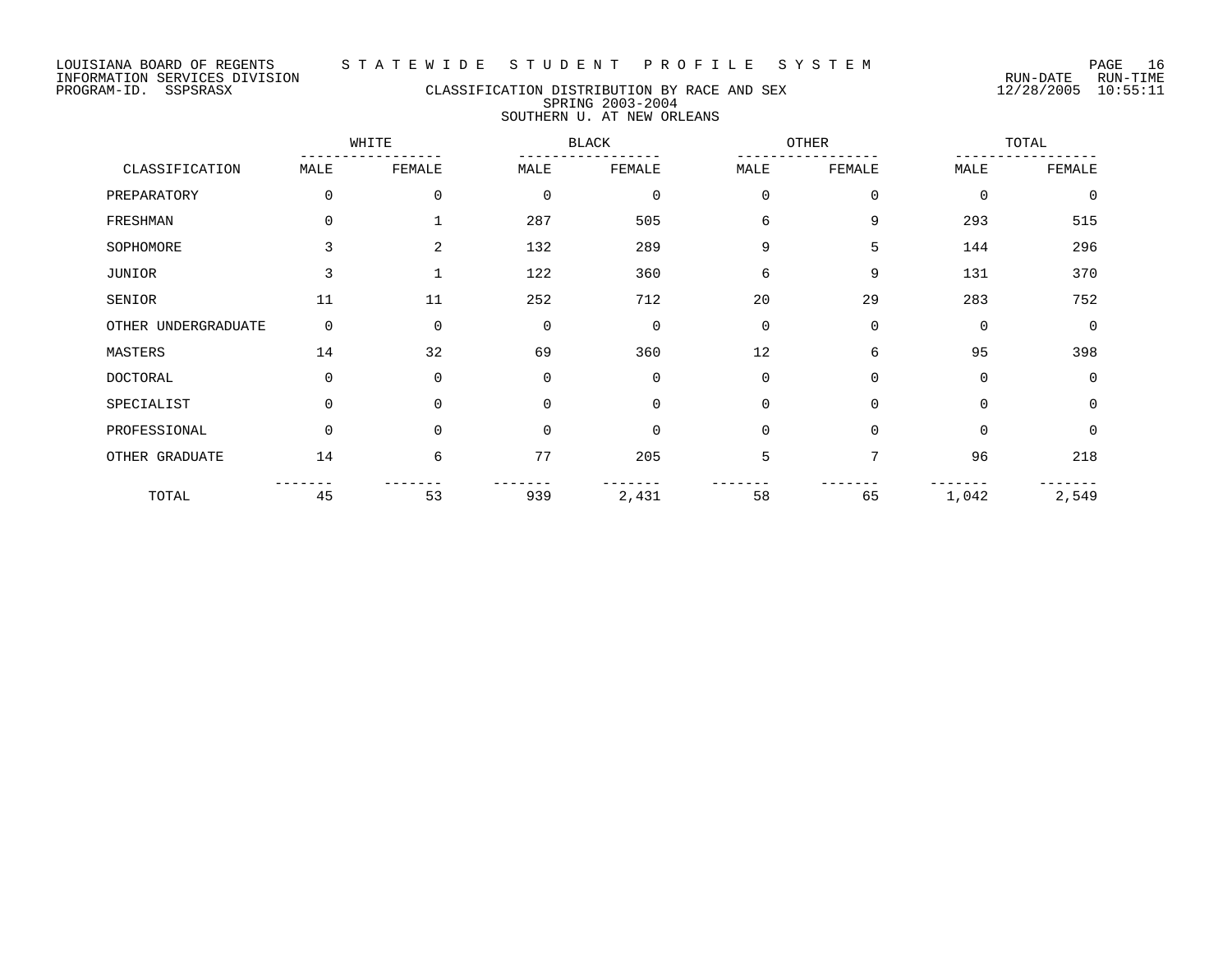## PROGRAM-ID. SSPSRASX CLASSIFICATION DISTRIBUTION BY RACE AND SEX 12/28/2005 10:55:11 SPRING 2003-2004 SOUTHERN U. AT SHREVEPORT

|                     |          | WHITE    |             | <b>BLACK</b> |          | OTHER       |             | TOTAL       |  |
|---------------------|----------|----------|-------------|--------------|----------|-------------|-------------|-------------|--|
| CLASSIFICATION      | MALE     | FEMALE   | MALE        | FEMALE       | MALE     | FEMALE      | MALE        | FEMALE      |  |
| PREPARATORY         | 0        | $\Omega$ | $\mathbf 0$ | $\mathbf 0$  | $\Omega$ | $\mathbf 0$ | $\mathbf 0$ | $\mathbf 0$ |  |
| FRESHMAN            | 50       | 102      | 313         | 849          | 5        | 8           | 368         | 959         |  |
| SOPHOMORE           | 18       | 65       | 168         | 733          |          | 9           | 187         | 807         |  |
| <b>JUNIOR</b>       | 0        | $\Omega$ | $\mathbf 0$ | $\mathbf 0$  | 0        | 0           | $\mathbf 0$ | $\mathbf 0$ |  |
| SENIOR              | $\Omega$ |          | $\Omega$    | $\Omega$     | $\Omega$ | $\Omega$    | $\Omega$    | 0           |  |
| OTHER UNDERGRADUATE | $\Omega$ | $\Omega$ | $\Omega$    | $\Omega$     | $\Omega$ | $\Omega$    | $\Omega$    | $\Omega$    |  |
| MASTERS             | $\Omega$ | $\Omega$ | $\Omega$    | 0            | $\Omega$ | $\mathbf 0$ | $\Omega$    | 0           |  |
| <b>DOCTORAL</b>     | $\Omega$ | $\Omega$ | $\Omega$    | $\Omega$     | $\Omega$ | $\Omega$    | $\Omega$    | $\Omega$    |  |
| SPECIALIST          | $\Omega$ | $\Omega$ | $\Omega$    | $\Omega$     | $\Omega$ | $\Omega$    | $\Omega$    | $\Omega$    |  |
| PROFESSIONAL        | $\Omega$ | $\Omega$ | $\Omega$    | $\Omega$     | $\Omega$ | $\Omega$    | $\Omega$    | $\mathbf 0$ |  |
| OTHER GRADUATE      | $\Omega$ | $\Omega$ | $\Omega$    | $\Omega$     | $\Omega$ | $\Omega$    | $\Omega$    | $\Omega$    |  |
| TOTAL               | 68       | 167      | 481         | 1,582        | 6        | 17          | 555         | 1,766       |  |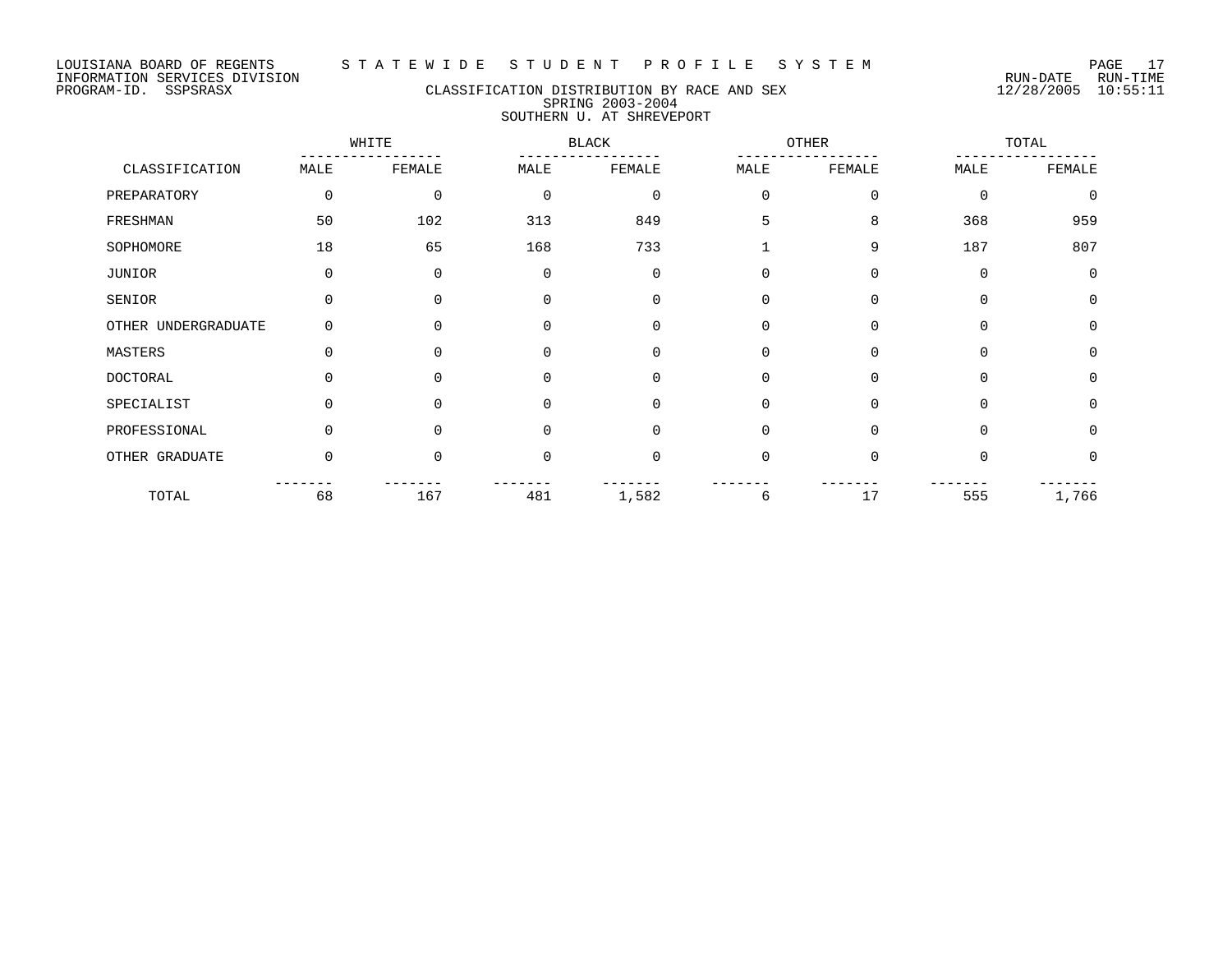#### LOUISIANA BOARD OF REGENTS S T A T E W I D E S T U D E N T P R O F I L E S Y S T E M PAGE 18

## PROGRAM-ID. SSPSRASX CLASSIFICATION DISTRIBUTION BY RACE AND SEX 12/28/2005 10:55:11 SPRING 2003-2004 SOUTHERN LAW CENTER

|                     | WHITE    |              |          | <b>BLACK</b> |          | OTHER    |          | TOTAL    |  |
|---------------------|----------|--------------|----------|--------------|----------|----------|----------|----------|--|
| CLASSIFICATION      | MALE     | FEMALE       | MALE     | FEMALE       | MALE     | FEMALE   | MALE     | FEMALE   |  |
| PREPARATORY         | $\Omega$ | 0            | $\Omega$ | $\mathbf 0$  | $\Omega$ | $\Omega$ | 0        | $\Omega$ |  |
| FRESHMAN            |          | <sup>n</sup> | $\cap$   | $\Omega$     | $\Omega$ | $\Omega$ | 0        | $\cap$   |  |
| SOPHOMORE           | ∩        | <sup>n</sup> | $\Omega$ | $\Omega$     | $\Omega$ | $\Omega$ | 0        | $\Omega$ |  |
| JUNIOR              |          | 0            | $\Omega$ | 0            | 0        | $\Omega$ | 0        | $\Omega$ |  |
| SENIOR              |          |              | $\cap$   | $\Omega$     | $\Omega$ | $\Omega$ | $\Omega$ | $\Omega$ |  |
| OTHER UNDERGRADUATE | 0        | 0            | $\Omega$ | $\Omega$     | $\Omega$ | $\Omega$ | $\Omega$ | $\Omega$ |  |
| MASTERS             |          | U            | $\Omega$ | $\Omega$     | $\Omega$ | $\Omega$ | $\Omega$ | $\Omega$ |  |
| <b>DOCTORAL</b>     | U        | ∩            | $\cap$   | $\mathbf 0$  | $\Omega$ | $\Omega$ | 0        | $\cap$   |  |
| SPECIALIST          | $\Omega$ | $\Omega$     | $\Omega$ | $\Omega$     | $\Omega$ | $\Omega$ | 0        | $\Omega$ |  |
| PROFESSIONAL        | 88       | 36           | 120      | 154          | 8        | 3        | 216      | 193      |  |
| OTHER GRADUATE      | $\Omega$ | $\Omega$     | $\Omega$ | $\Omega$     | $\Omega$ | $\Omega$ | $\Omega$ | $\Omega$ |  |
| TOTAL               | 88       | 36           | 120      | 154          | 8        | 3        | 216      | 193      |  |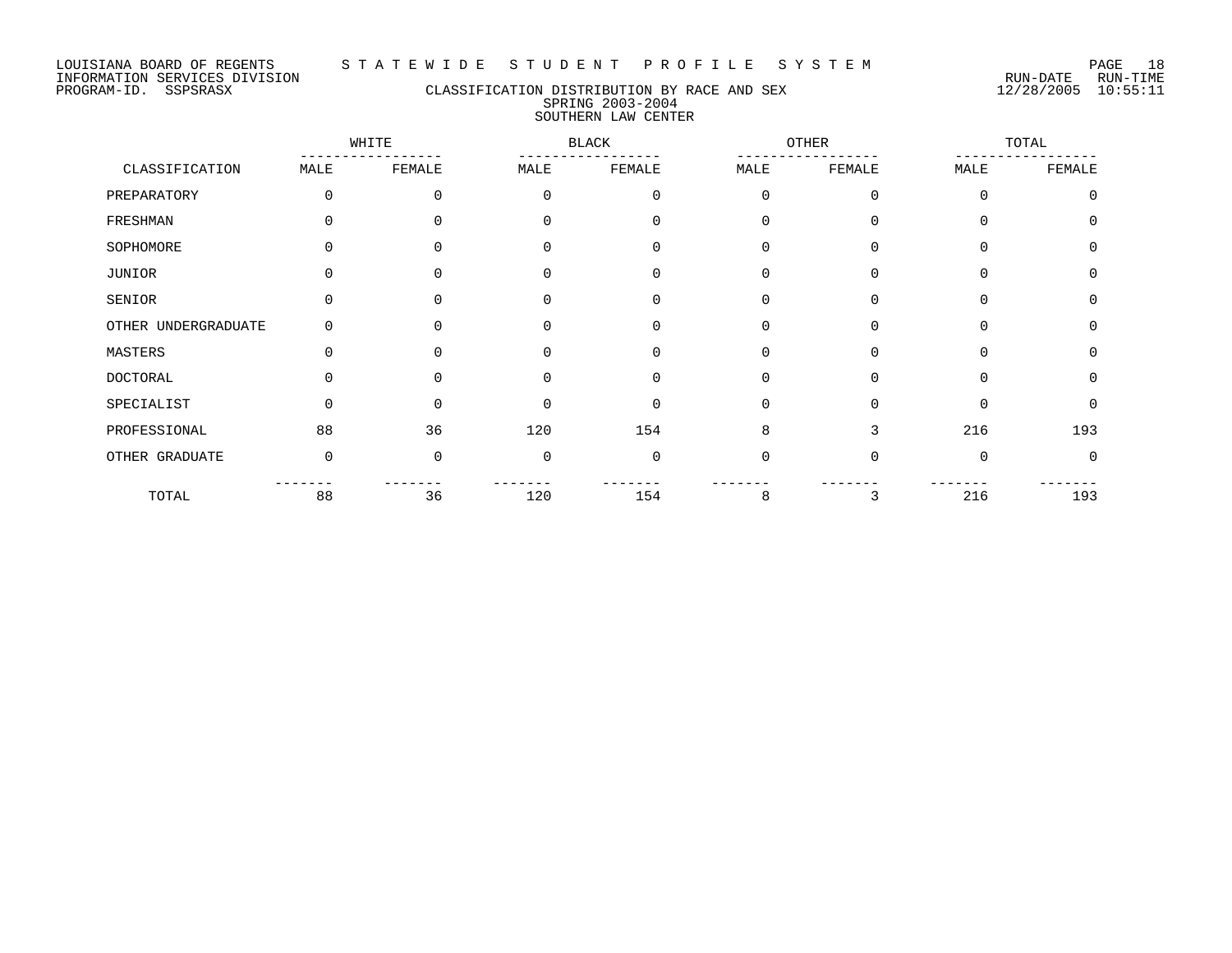# PROGRAM-ID. SSPSRASX CLASSIFICATION DISTRIBUTION BY RACE AND SEX 12/28/2005 10:55:11 SPRING 2003-2004 BATON ROUGE COMMUNITY COLLEGE

|                     | WHITE    |             |             | <b>BLACK</b>   |                | OTHER       |             | TOTAL    |  |
|---------------------|----------|-------------|-------------|----------------|----------------|-------------|-------------|----------|--|
| CLASSIFICATION      | MALE     | FEMALE      | MALE        | FEMALE         | MALE           | FEMALE      | MALE        | FEMALE   |  |
| PREPARATORY         | 0        | 0           | $\mathbf 0$ | $\mathbf 0$    | $\overline{0}$ | $\mathbf 0$ | $\mathbf 0$ | $\Omega$ |  |
| FRESHMAN            | 1,111    | 1,035       | 444         | 1,057          | 92             | 115         | 1,647       | 2,207    |  |
| SOPHOMORE           | 352      | 311         | 75          | 210            | 31             | 35          | 458         | 556      |  |
| JUNIOR              | 0        | $\mathbf 0$ | $\mathbf 0$ | $\mathbf 0$    | $\Omega$       | $\mathbf 0$ | $\mathbf 0$ | $\Omega$ |  |
| SENIOR              | $\Omega$ | $\Omega$    | $\Omega$    | $\overline{0}$ | $\Omega$       | $\Omega$    | 0           | $\Omega$ |  |
| OTHER UNDERGRADUATE | 89       | 74          | 28          | 86             | 7              | 16          | 124         | 176      |  |
| MASTERS             | 0        | $\Omega$    | $\mathbf 0$ | $\mathbf 0$    | $\mathbf 0$    | $\mathbf 0$ | 0           | $\Omega$ |  |
| <b>DOCTORAL</b>     | $\Omega$ | $\Omega$    | $\Omega$    | $\mathbf 0$    | $\Omega$       | $\Omega$    | 0           | $\Omega$ |  |
| SPECIALIST          | $\Omega$ | $\Omega$    | $\Omega$    | $\mathbf 0$    | $\Omega$       | $\Omega$    | $\Omega$    | $\Omega$ |  |
| PROFESSIONAL        | 0        | $\Omega$    | $\Omega$    | $\overline{0}$ | $\Omega$       | $\Omega$    | $\Omega$    | $\Omega$ |  |
| OTHER GRADUATE      | $\Omega$ | $\Omega$    | $\Omega$    | $\overline{0}$ | $\Omega$       | $\Omega$    | $\Omega$    | $\Omega$ |  |
| TOTAL               | 1,552    | 1,420       | 547         | 1,353          | 130            | 166         | 2,229       | 2,939    |  |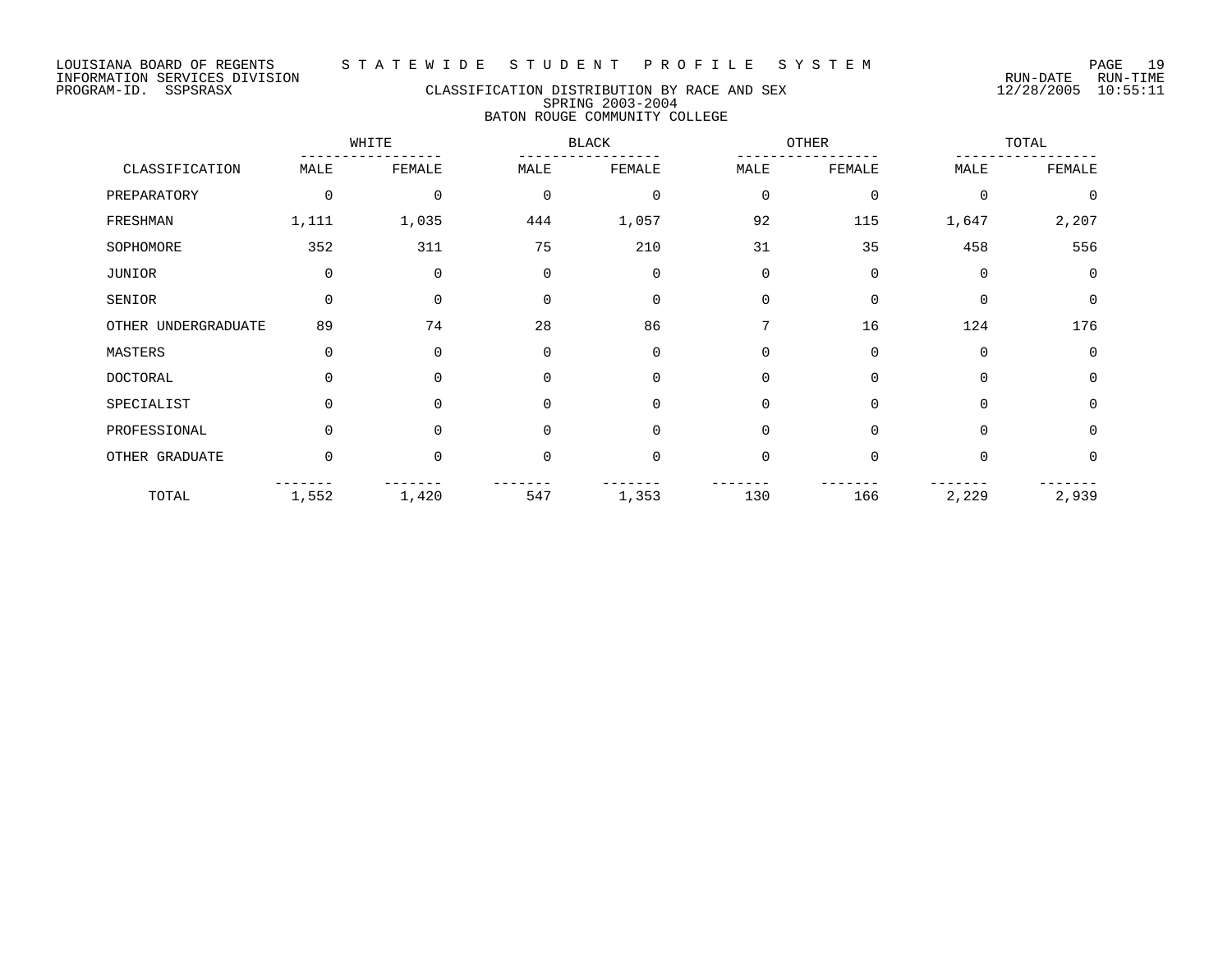# PROGRAM-ID. SSPSRASX CLASSIFICATION DISTRIBUTION BY RACE AND SEX 12/28/2005 10:55:11 SPRING 2003-2004 BOSSIER PARISH COMMUNITY COLLEGE

|                     |                | WHITE    |          | BLACK<br>OTHER |             |             |          | TOTAL       |  |
|---------------------|----------------|----------|----------|----------------|-------------|-------------|----------|-------------|--|
| CLASSIFICATION      | MALE           | FEMALE   | MALE     | FEMALE         | MALE        | FEMALE      | MALE     | FEMALE      |  |
| PREPARATORY         | $\overline{2}$ | 3        | $\Omega$ | $\mathbf 0$    | $\mathbf 0$ | $\mathbf 0$ | 2        | 3           |  |
| FRESHMAN            | 481            | 758      | 124      | 402            | 76          | 90          | 681      | 1,250       |  |
| SOPHOMORE           | 331            | 662      | 81       | 354            | 34          | 68          | 446      | 1,084       |  |
| JUNIOR              | $\mathbf 0$    | $\Omega$ | $\Omega$ | $\Omega$       | $\Omega$    | $\mathbf 0$ | $\Omega$ | 0           |  |
| SENIOR              | $\mathbf 0$    | $\Omega$ | $\Omega$ | $\Omega$       | $\Omega$    | $\Omega$    | $\Omega$ | $\mathbf 0$ |  |
| OTHER UNDERGRADUATE | 250            | 433      | 23       | 81             | 25          | 56          | 298      | 570         |  |
| MASTERS             | $\Omega$       | $\Omega$ | $\Omega$ | $\Omega$       | $\Omega$    | $\Omega$    | $\Omega$ | 0           |  |
| <b>DOCTORAL</b>     | $\Omega$       | $\Omega$ | $\Omega$ | $\Omega$       | $\Omega$    | $\Omega$    | 0        | $\mathbf 0$ |  |
| SPECIALIST          | $\Omega$       |          | 0        | $\Omega$       | $\Omega$    | $\Omega$    |          | 0           |  |
| PROFESSIONAL        | $\Omega$       | $\cap$   | 0        | $\Omega$       | $\Omega$    | $\Omega$    | $\Omega$ | $\mathbf 0$ |  |
| OTHER GRADUATE      | 0              | $\Omega$ | $\Omega$ | 0              | $\Omega$    | $\Omega$    | $\Omega$ | 0           |  |
| TOTAL               | 1,064          | 1,856    | 228      | 837            | 135         | 214         | 1,427    | 2,907       |  |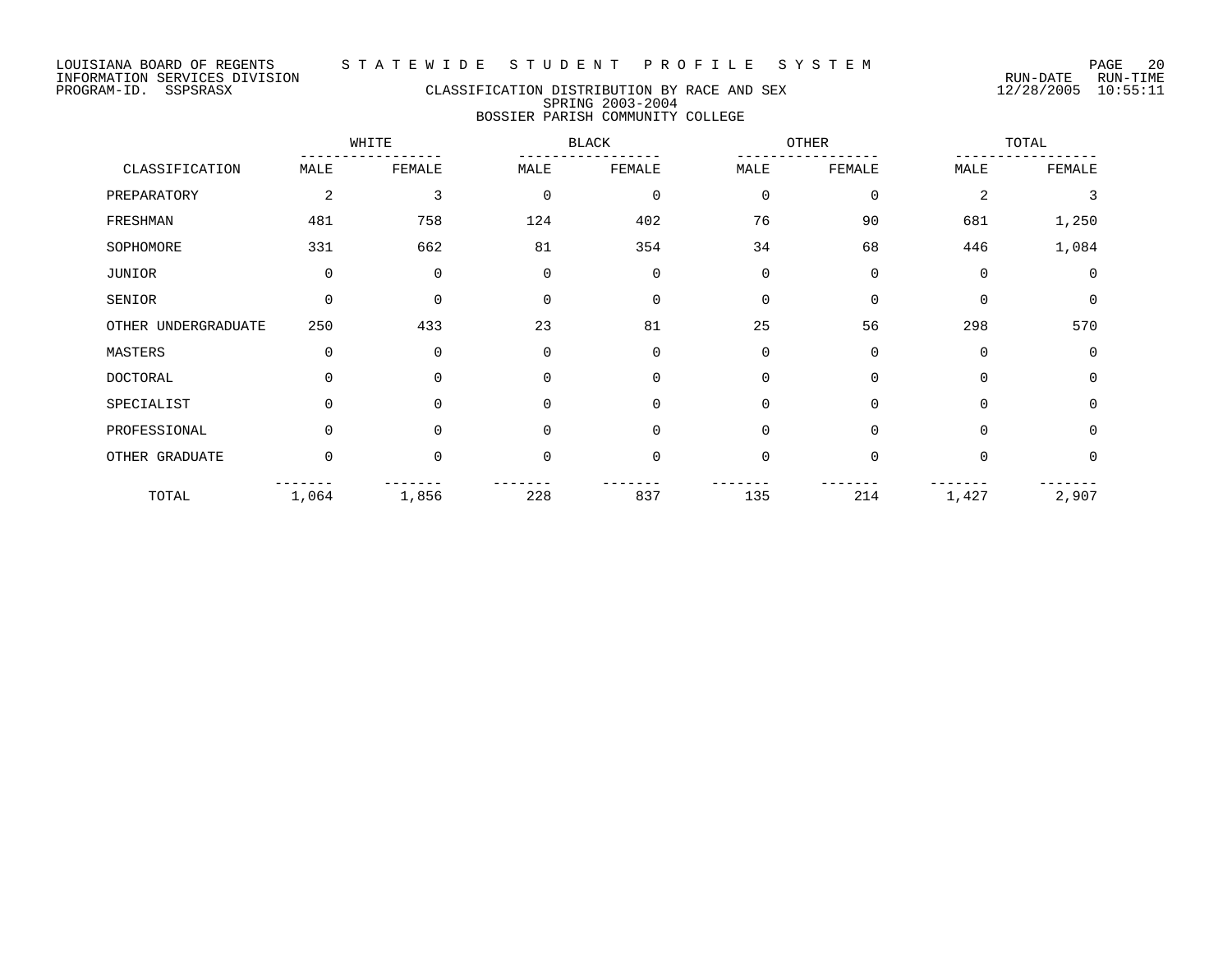## PROGRAM-ID. SSPSRASX CLASSIFICATION DISTRIBUTION BY RACE AND SEX 12/28/2005 10:55:11 SPRING 2003-2004 DELGADO COMMUNITY COLLEGE

|                     |             | WHITE       |             | <b>BLACK</b> |             | OTHER       |             | TOTAL       |  |
|---------------------|-------------|-------------|-------------|--------------|-------------|-------------|-------------|-------------|--|
| CLASSIFICATION      | MALE        | FEMALE      | MALE        | FEMALE       | MALE        | FEMALE      | MALE        | FEMALE      |  |
| PREPARATORY         | 7           | 29          | 21          | 47           | 8           | 27          | 36          | 103         |  |
| FRESHMAN            | 1,201       | 1,807       | 1,119       | 3,010        | 573         | 977         | 2,893       | 5,794       |  |
| SOPHOMORE           | 480         | 997         | 296         | 1,247        | 223         | 483         | 999         | 2,727       |  |
| JUNIOR              | $\mathbf 0$ | 0           | $\mathbf 0$ | $\mathbf 0$  | $\mathbf 0$ | $\mathbf 0$ | $\mathbf 0$ | $\mathbf 0$ |  |
| SENIOR              | $\Omega$    | $\mathbf 0$ | $\Omega$    | $\Omega$     | $\Omega$    | $\Omega$    | $\Omega$    | $\Omega$    |  |
| OTHER UNDERGRADUATE | 513         | 1,209       | 249         | 1,163        | 247         | 509         | 1,009       | 2,881       |  |
| MASTERS             | $\mathbf 0$ | 0           | $\Omega$    | $\mathbf 0$  | 0           | $\Omega$    | $\Omega$    | $\mathbf 0$ |  |
| <b>DOCTORAL</b>     | $\Omega$    | $\mathbf 0$ | $\Omega$    | $\Omega$     | $\Omega$    | $\Omega$    | $\Omega$    | $\Omega$    |  |
| SPECIALIST          | $\Omega$    | $\mathbf 0$ | $\Omega$    | $\Omega$     | $\Omega$    | $\Omega$    | $\Omega$    | $\Omega$    |  |
| PROFESSIONAL        | $\Omega$    | $\Omega$    | $\Omega$    | $\Omega$     | $\Omega$    | $\Omega$    | $\Omega$    | $\Omega$    |  |
| OTHER GRADUATE      | $\Omega$    | 0           | $\Omega$    | $\Omega$     | $\Omega$    | $\Omega$    | $\Omega$    | 0           |  |
| TOTAL               | 2,201       | 4,042       | 1,685       | 5,467        | 1,051       | 1,996       | 4,937       | 11,505      |  |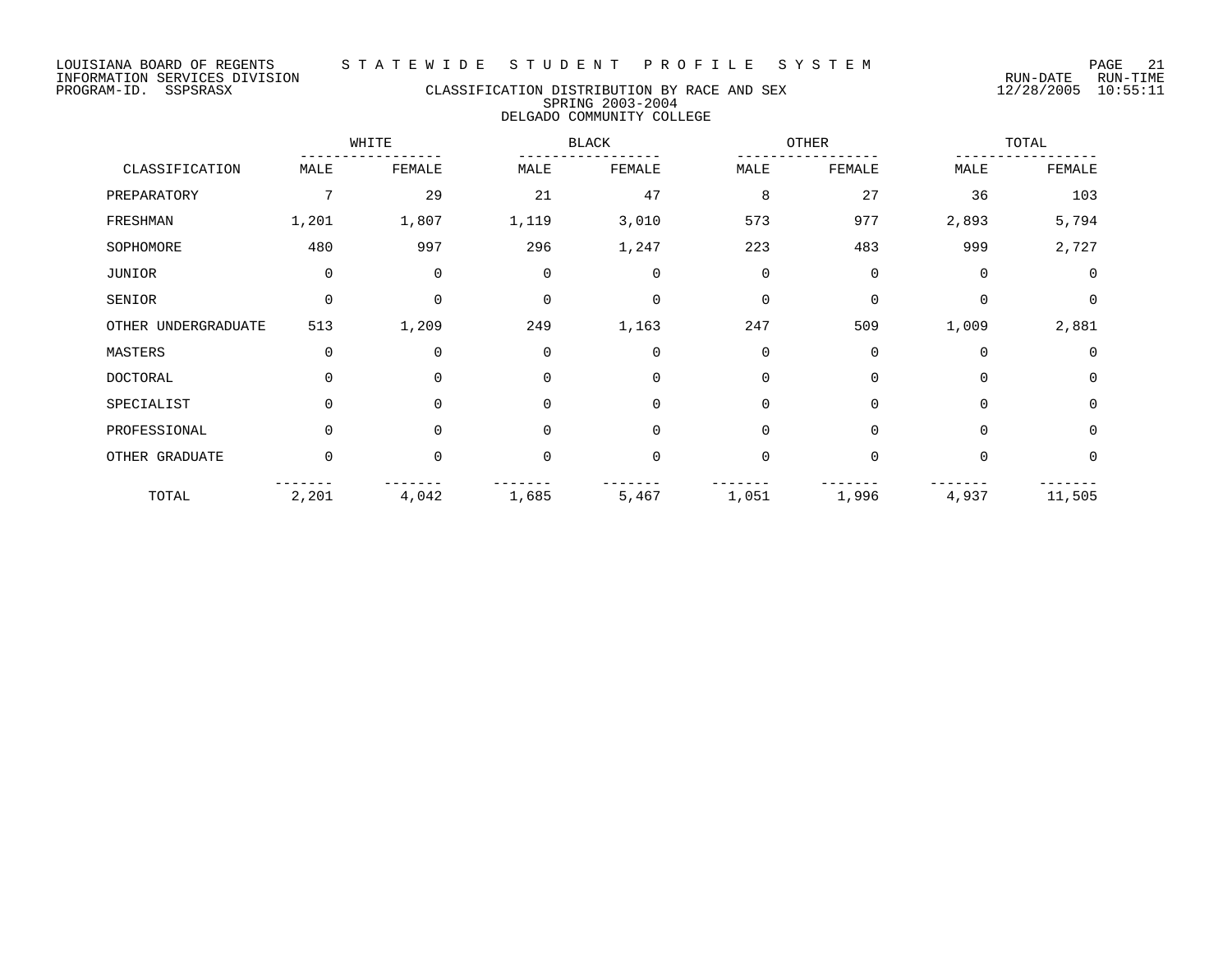#### LOUISIANA BOARD OF REGENTS S T A T E W I D E S T U D E N T P R O F I L E S Y S T E M PAGE 22

## PROGRAM-ID. SSPSRASX CLASSIFICATION DISTRIBUTION BY RACE AND SEX 12/28/2005 10:55:11 SPRING 2003-2004 ELAINE P. NUNEZ COMMUN. COLLEGE

|                     | WHITE       |          |          | <b>BLACK</b>   |             | OTHER       |             | TOTAL       |  |
|---------------------|-------------|----------|----------|----------------|-------------|-------------|-------------|-------------|--|
| CLASSIFICATION      | MALE        | FEMALE   | MALE     | FEMALE         | MALE        | FEMALE      | MALE        | FEMALE      |  |
| PREPARATORY         | 24          | 21       | 14       | 13             | 1           | 3           | 39          | 37          |  |
| FRESHMAN            | 263         | 427      | 81       | 277            | 30          | 35          | 374         | 739         |  |
| SOPHOMORE           | 110         | 256      | 14       | 136            | 11          | 25          | 135         | 417         |  |
| JUNIOR              | $\mathbf 0$ | 0        | 0        | $\mathbf 0$    | $\mathbf 0$ | $\mathbf 0$ | $\mathbf 0$ | $\mathbf 0$ |  |
| SENIOR              | $\mathbf 0$ | $\Omega$ | $\Omega$ | $\overline{0}$ | $\mathbf 0$ | $\mathbf 0$ | $\Omega$    | $\mathbf 0$ |  |
| OTHER UNDERGRADUATE | 100         | 208      | 17       | 147            | 25          | 27          | 142         | 382         |  |
| MASTERS             | $\mathbf 0$ | 0        | $\Omega$ | $\Omega$       | $\mathbf 0$ | $\Omega$    | $\Omega$    | $\mathbf 0$ |  |
| DOCTORAL            | $\Omega$    | $\Omega$ | $\Omega$ | $\Omega$       | 0           | $\Omega$    | $\Omega$    | $\mathbf 0$ |  |
| SPECIALIST          | $\Omega$    | $\Omega$ | $\Omega$ | $\Omega$       | $\mathbf 0$ | $\Omega$    | $\Omega$    | $\mathbf 0$ |  |
| PROFESSIONAL        | $\Omega$    | $\Omega$ | $\Omega$ | $\mathbf 0$    | $\mathbf 0$ | $\Omega$    | $\Omega$    | $\mathbf 0$ |  |
| OTHER GRADUATE      | $\Omega$    | $\Omega$ | $\Omega$ | $\overline{0}$ | $\mathbf 0$ | $\Omega$    | $\Omega$    | $\Omega$    |  |
| TOTAL               | 497         | 912      | 126      | 573            | 67          | 90          | 690         | 1,575       |  |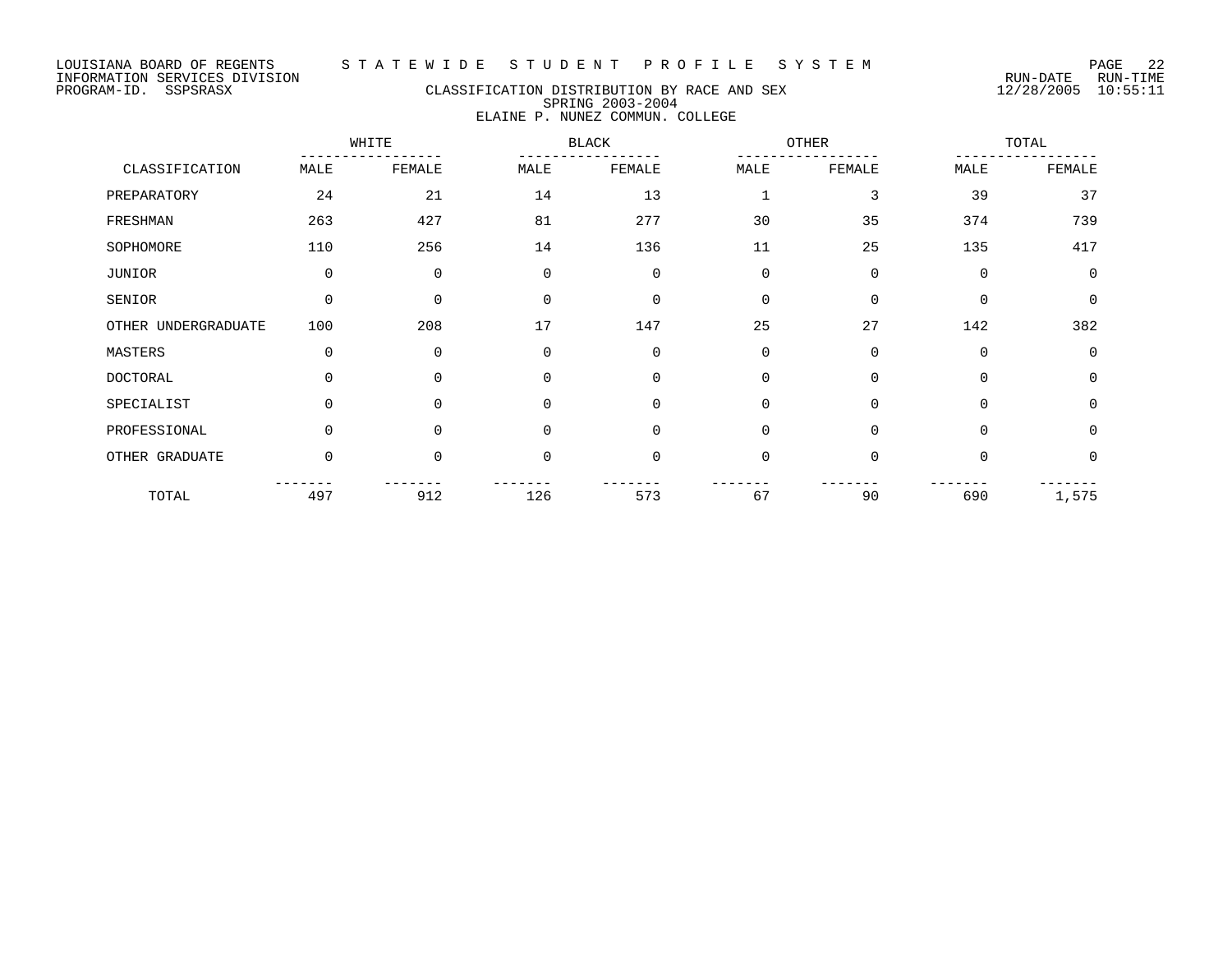# PROGRAM-ID. SSPSRASX CLASSIFICATION DISTRIBUTION BY RACE AND SEX 12/28/2005 10:55:11 SPRING 2003-2004 RIVER PARISHES COMMUNITY COLLEGE

|                     | WHITE       |          |          | <b>BLACK</b> |             | <b>OTHER</b> |             | TOTAL    |  |
|---------------------|-------------|----------|----------|--------------|-------------|--------------|-------------|----------|--|
| CLASSIFICATION      | MALE        | FEMALE   | MALE     | FEMALE       | MALE        | FEMALE       | MALE        | FEMALE   |  |
| PREPARATORY         | 12          | 23       | 4        | 11           | $\mathbf 0$ | 3            | 16          | 37       |  |
| FRESHMAN            | 137         | 176      | 39       | 68           | 5           | 7            | 181         | 251      |  |
| SOPHOMORE           | 58          | 88       | 2        | 17           |             | 3            | 61          | 108      |  |
| JUNIOR              | $\mathbf 0$ | 0        | $\Omega$ | $\Omega$     | 0           | 0            | $\Omega$    | $\Omega$ |  |
| SENIOR              | $\Omega$    | $\Omega$ | $\Omega$ | $\Omega$     | $\Omega$    | 0            | $\Omega$    | $\Omega$ |  |
| OTHER UNDERGRADUATE | 30          | 5        | 4        | 4            |             | $\Omega$     | 35          | 9        |  |
| MASTERS             | 0           | 0        | 0        | 0            | 0           | 0            | $\mathbf 0$ | $\Omega$ |  |
| <b>DOCTORAL</b>     | $\Omega$    | $\Omega$ | $\Omega$ | 0            | $\Omega$    | 0            | $\Omega$    | $\Omega$ |  |
| SPECIALIST          | $\Omega$    | $\Omega$ | $\Omega$ | $\Omega$     | $\mathbf 0$ | $\mathbf 0$  | $\Omega$    | $\Omega$ |  |
| PROFESSIONAL        | $\Omega$    | $\Omega$ | $\Omega$ | $\Omega$     | $\Omega$    | $\mathbf 0$  | $\Omega$    | $\Omega$ |  |
| OTHER GRADUATE      | 0           | 0        | $\Omega$ | $\Omega$     | $\mathbf 0$ | 0            | $\Omega$    | $\Omega$ |  |
| TOTAL               | 237         | 292      | 49       | 100          | 7           | 13           | 293         | 405      |  |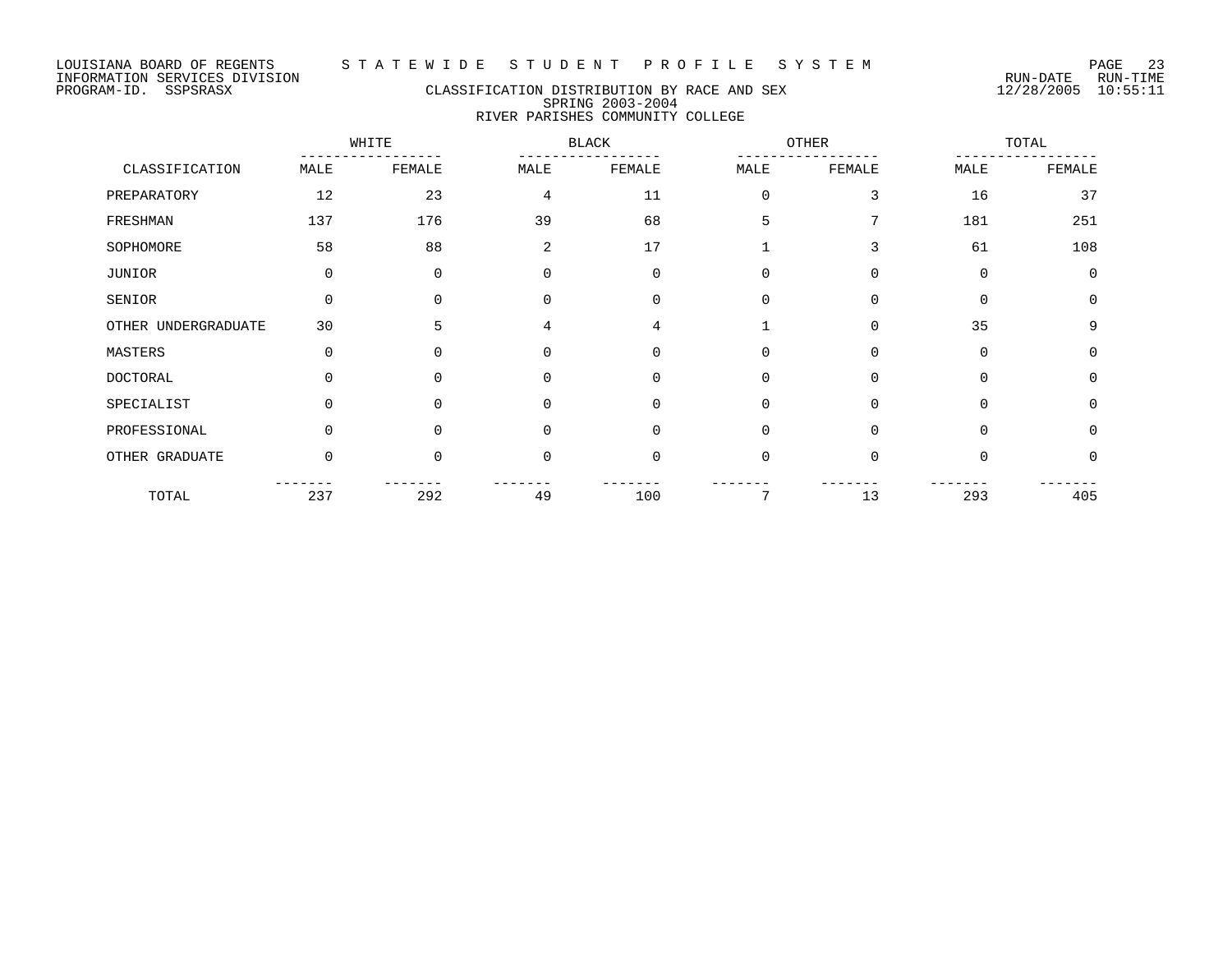## PROGRAM-ID. SSPSRASX CLASSIFICATION DISTRIBUTION BY RACE AND SEX 12/28/2005 10:55:11 SPRING 2003-2004 SOUTH LA. COMMUNITY COLLEGE

|                     | WHITE    |          |             | <b>BLACK</b>   |                | OTHER          |          | TOTAL          |  |
|---------------------|----------|----------|-------------|----------------|----------------|----------------|----------|----------------|--|
| CLASSIFICATION      | MALE     | FEMALE   | MALE        | FEMALE         | MALE           | FEMALE         | MALE     | FEMALE         |  |
| PREPARATORY         | 3        | 5        | $\mathbf 0$ | $\mathbf 0$    | $\mathbf 0$    | $\mathbf 0$    | 3        | 5              |  |
| FRESHMAN            | 268      | 331      | 59          | 209            | 13             | 15             | 340      | 555            |  |
| SOPHOMORE           | 54       | 54       | 11          | 50             | $\overline{2}$ | $\overline{4}$ | 67       | 108            |  |
| JUNIOR              | 0        | $\Omega$ | $\mathbf 0$ | $\mathbf 0$    | $\mathbf 0$    | $\mathbf 0$    | 0        | $\overline{0}$ |  |
| SENIOR              | $\Omega$ | $\Omega$ | $\Omega$    | $\overline{0}$ | $\Omega$       | $\Omega$       | $\Omega$ | $\Omega$       |  |
| OTHER UNDERGRADUATE | 238      | 230      | 82          | 127            | 81             | 12             | 401      | 369            |  |
| MASTERS             | 0        | $\Omega$ | $\Omega$    | $\overline{0}$ | $\Omega$       | $\Omega$       | 0        | $\Omega$       |  |
| <b>DOCTORAL</b>     | $\Omega$ | $\Omega$ | $\Omega$    | $\overline{0}$ | $\Omega$       | $\Omega$       | $\Omega$ | $\Omega$       |  |
| SPECIALIST          | $\Omega$ | $\Omega$ | $\Omega$    | $\overline{0}$ | $\Omega$       | $\Omega$       | $\Omega$ | $\Omega$       |  |
| PROFESSIONAL        | $\Omega$ | $\Omega$ | $\Omega$    | $\mathbf 0$    | $\Omega$       | $\Omega$       | $\Omega$ | $\Omega$       |  |
| OTHER GRADUATE      | 0        | $\Omega$ | $\mathbf 0$ | $\overline{0}$ | $\Omega$       | $\mathbf 0$    | 0        | $\Omega$       |  |
| TOTAL               | 563      | 620      | 152         | 386            | 96             | 31             | 811      | 1,037          |  |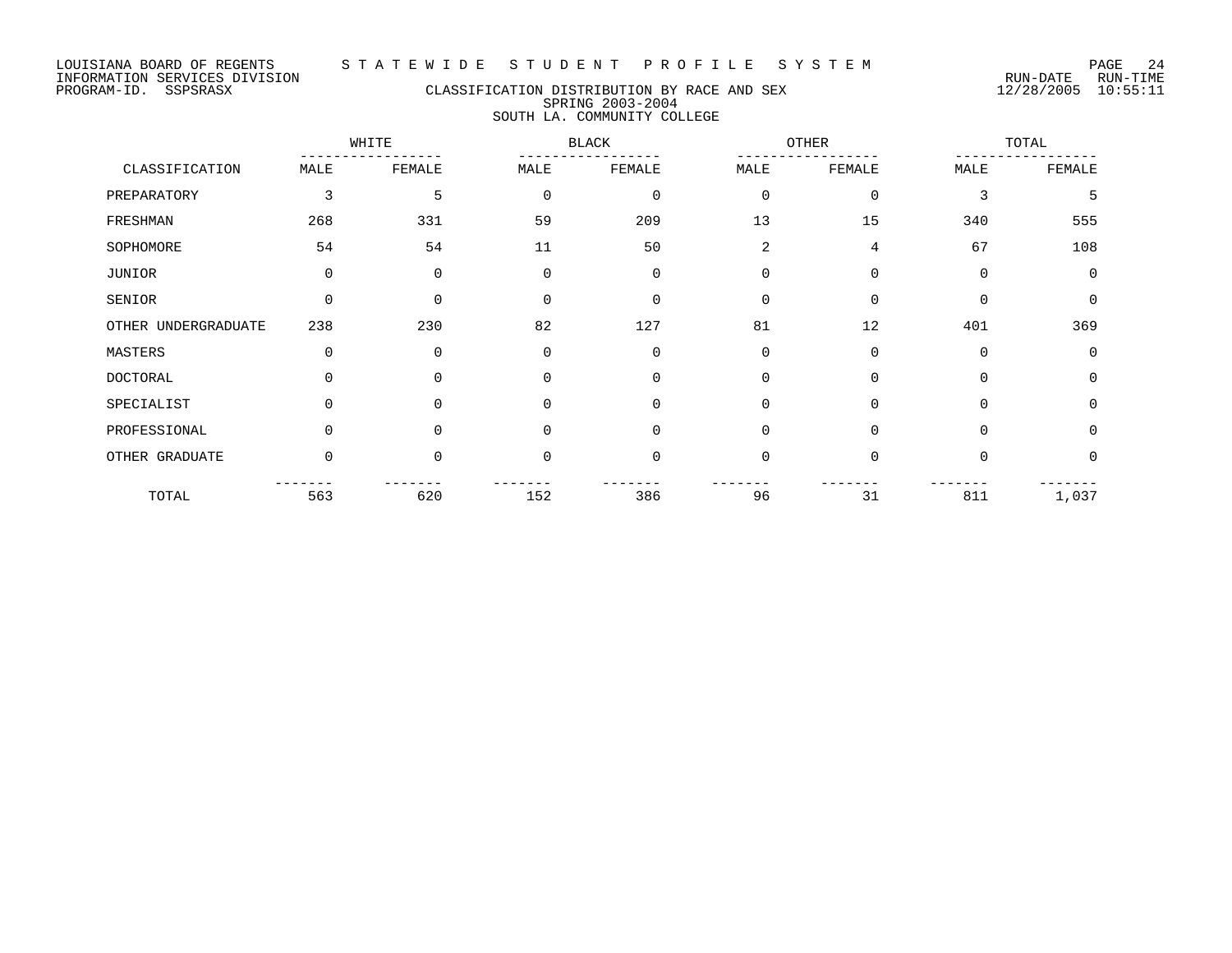# PROGRAM-ID. SSPSRASX CLASSIFICATION DISTRIBUTION BY RACE AND SEX 12/28/2005 10:55:11 SPRING 2003-2004 LA. DELTA COMMUNITY COLLEGE

|                     | WHITE       |          |          | <b>BLACK</b> |                | OTHER       |             | TOTAL       |  |
|---------------------|-------------|----------|----------|--------------|----------------|-------------|-------------|-------------|--|
| CLASSIFICATION      | MALE        | FEMALE   | MALE     | FEMALE       | MALE           | FEMALE      | MALE        | FEMALE      |  |
| PREPARATORY         | $\mathbf 0$ | 0        | 0        | $\mathbf 0$  | $\mathbf 0$    | $\mathbf 0$ | $\mathbf 0$ | $\mathbf 0$ |  |
| FRESHMAN            | 160         | 210      | 32       | 146          | 9              | 5           | 201         | 361         |  |
| SOPHOMORE           | 22          | 31       | 6        | 34           | $\mathbf{1}$   | $\Omega$    | 29          | 65          |  |
| JUNIOR              | $\mathbf 0$ | 0        | $\Omega$ | $\mathbf 0$  | 0              | $\mathbf 0$ | $\mathbf 0$ | $\mathbf 0$ |  |
| SENIOR              | $\Omega$    | 0        | $\Omega$ | $\Omega$     | $\mathbf 0$    | $\Omega$    | $\Omega$    | $\mathbf 0$ |  |
| OTHER UNDERGRADUATE | 24          | 26       |          | 18           | $\overline{a}$ | $\Omega$    | 33          | 44          |  |
| MASTERS             | $\Omega$    | $\Omega$ | $\Omega$ | $\Omega$     | $\mathbf 0$    | $\Omega$    | $\Omega$    | $\mathbf 0$ |  |
| DOCTORAL            | $\Omega$    | $\Omega$ | $\Omega$ | $\Omega$     | $\mathbf 0$    | $\Omega$    | $\Omega$    | $\mathbf 0$ |  |
| SPECIALIST          | $\Omega$    | $\Omega$ | $\Omega$ | $\Omega$     | $\mathbf 0$    | $\Omega$    | $\Omega$    | $\mathbf 0$ |  |
| PROFESSIONAL        | $\Omega$    | $\Omega$ | $\Omega$ | $\Omega$     | $\mathbf 0$    | $\Omega$    | $\Omega$    | $\mathbf 0$ |  |
| OTHER GRADUATE      | $\Omega$    | $\Omega$ | $\Omega$ | $\mathbf 0$  | $\mathbf 0$    | $\Omega$    | $\Omega$    | $\mathbf 0$ |  |
| TOTAL               | 206         | 267      | 45       | 198          | 12             | 5           | 263         | 470         |  |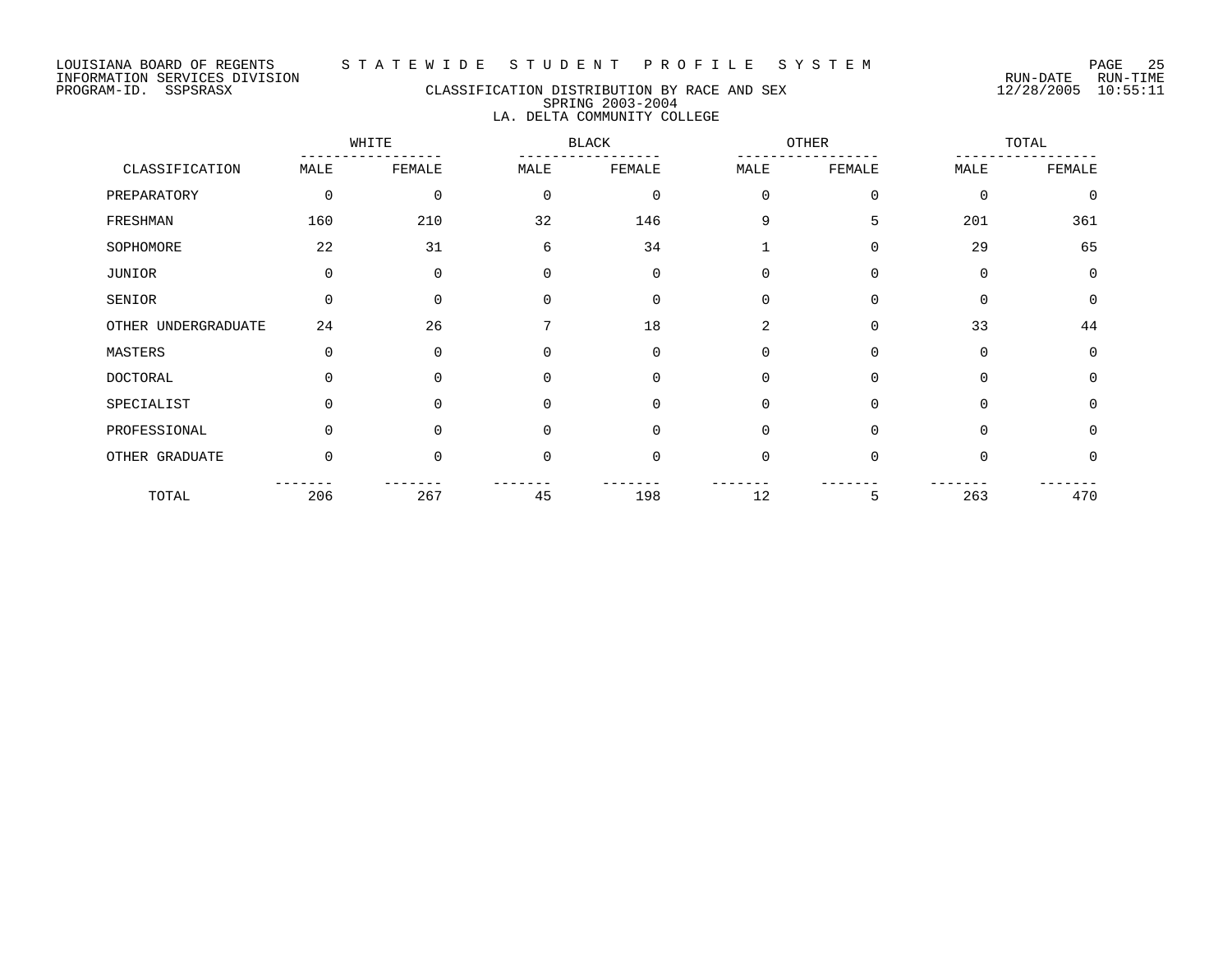#### LOUISIANA BOARD OF REGENTS S T A T E W I D E S T U D E N T P R O F I L E S Y S T E M PAGE 26

## PROGRAM-ID. SSPSRASX CLASSIFICATION DISTRIBUTION BY RACE AND SEX 12/28/2005 10:55:11 SPRING 2003-2004 L.T.C.-ACADIAN

|                     |          | WHITE        |             | <b>BLACK</b> |          | OTHER       |             | TOTAL        |  |
|---------------------|----------|--------------|-------------|--------------|----------|-------------|-------------|--------------|--|
| CLASSIFICATION      | MALE     | FEMALE       | MALE        | FEMALE       | MALE     | FEMALE      | MALE        | FEMALE       |  |
| PREPARATORY         | 9        |              | $\mathbf 0$ | $\mathbf 0$  | $\Omega$ | $\mathbf 0$ | 9           | $\mathbf{1}$ |  |
| FRESHMAN            | 67       | 35           | 14          | 19           |          | $\Omega$    | 82          | 54           |  |
| SOPHOMORE           | 12       | 33           | 2           | 6            |          | $\mathbf 0$ | 15          | 39           |  |
| JUNIOR              | 0        | 0            | 0           | $\mathbf 0$  | 0        | $\mathbf 0$ | $\mathbf 0$ | $\mathbf 0$  |  |
| SENIOR              | 0        | $\Omega$     | $\Omega$    | $\Omega$     | $\Omega$ | $\Omega$    | $\Omega$    | $\Omega$     |  |
| OTHER UNDERGRADUATE | $\Omega$ | 2            |             | 0            | $\Omega$ | $\Omega$    |             | 2            |  |
| MASTERS             | $\Omega$ | <sup>0</sup> | $\Omega$    | 0            | $\Omega$ | $\Omega$    | $\Omega$    | $\Omega$     |  |
| <b>DOCTORAL</b>     | U        | ∩            | $\cap$      | 0            | $\Omega$ | $\Omega$    | $\Omega$    | $\Omega$     |  |
| SPECIALIST          | 0        | $\Omega$     | $\Omega$    | $\Omega$     | $\Omega$ | $\Omega$    | $\Omega$    | $\Omega$     |  |
| PROFESSIONAL        | 0        | $\Omega$     | $\Omega$    | 0            | $\Omega$ | $\Omega$    | $\Omega$    | $\Omega$     |  |
| OTHER GRADUATE      | $\Omega$ | $\Omega$     | $\Omega$    | $\Omega$     | $\Omega$ | $\Omega$    | $\Omega$    | $\Omega$     |  |
| TOTAL               | 88       | 71           | 17          | 25           | 2        | 0           | 107         | 96           |  |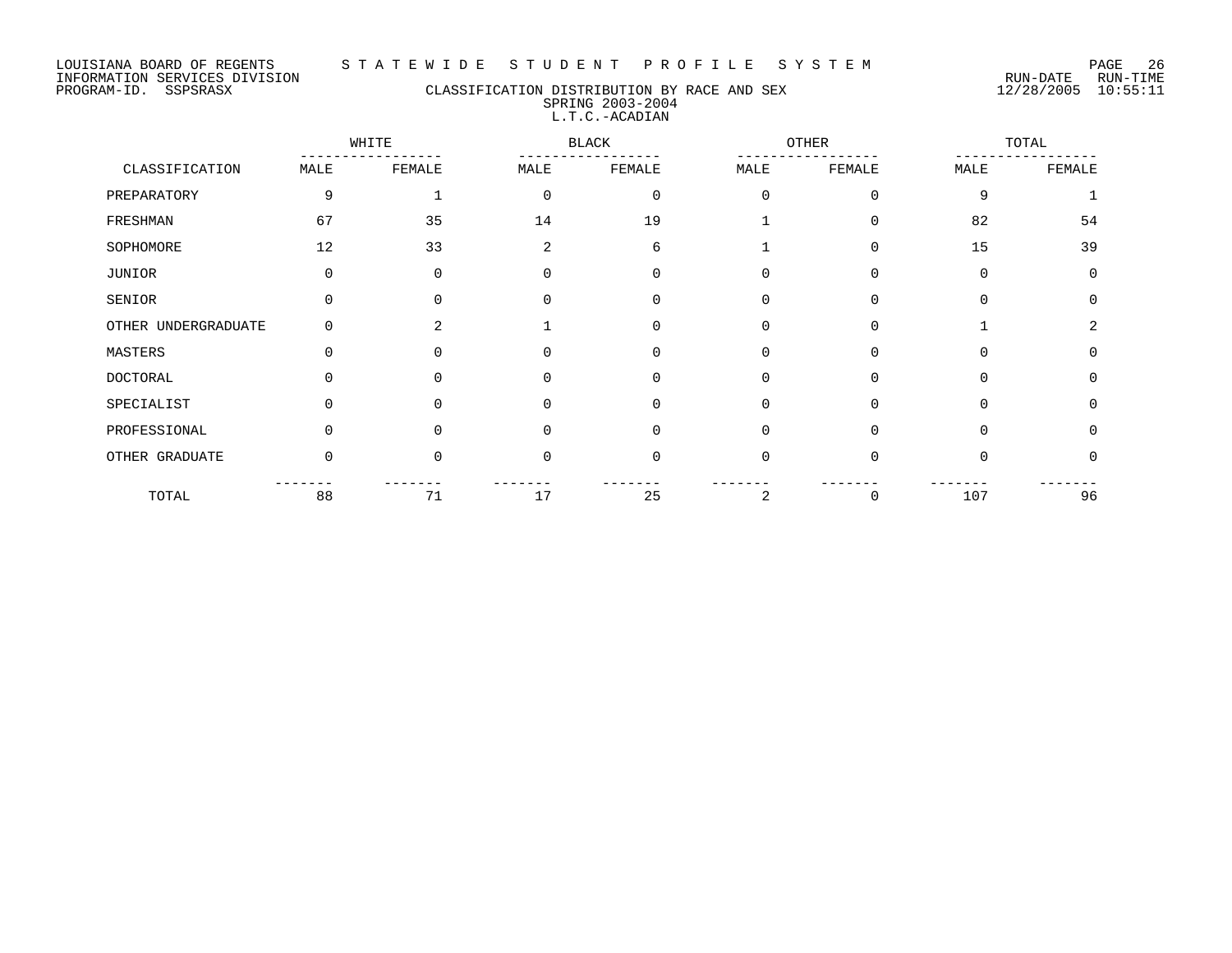#### PROGRAM-ID. SSPSRASX CLASSIFICATION DISTRIBUTION BY RACE AND SEX 12/28/2005 10:55:11 SPRING 2003-2004 L.T.C.-ALEXANDRIA

WHITE BLACK OTHER TOTAL ----------------- ----------------- ----------------- ----------------- CLASSIFICATION MALE FEMALE MALE FEMALE MALE FEMALE MALE FEMALE PREPARATORY 0 0 0 0 0 0 0 0 FRESHMAN 66 51 35 89 6 4 107 144 SOPHOMORE 28 21 21 33 5 2 54 56 JUNIOR 0 0 0 0 0 0 0 0 SENIOR 0 0 0 0 0 0 0 0 OTHER UNDERGRADUATE 51 30 93 70 14 5 158 105 MASTERS 0 0 0 0 0 0 0 0 DOCTORAL 0 0 0 0 0 0 0 0 SPECIALIST 0 0 0 0 0 0 0 0 0 0 PROFESSIONAL 0 0 0 0 0 0 0 0 0 0 0 0 OTHER GRADUATE 0 0 0 0 0 0 0 0 ------- ------- ------- ------- ------- ------- ------- ------- TOTAL 145 102 149 192 25 11 319 305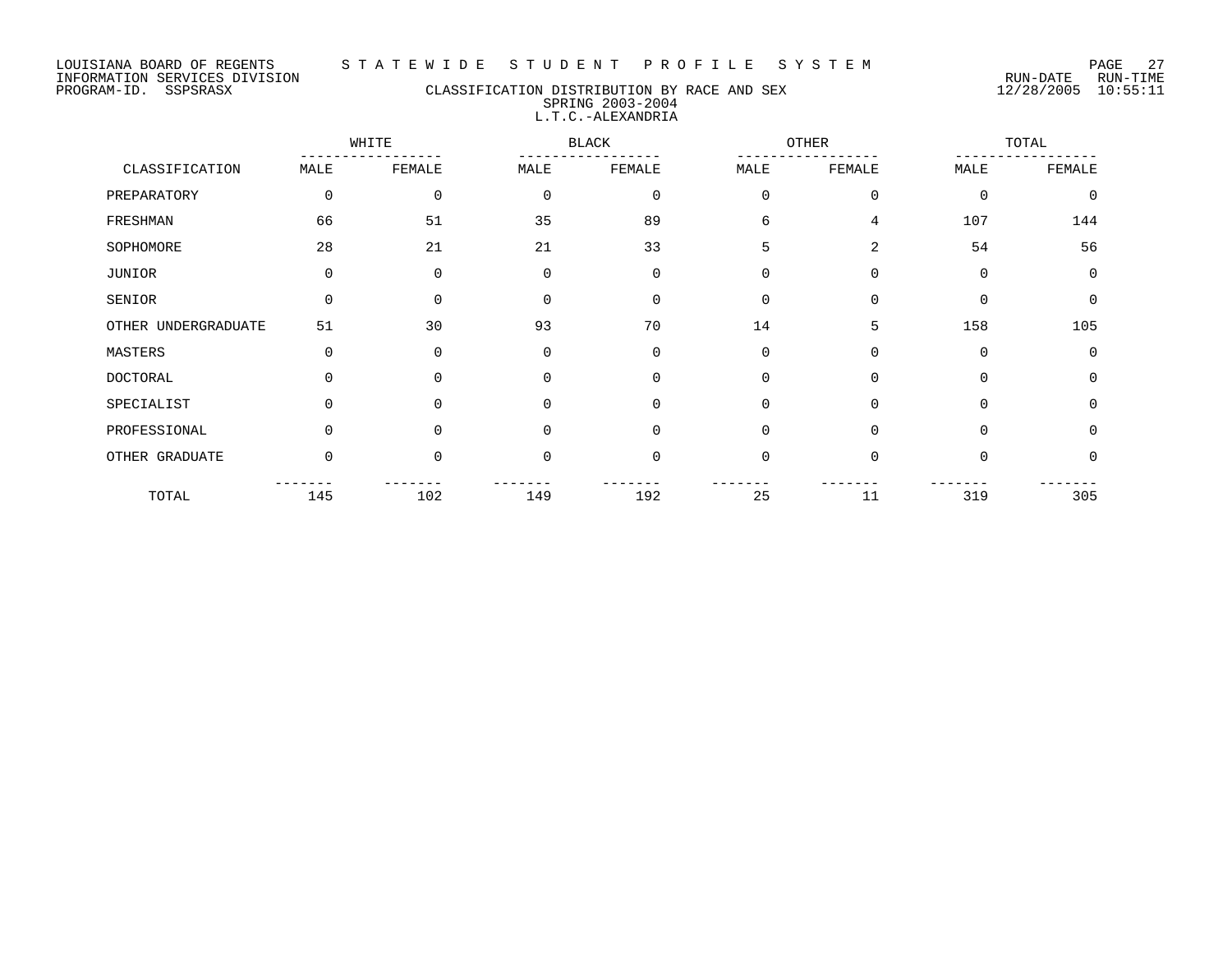## PROGRAM-ID. SSPSRASX CLASSIFICATION DISTRIBUTION BY RACE AND SEX 12/28/2005 10:55:11 SPRING 2003-2004 L.T.C.-ASCENSION

|                     |             | WHITE       |             | <b>BLACK</b> |                | <b>OTHER</b> |             | TOTAL       |
|---------------------|-------------|-------------|-------------|--------------|----------------|--------------|-------------|-------------|
| CLASSIFICATION      | MALE        | FEMALE      | MALE        | FEMALE       | MALE           | FEMALE       | MALE        | FEMALE      |
| PREPARATORY         | 2           | $\mathbf 0$ |             |              | $\Omega$       | $\mathbf 0$  | 3           |             |
| FRESHMAN            | 62          | 15          | 17          | 12           | $\Omega$       | $\mathbf 0$  | 79          | 27          |
| SOPHOMORE           | 29          | 10          | 3           | 3            | $\overline{a}$ | $\mathbf 0$  | 34          | 13          |
| JUNIOR              | $\mathbf 0$ | 0           | $\mathbf 0$ | $\mathbf 0$  | $\Omega$       | $\mathbf 0$  | $\mathbf 0$ | $\mathbf 0$ |
| SENIOR              | $\Omega$    | $\Omega$    | $\Omega$    | $\mathbf 0$  | $\Omega$       | $\mathbf 0$  | $\Omega$    | $\mathbf 0$ |
| OTHER UNDERGRADUATE | 21          | 10          | 5           | 5            | $\Omega$       | $\mathbf{1}$ | 26          | 16          |
| MASTERS             | 0           | $\Omega$    | $\mathbf 0$ | 0            | 0              | 0            | 0           | 0           |
| <b>DOCTORAL</b>     | U           | $\Omega$    | $\Omega$    | $\mathbf 0$  | $\Omega$       | $\Omega$     | $\Omega$    | $\Omega$    |
| SPECIALIST          | 0           | $\Omega$    | $\Omega$    | $\mathbf 0$  | $\Omega$       | $\Omega$     | $\Omega$    | $\Omega$    |
| PROFESSIONAL        | 0           | 0           | $\Omega$    | $\mathbf 0$  | $\Omega$       | $\Omega$     | $\Omega$    | $\Omega$    |
| OTHER GRADUATE      | $\Omega$    | $\Omega$    | $\Omega$    | $\mathbf 0$  | $\Omega$       | $\Omega$     | $\Omega$    | $\Omega$    |
| TOTAL               | 114         | 35          | 26          | 21           | 2              |              | 142         | 57          |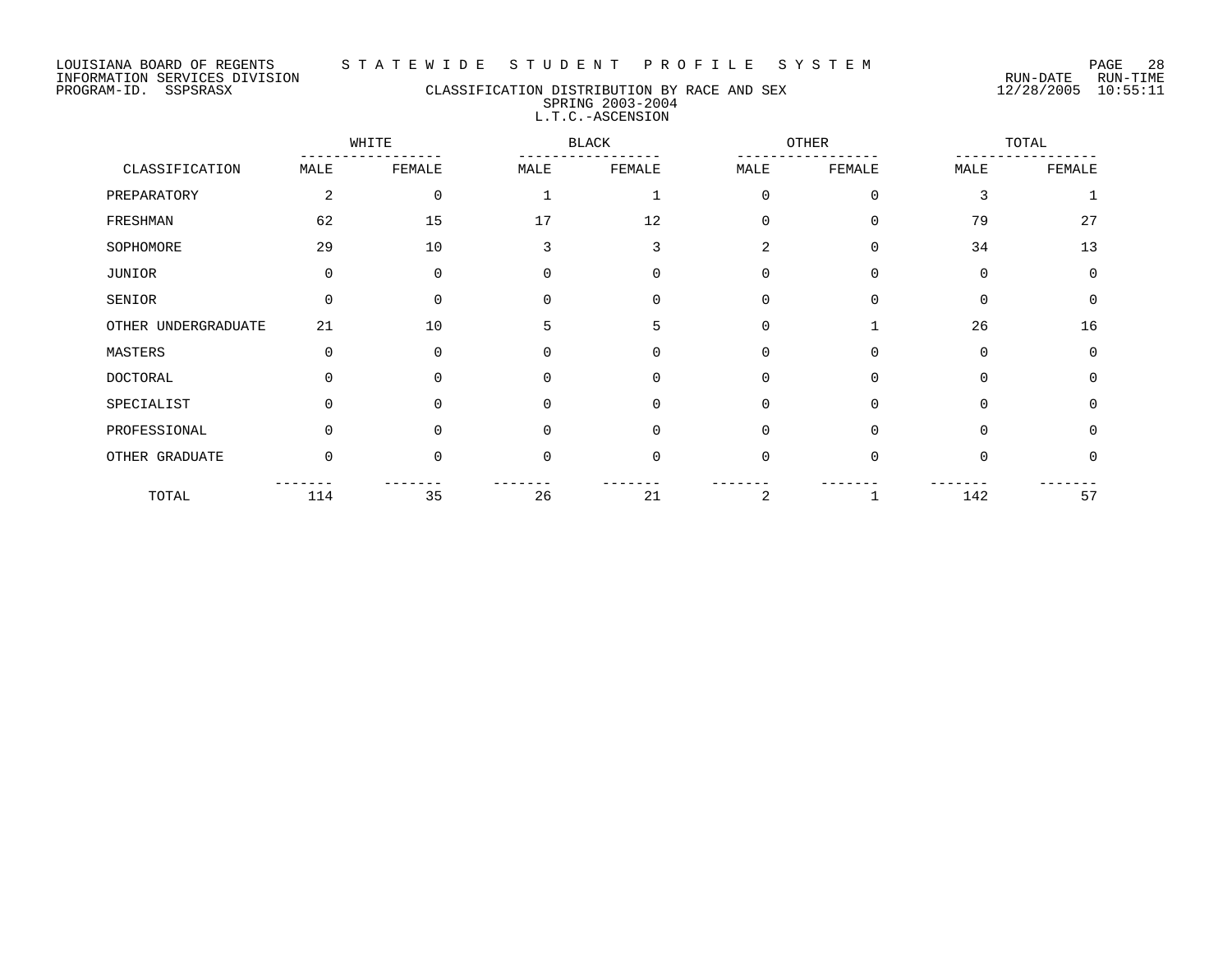## PROGRAM-ID. SSPSRASX CLASSIFICATION DISTRIBUTION BY RACE AND SEX 12/28/2005 10:55:11 SPRING 2003-2004 L.T.C.-AVOYELLES

|                     |          | WHITE        |              | <b>BLACK</b> |             | OTHER    |          | TOTAL    |  |
|---------------------|----------|--------------|--------------|--------------|-------------|----------|----------|----------|--|
| CLASSIFICATION      | MALE     | FEMALE       | MALE         | FEMALE       | MALE        | FEMALE   | MALE     | FEMALE   |  |
| PREPARATORY         | $\Omega$ | $\Omega$     | $\Omega$     | $\mathbf 0$  | $\Omega$    | $\Omega$ | $\Omega$ | $\Omega$ |  |
| FRESHMAN            | 55       | 54           | 147          | 50           | 5           |          | 207      | 105      |  |
| SOPHOMORE           | 35       | 26           | 60           | 18           | 2           | $\Omega$ | 97       | 44       |  |
| JUNIOR              | 0        | $\Omega$     | $\Omega$     | 0            | 0           | $\Omega$ | $\Omega$ | $\Omega$ |  |
| SENIOR              |          | <sup>n</sup> | <sup>0</sup> | $\Omega$     | $\Omega$    | $\Omega$ | $\Omega$ | $\Omega$ |  |
| OTHER UNDERGRADUATE |          | 4            | $\Omega$     | 4            | 0           | $\Omega$ |          | 8        |  |
| MASTERS             | O        | 0            | 0            | 0            | 0           | 0        | 0        | $\Omega$ |  |
| <b>DOCTORAL</b>     |          |              | $\Omega$     | $\Omega$     | $\mathbf 0$ | $\Omega$ | $\Omega$ | $\Omega$ |  |
| SPECIALIST          | U        | $\Omega$     | 0            | $\Omega$     | $\mathbf 0$ | $\Omega$ | $\Omega$ | $\Omega$ |  |
| PROFESSIONAL        | U        | U            | 0            | $\Omega$     | $\mathbf 0$ | $\Omega$ | $\Omega$ | $\Omega$ |  |
| OTHER GRADUATE      | $\Omega$ | $\Omega$     | $\mathbf 0$  | 0            | 0           | $\Omega$ | $\Omega$ | $\Omega$ |  |
| TOTAL               | 91       | 84           | 207          | 72           | 7           |          | 305      | 157      |  |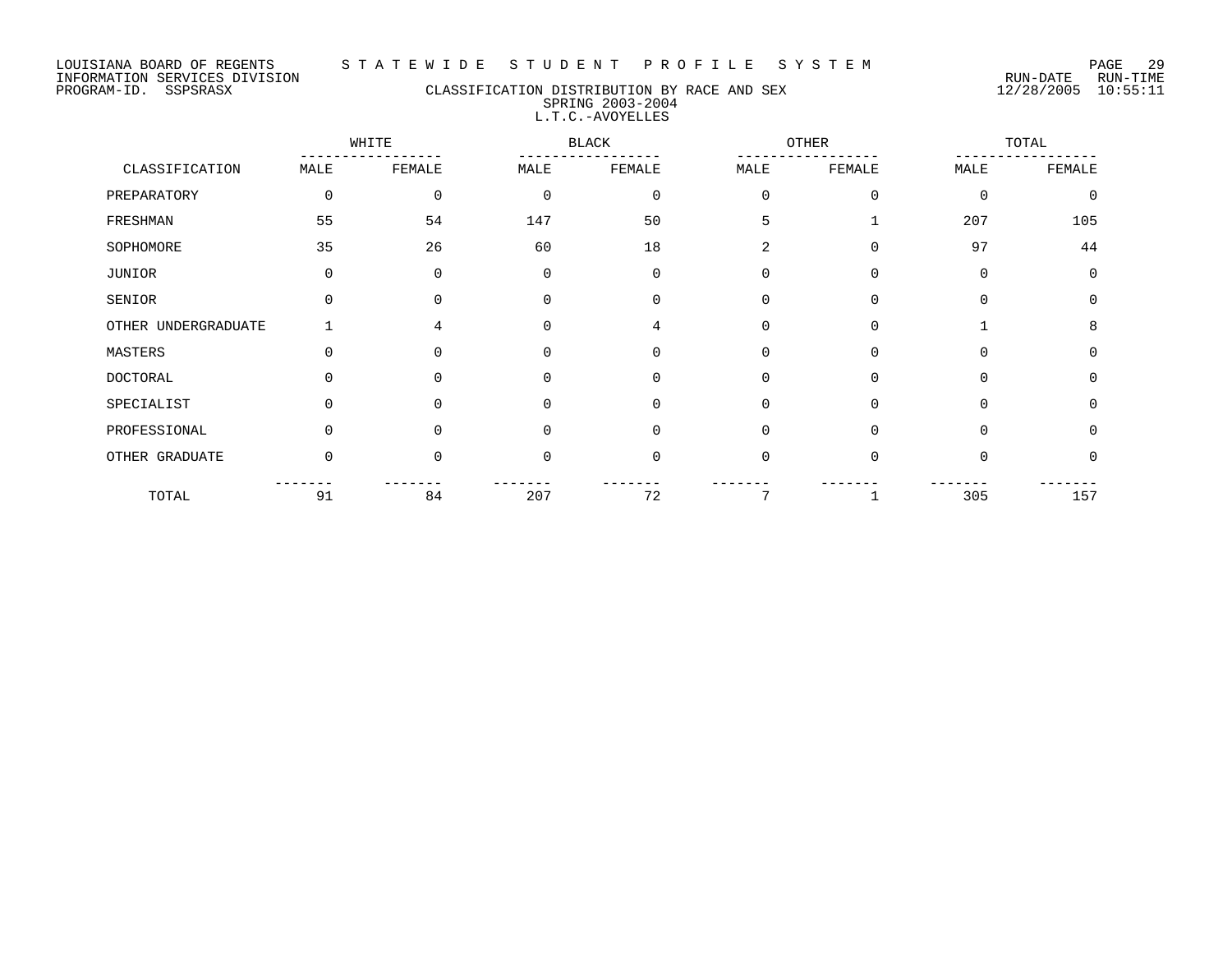#### LOUISIANA BOARD OF REGENTS S T A T E W I D E S T U D E N T P R O F I L E S Y S T E M PAGE 30

## PROGRAM-ID. SSPSRASX CLASSIFICATION DISTRIBUTION BY RACE AND SEX 12/28/2005 10:55:11 SPRING 2003-2004 L.T.C.-BASTROP

|                     |          | WHITE    | <b>BLACK</b> |             |              | <b>OTHER</b> |             | TOTAL    |
|---------------------|----------|----------|--------------|-------------|--------------|--------------|-------------|----------|
| CLASSIFICATION      | MALE     | FEMALE   | MALE         | FEMALE      | MALE         | FEMALE       | MALE        | FEMALE   |
| PREPARATORY         | $\Omega$ | $\Omega$ | $\Omega$     | $\mathbf 0$ | $\mathbf 0$  | $\Omega$     | $\Omega$    | $\Omega$ |
| FRESHMAN            | 29       | 39       | 25           | 47          | 0            | 3            | 54          | 89       |
| SOPHOMORE           | 17       | 20       | 2            | 18          | $\mathbf{1}$ | 3            | 20          | 41       |
| JUNIOR              | $\Omega$ | $\Omega$ | $\Omega$     | $\Omega$    | $\mathbf 0$  | $\Omega$     | $\mathbf 0$ | $\Omega$ |
| SENIOR              | $\Omega$ | $\Omega$ | $\Omega$     | $\Omega$    | 0            | $\Omega$     | $\Omega$    | $\Omega$ |
| OTHER UNDERGRADUATE | 2        | 2        | 9            | $\Omega$    | 0            | $\Omega$     | 11          | 2        |
| MASTERS             | O        | $\Omega$ | 0            | $\mathbf 0$ | 0            | 0            | $\mathbf 0$ | $\Omega$ |
| <b>DOCTORAL</b>     |          |          | $\Omega$     | $\Omega$    | $\mathbf 0$  | $\Omega$     | $\Omega$    | $\Omega$ |
| SPECIALIST          | $\Omega$ | $\Omega$ | $\Omega$     | $\Omega$    | $\Omega$     | $\Omega$     | $\Omega$    | $\Omega$ |
| PROFESSIONAL        | $\Omega$ | $\Omega$ | $\Omega$     | $\Omega$    | $\mathbf 0$  | $\Omega$     | $\Omega$    | $\Omega$ |
| OTHER GRADUATE      | $\Omega$ | $\Omega$ | $\Omega$     | $\Omega$    | $\mathbf 0$  | $\Omega$     | $\Omega$    | $\Omega$ |
| TOTAL               | 48       | 61       | 36           | 65          |              | 6            | 85          | 132      |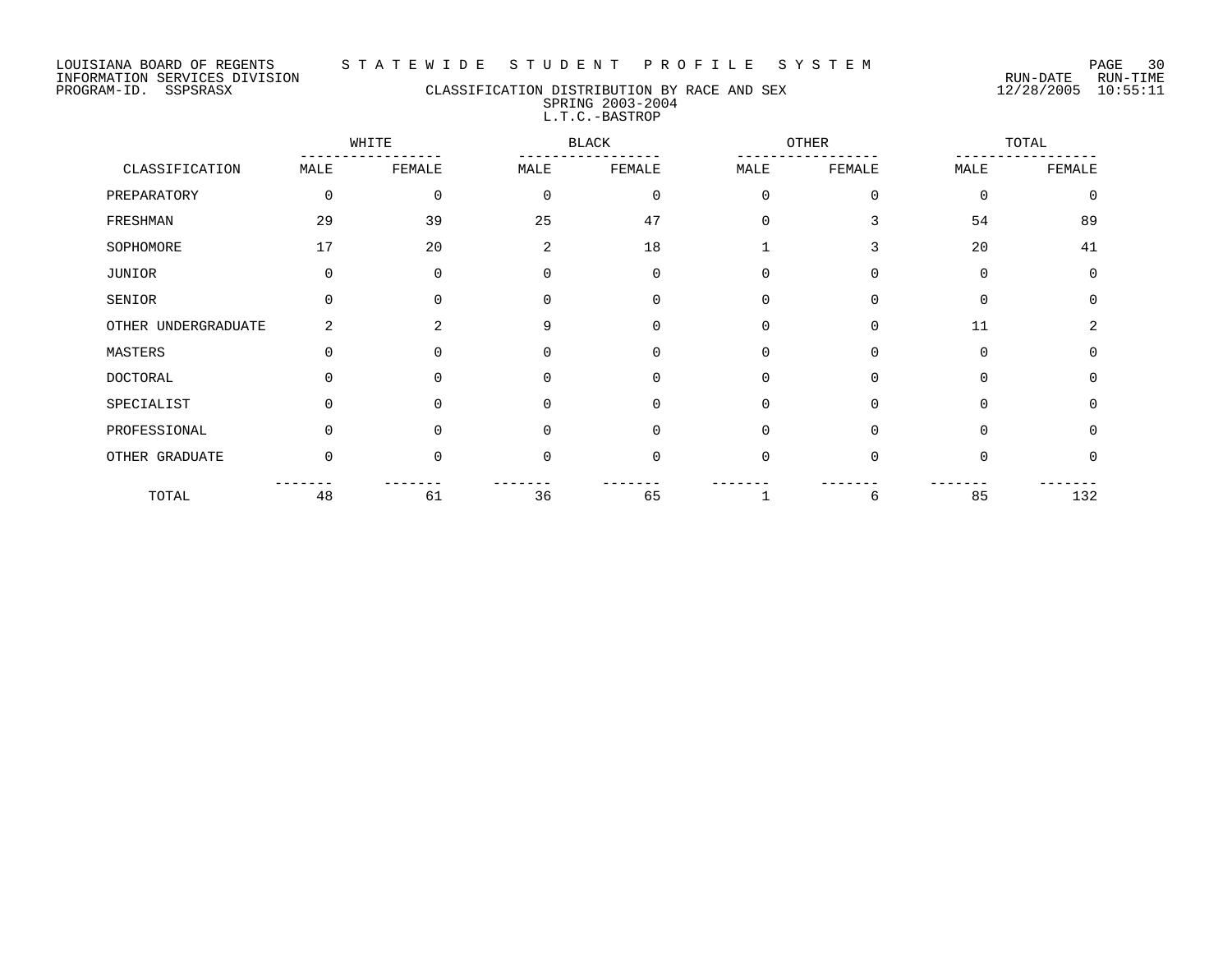## PROGRAM-ID. SSPSRASX CLASSIFICATION DISTRIBUTION BY RACE AND SEX 12/28/2005 10:55:11 SPRING 2003-2004 L.T.C.-BATON ROUGE

|                     |          | WHITE    |             | <b>BLACK</b> | OTHER       |             |             | TOTAL       |  |
|---------------------|----------|----------|-------------|--------------|-------------|-------------|-------------|-------------|--|
| CLASSIFICATION      | MALE     | FEMALE   | MALE        | FEMALE       | MALE        | FEMALE      | MALE        | FEMALE      |  |
| PREPARATORY         | 0        | 0        | $\mathbf 0$ | $\mathbf 0$  | $\mathbf 0$ | $\mathbf 0$ | $\mathbf 0$ | $\mathbf 0$ |  |
| FRESHMAN            | 50       | 22       | 52          | 87           | 4           | 11          | 106         | 120         |  |
| SOPHOMORE           | 50       | 33       | 59          | 129          | 8           | 12          | 117         | 174         |  |
| JUNIOR              | 0        | 0        | $\mathbf 0$ | $\mathbf 0$  | $\mathbf 0$ | $\mathbf 0$ | 0           | $\mathbf 0$ |  |
| SENIOR              | 0        | $\Omega$ | $\Omega$    | $\Omega$     | $\mathbf 0$ | $\Omega$    | $\Omega$    | $\Omega$    |  |
| OTHER UNDERGRADUATE | 91       | 53       | 76          | 151          | 10          | 27          | 177         | 231         |  |
| MASTERS             | 0        | $\Omega$ | $\mathbf 0$ | $\Omega$     | $\mathbf 0$ | $\Omega$    | $\Omega$    | $\Omega$    |  |
| <b>DOCTORAL</b>     | $\Omega$ | $\Omega$ | $\Omega$    | $\Omega$     | $\mathbf 0$ | $\Omega$    | $\Omega$    | $\Omega$    |  |
| SPECIALIST          | $\Omega$ | $\Omega$ | $\Omega$    | $\Omega$     | $\mathbf 0$ | $\Omega$    | $\Omega$    | $\Omega$    |  |
| PROFESSIONAL        | $\Omega$ | $\Omega$ | $\Omega$    | $\Omega$     | $\mathbf 0$ | $\Omega$    | $\Omega$    | $\Omega$    |  |
| OTHER GRADUATE      | $\Omega$ | $\Omega$ | $\mathbf 0$ | $\Omega$     | $\mathbf 0$ | $\Omega$    | $\Omega$    | $\Omega$    |  |
| TOTAL               | 191      | 108      | 187         | 367          | 22          | 50          | 400         | 525         |  |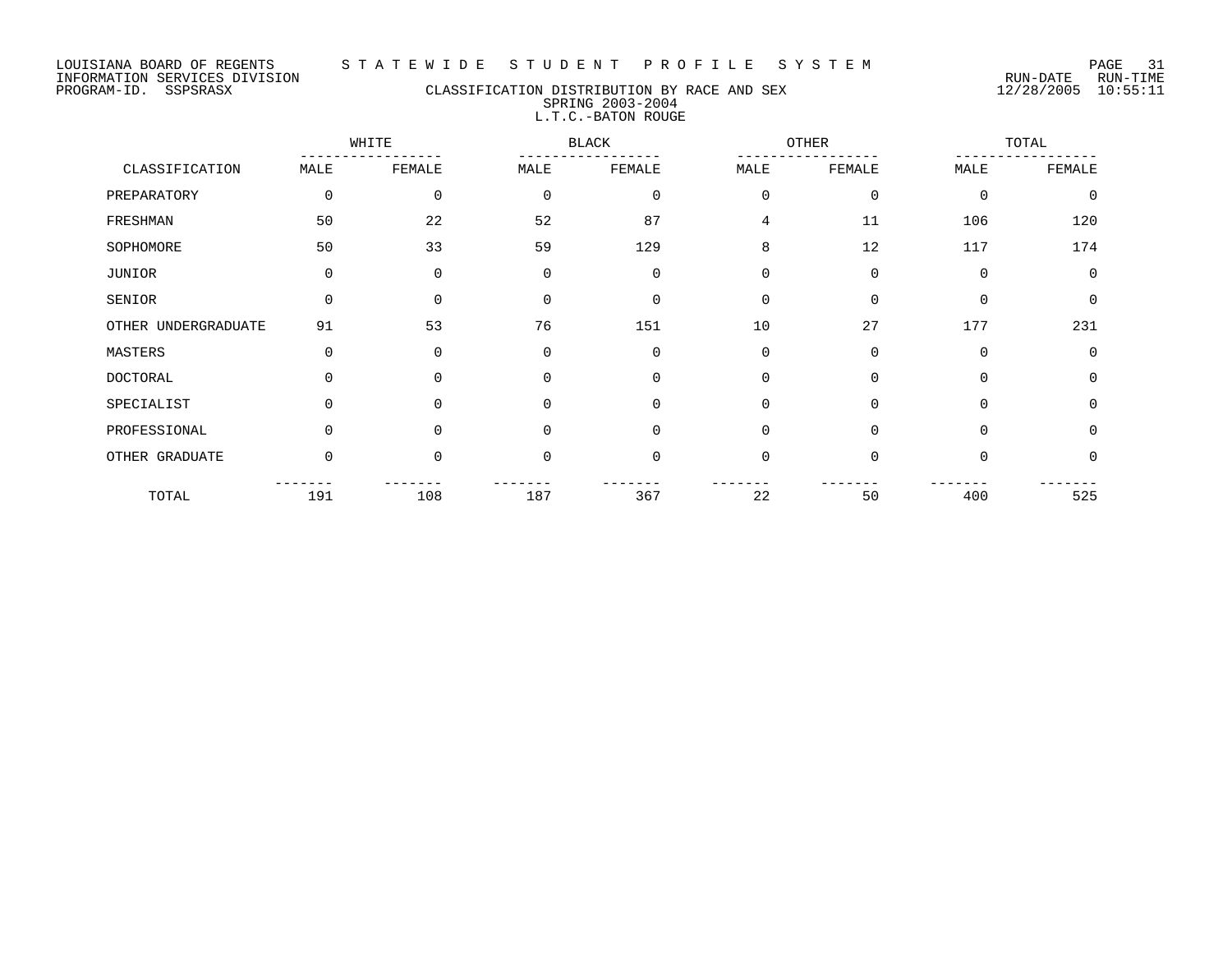#### LOUISIANA BOARD OF REGENTS S T A T E W I D E S T U D E N T P R O F I L E S Y S T E M PAGE 32

## PROGRAM-ID. SSPSRASX CLASSIFICATION DISTRIBUTION BY RACE AND SEX 12/28/2005 10:55:11 SPRING 2003-2004 L.T.C.-CHARLES B. COREIL

|                     |          | WHITE          | OTHER<br><b>BLACK</b> |             |          | TOTAL    |          |             |
|---------------------|----------|----------------|-----------------------|-------------|----------|----------|----------|-------------|
| CLASSIFICATION      | MALE     | FEMALE         | MALE                  | FEMALE      | MALE     | FEMALE   | MALE     | FEMALE      |
| PREPARATORY         | 9        | $\overline{a}$ | 5                     |             |          |          | 15       | 4           |
| FRESHMAN            | 36       | 30             | 13                    | 31          | U        |          | 49       | 62          |
| SOPHOMORE           | 14       | 22             | 7                     | 16          | $\Omega$ | $\Omega$ | 21       | 38          |
| JUNIOR              | $\Omega$ | 0              | 0                     | $\mathbf 0$ | $\Omega$ | $\Omega$ | $\Omega$ | $\mathbf 0$ |
| SENIOR              |          | 0              | ∩                     | $\Omega$    | $\Omega$ | $\Omega$ | $\Omega$ | 0           |
| OTHER UNDERGRADUATE | 4        |                | ∩                     | 3           | $\Omega$ | $\Omega$ | 4        | 10          |
| MASTERS             |          | $\Omega$       |                       | $\Omega$    | $\Omega$ | $\Omega$ | $\Omega$ | $\Omega$    |
| <b>DOCTORAL</b>     |          | 0              |                       | $\Omega$    | $\Omega$ | $\Omega$ | $\Omega$ | $\Omega$    |
| SPECIALIST          |          | $\Omega$       | <sup>0</sup>          | $\Omega$    | $\Omega$ | $\Omega$ | $\Omega$ | $\Omega$    |
| PROFESSIONAL        |          | $\Omega$       |                       | $\Omega$    | $\Omega$ | $\Omega$ | $\Omega$ | $\Omega$    |
| OTHER GRADUATE      | $\Omega$ | $\Omega$       | $\Omega$              | $\Omega$    | $\Omega$ | $\Omega$ | $\Omega$ | 0           |
| TOTAL               | 63       | 61             | 25                    | 51          |          | 2        | 89       | 114         |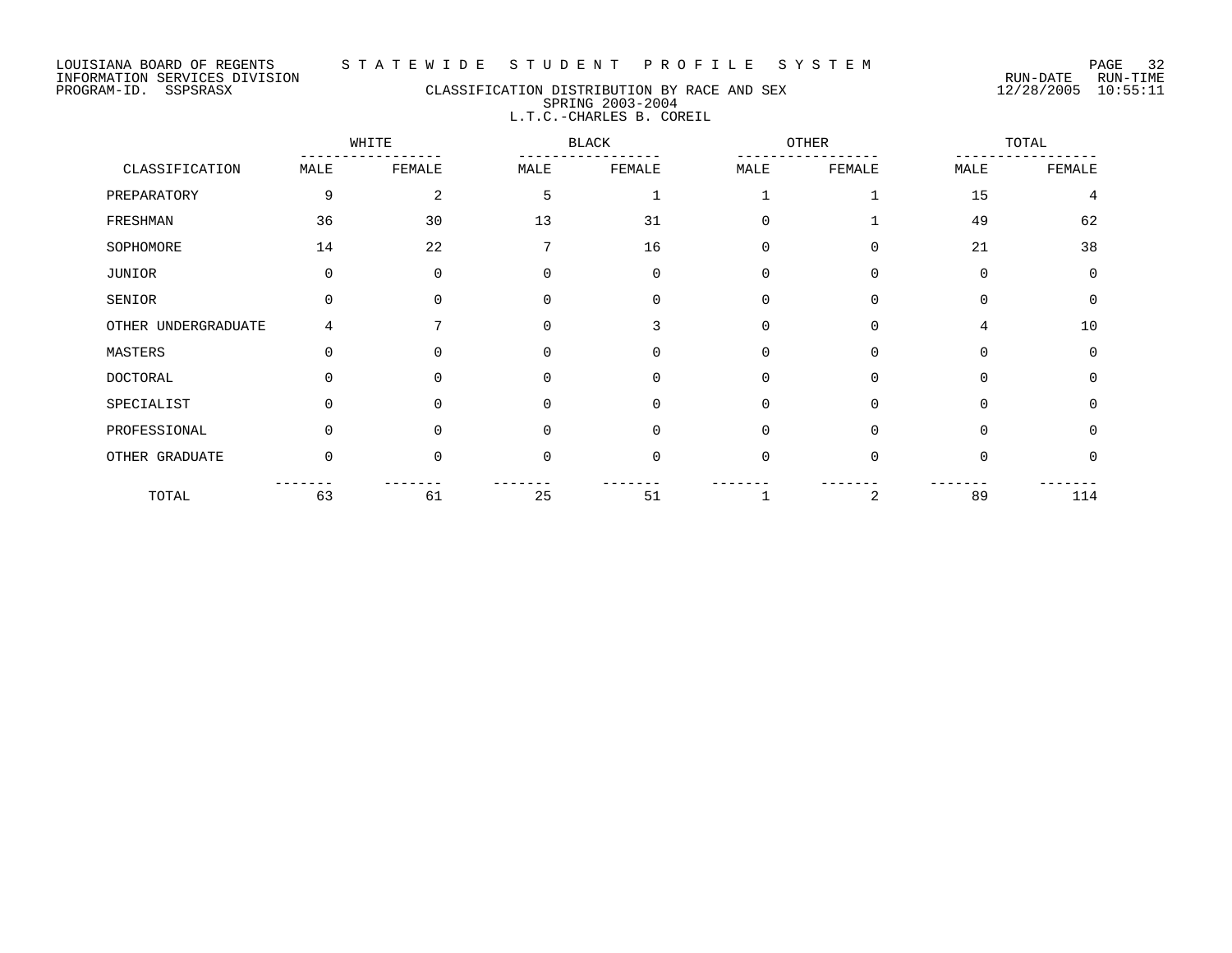# PROGRAM-ID. SSPSRASX CLASSIFICATION DISTRIBUTION BY RACE AND SEX 12/28/2005 10:55:11 SPRING 2003-2004 L.T.C.-DELTA OUACHITA

|                     |          | WHITE    |             | <b>BLACK</b> |          | OTHER       |          | TOTAL       |
|---------------------|----------|----------|-------------|--------------|----------|-------------|----------|-------------|
| CLASSIFICATION      | MALE     | FEMALE   | MALE        | FEMALE       | MALE     | FEMALE      | MALE     | FEMALE      |
| PREPARATORY         | 8        | 0        | $\mathbf 0$ | $\mathbf 0$  | $\Omega$ | $\mathbf 0$ | 8        | $\mathbf 0$ |
| FRESHMAN            | 132      | 87       | 31          | 38           | 5        |             | 168      | 132         |
| SOPHOMORE           | 50       | 35       | 16          | 12           |          |             | 67       | 48          |
| JUNIOR              | $\Omega$ | 0        | $\mathbf 0$ | $\Omega$     | $\Omega$ | $\Omega$    | $\Omega$ | $\mathbf 0$ |
| SENIOR              | $\Omega$ | 0        | $\Omega$    | $\Omega$     | $\Omega$ | $\Omega$    | $\Omega$ | $\mathbf 0$ |
| OTHER UNDERGRADUATE | 23       | 15       | 4           | 11           | 4        |             | 31       | 27          |
| MASTERS             | $\Omega$ | 0        | $\mathbf 0$ | $\Omega$     | 0        | 0           | $\Omega$ | $\mathbf 0$ |
| <b>DOCTORAL</b>     |          | O        | $\Omega$    | $\Omega$     | $\Omega$ | $\Omega$    | $\Omega$ | $\Omega$    |
| SPECIALIST          | 0        | 0        | $\Omega$    | $\Omega$     | $\Omega$ | $\Omega$    | $\Omega$ | $\Omega$    |
| PROFESSIONAL        | 0        | 0        | $\Omega$    | $\Omega$     | $\Omega$ | $\Omega$    | $\Omega$ | 0           |
| OTHER GRADUATE      | $\Omega$ | $\Omega$ | $\mathbf 0$ | $\Omega$     | $\Omega$ | $\Omega$    | $\Omega$ | 0           |
| TOTAL               | 213      | 137      | 51          | 61           | 10       | 9           | 274      | 207         |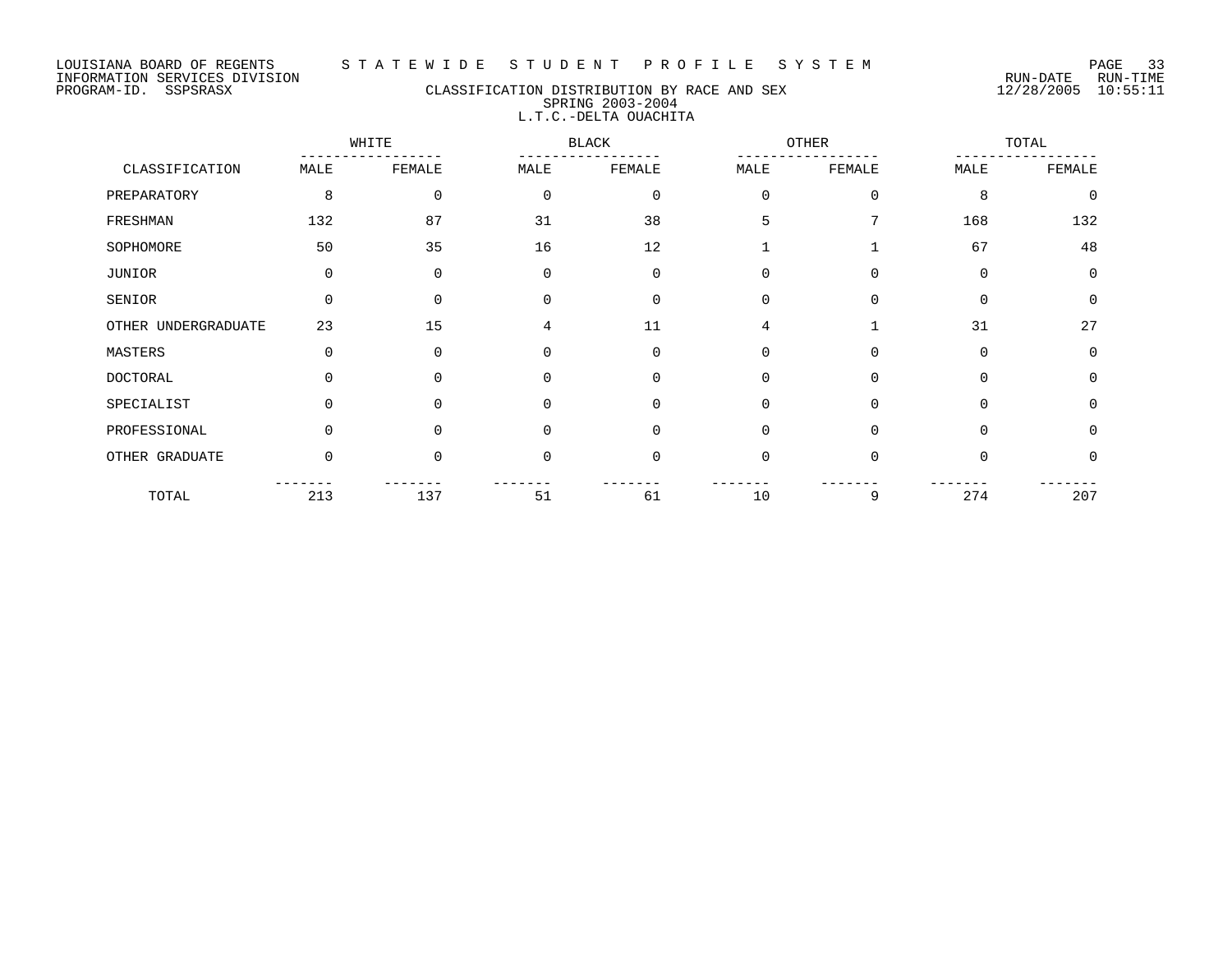## PROGRAM-ID. SSPSRASX CLASSIFICATION DISTRIBUTION BY RACE AND SEX 12/28/2005 10:55:11 SPRING 2003-2004 L.T.C.-EVANGELINE

|                     |          | WHITE    |             | <b>BLACK</b> |             | OTHER       |          | TOTAL       |  |
|---------------------|----------|----------|-------------|--------------|-------------|-------------|----------|-------------|--|
| CLASSIFICATION      | MALE     | FEMALE   | MALE        | FEMALE       | MALE        | FEMALE      | MALE     | FEMALE      |  |
| PREPARATORY         |          | $\Omega$ | $\mathbf 0$ | $\mathbf 0$  | $\Omega$    | $\mathbf 0$ |          | $\mathbf 0$ |  |
| FRESHMAN            | 80       | 25       | 75          | 57           | 24          |             | 179      | 89          |  |
| SOPHOMORE           |          | ς        | 5           | 12           | $\mathbf 0$ |             | 6        | 16          |  |
| JUNIOR              | 0        | $\Omega$ | 0           | 0            | $\Omega$    | $\Omega$    | $\Omega$ | $\mathbf 0$ |  |
| SENIOR              | O        | $\cap$   | $\Omega$    | $\Omega$     | $\Omega$    | $\Omega$    | $\Omega$ | $\mathbf 0$ |  |
| OTHER UNDERGRADUATE | 3        |          | 5           | 23           | $\Omega$    | 7           | 8        | 37          |  |
| MASTERS             | $\Omega$ | $\Omega$ | $\Omega$    | 0            | $\mathbf 0$ | 0           | 0        | 0           |  |
| <b>DOCTORAL</b>     | ∩        |          | $\Omega$    | $\Omega$     | $\Omega$    | $\Omega$    | $\Omega$ | 0           |  |
| SPECIALIST          | $\Omega$ | $\Omega$ | $\Omega$    | $\Omega$     | $\Omega$    | $\Omega$    | $\Omega$ | $\mathbf 0$ |  |
| PROFESSIONAL        | $\Omega$ | $\cap$   | $\Omega$    | $\Omega$     | $\Omega$    | $\Omega$    | $\Omega$ | $\Omega$    |  |
| OTHER GRADUATE      | $\Omega$ | $\Omega$ | $\Omega$    | $\mathbf 0$  | $\Omega$    | $\Omega$    | $\Omega$ | $\Omega$    |  |
| TOTAL               | 85       | 35       | 85          | 92           | 24          | 15          | 194      | 142         |  |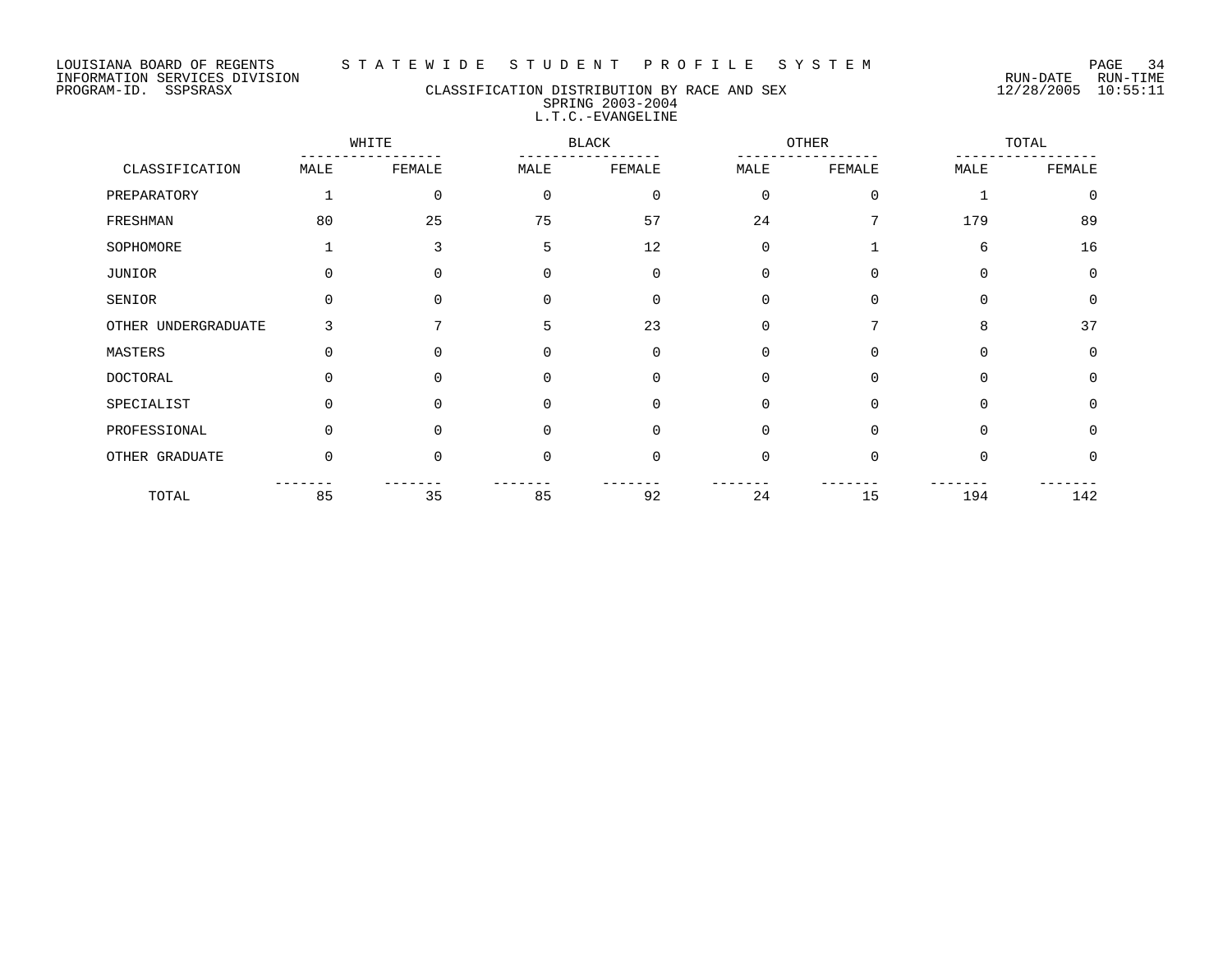PROGRAM-ID. SSPSRASX CLASSIFICATION DISTRIBUTION BY RACE AND SEX 12/28/2005 10:55:11 SPRING 2003-2004 L.T.C.-FLORIDA PARISHES

|                     |                | WHITE    |          | <b>BLACK</b> |             | OTHER       |          |          |  | TOTAL |  |
|---------------------|----------------|----------|----------|--------------|-------------|-------------|----------|----------|--|-------|--|
| CLASSIFICATION      | MALE           | FEMALE   | MALE     | FEMALE       | MALE        | FEMALE      | MALE     | FEMALE   |  |       |  |
| PREPARATORY         | 54             | 9        | 27       | 8            | $\mathbf 0$ | $\mathbf 0$ | 81       | 17       |  |       |  |
| FRESHMAN            | 76             | 20       | 41       | 34           | 3           | $\mathbf 0$ | 120      | 54       |  |       |  |
| SOPHOMORE           | 4              | 17       | 3        | 11           | $\Omega$    | 0           | 7        | 28       |  |       |  |
| JUNIOR              | $\Omega$       | $\Omega$ | $\Omega$ | $\Omega$     | $\Omega$    | $\Omega$    | $\Omega$ | $\Omega$ |  |       |  |
| SENIOR              | $\Omega$       | 0        | 0        | $\Omega$     | $\Omega$    | 0           | $\Omega$ | $\Omega$ |  |       |  |
| OTHER UNDERGRADUATE | $\overline{a}$ | 4        |          |              | $\Omega$    | $\Omega$    | 3        | 5        |  |       |  |
| MASTERS             | $\Omega$       | $\Omega$ | $\Omega$ | $\Omega$     | $\Omega$    | $\Omega$    | $\Omega$ | $\Omega$ |  |       |  |
| DOCTORAL            | U              | 0        | $\Omega$ | 0            | $\mathbf 0$ | 0           | 0        | $\Omega$ |  |       |  |
| SPECIALIST          |                | 0        |          | $\Omega$     | $\Omega$    | $\Omega$    | $\Omega$ | $\Omega$ |  |       |  |
| PROFESSIONAL        | $\Omega$       | $\Omega$ | $\Omega$ | $\Omega$     | $\Omega$    | $\Omega$    | 0        | $\Omega$ |  |       |  |
| OTHER GRADUATE      | 0              | 0        | $\Omega$ | $\Omega$     | $\mathbf 0$ | 0           | $\Omega$ | $\Omega$ |  |       |  |
| TOTAL               | 136            | 50       | 72       | 54           | 3           | 0           | 211      | 104      |  |       |  |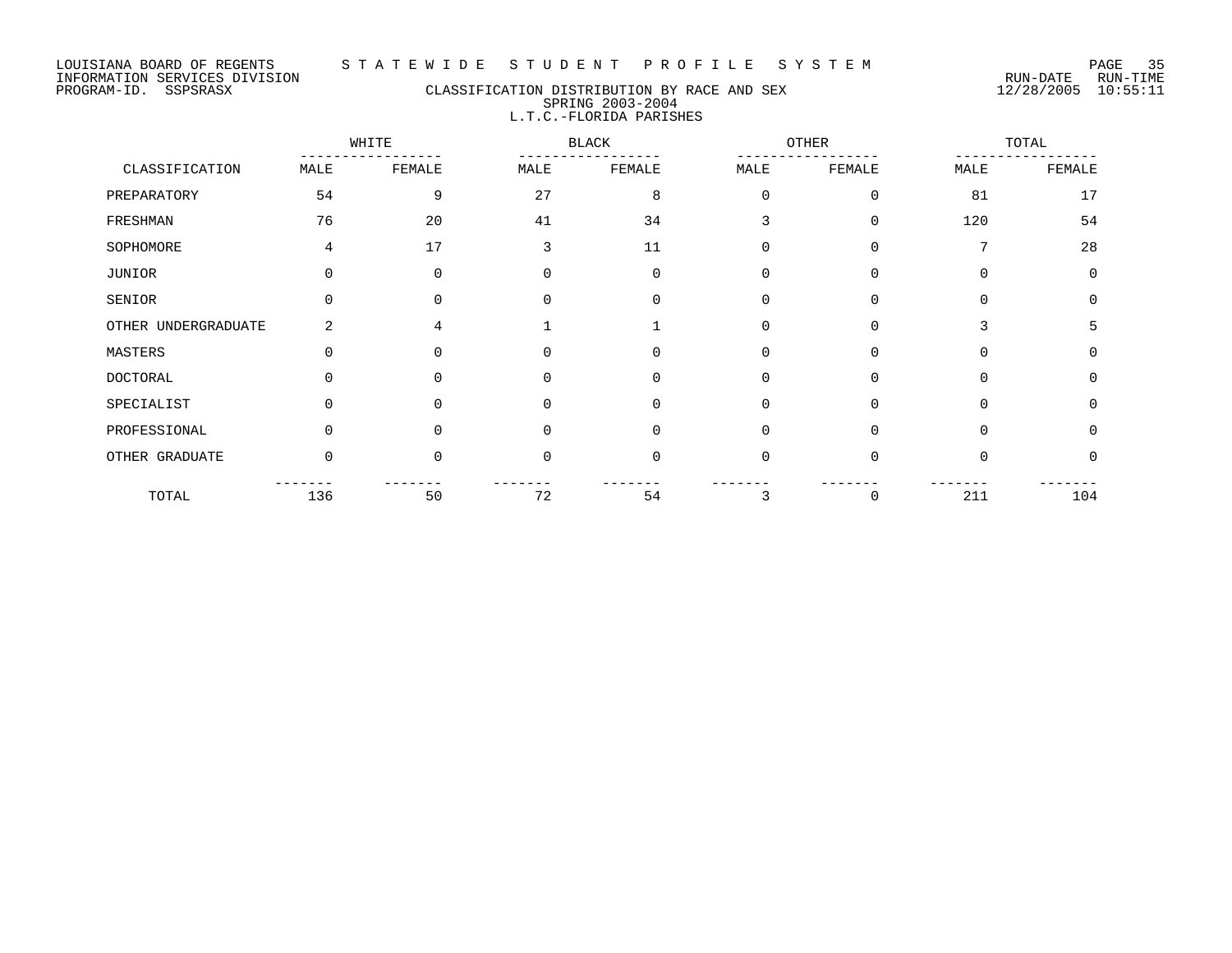#### LOUISIANA BOARD OF REGENTS S T A T E W I D E S T U D E N T P R O F I L E S Y S T E M PAGE 36

## PROGRAM-ID. SSPSRASX CLASSIFICATION DISTRIBUTION BY RACE AND SEX 12/28/2005 10:55:11 SPRING 2003-2004 L.T.C.-FOLKES

|                     |          | WHITE    |             | BLACK       | OTHER       |          | TOTAL    |          |
|---------------------|----------|----------|-------------|-------------|-------------|----------|----------|----------|
| CLASSIFICATION      | MALE     | FEMALE   | MALE        | FEMALE      | MALE        | FEMALE   | MALE     | FEMALE   |
| PREPARATORY         | $\Omega$ | $\Omega$ | $\mathbf 0$ | $\mathbf 0$ | $\Omega$    | $\Omega$ | $\Omega$ | $\Omega$ |
| FRESHMAN            | 4        | 9        | 26          | 19          |             | 0        | 31       | 28       |
| SOPHOMORE           | 0        |          | $\Omega$    |             | 0           | $\Omega$ | $\Omega$ | 2        |
| JUNIOR              | $\Omega$ | 0        | $\Omega$    | $\Omega$    | $\Omega$    | $\Omega$ | $\Omega$ | $\Omega$ |
| SENIOR              | 0        | $\Omega$ | $\Omega$    | $\Omega$    | 0           | $\Omega$ |          | $\Omega$ |
| OTHER UNDERGRADUATE | 204      | 74       | 647         | 194         | 87          | 25       | 938      | 293      |
| MASTERS             | 0        | $\Omega$ | 0           | $\mathbf 0$ | 0           | 0        | $\Omega$ | $\Omega$ |
| <b>DOCTORAL</b>     | 0        | O        | $\Omega$    | $\Omega$    | 0           | $\Omega$ | $\Omega$ | $\Omega$ |
| SPECIALIST          | 0        | $\Omega$ | 0           | 0           | $\mathbf 0$ | $\Omega$ | $\Omega$ | $\Omega$ |
| PROFESSIONAL        | $\Omega$ | 0        | $\Omega$    | $\Omega$    | $\Omega$    | $\Omega$ | $\Omega$ | $\Omega$ |
| OTHER GRADUATE      | $\Omega$ | $\Omega$ | $\Omega$    | $\Omega$    | $\Omega$    | $\Omega$ | $\Omega$ | $\Omega$ |
| TOTAL               | 208      | 84       | 673         | 214         | 88          | 25       | 969      | 323      |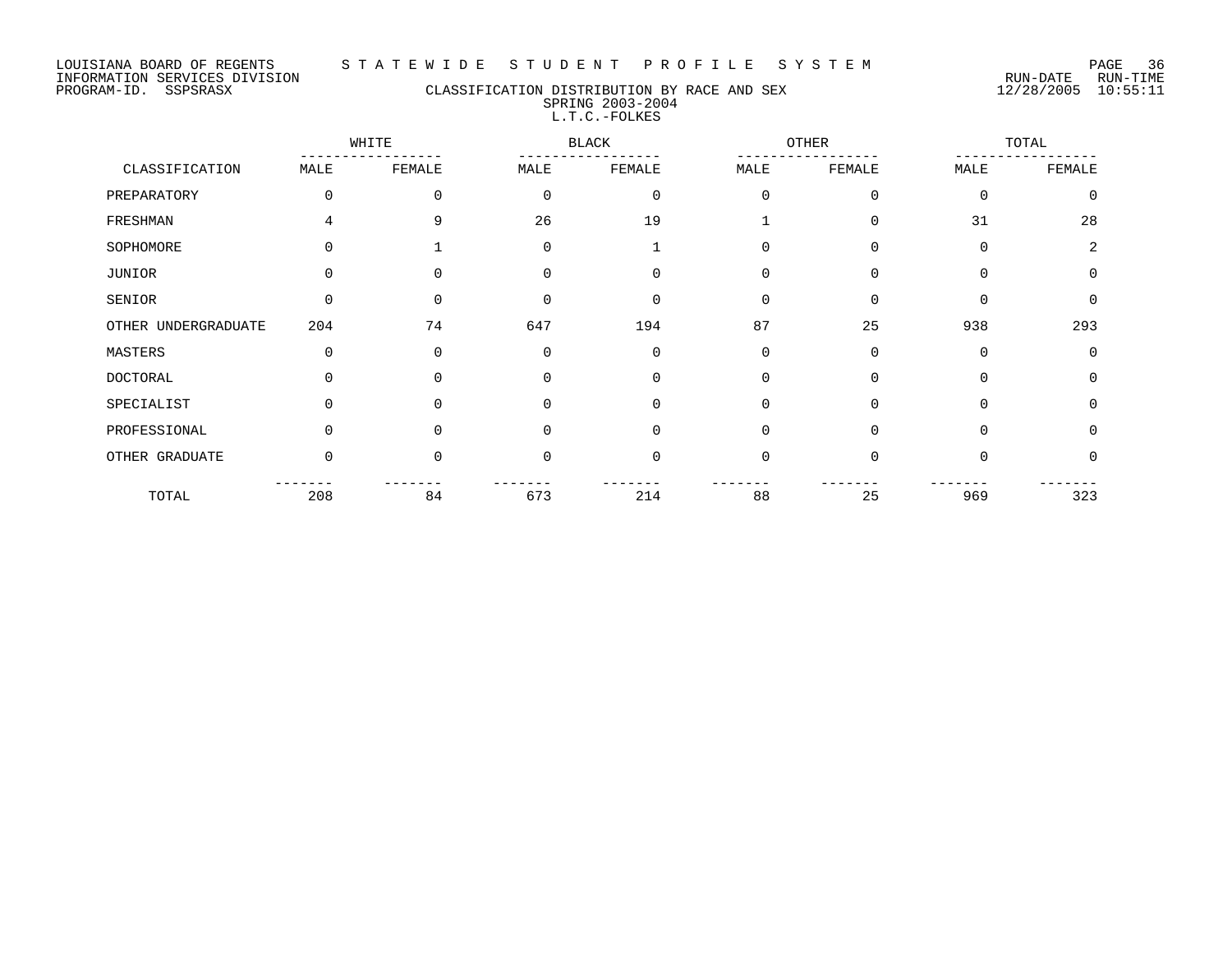LOUISIANA BOARD OF REGENTS S T A T E W I D E S T U D E N T P R O F I L E S Y S T E M PAGE 37

## PROGRAM-ID. SSPSRASX CLASSIFICATION DISTRIBUTION BY RACE AND SEX 12/28/2005 10:55:11 SPRING 2003-2004 L.T.C.-GULF AREA

|                     |          | WHITE    |             | <b>BLACK</b> |              | OTHER    |          | TOTAL       |
|---------------------|----------|----------|-------------|--------------|--------------|----------|----------|-------------|
| CLASSIFICATION      | MALE     | FEMALE   | MALE        | FEMALE       | MALE         | FEMALE   | MALE     | FEMALE      |
| PREPARATORY         | 31       | 7        | $\Omega$    | $\Omega$     | $\mathbf{1}$ | $\Omega$ | 32       | 7           |
| FRESHMAN            | 64       | 60       | 13          | 49           | 14           | 3        | 91       | 112         |
| SOPHOMORE           | 18       | 49       | 4           | 21           | 3            | $\Omega$ | 25       | 70          |
| JUNIOR              | 0        | $\Omega$ | $\Omega$    | $\Omega$     | 0            | $\Omega$ | $\Omega$ | $\Omega$    |
| SENIOR              | 0        | $\Omega$ | $\Omega$    | $\Omega$     | 0            | $\Omega$ | $\Omega$ | $\Omega$    |
| OTHER UNDERGRADUATE | 15       | 30       | $\mathbf 0$ | 11           | 0            | $\Omega$ | 15       | 41          |
| MASTERS             | 0        | $\Omega$ | $\mathbf 0$ | $\Omega$     | 0            | $\Omega$ | 0        | $\Omega$    |
| <b>DOCTORAL</b>     | $\Omega$ | $\Omega$ | $\Omega$    | $\Omega$     | 0            | $\Omega$ | $\Omega$ | $\Omega$    |
| SPECIALIST          | 0        | $\Omega$ | $\mathbf 0$ | $\Omega$     | $\mathbf 0$  | $\Omega$ | $\Omega$ | $\mathbf 0$ |
| PROFESSIONAL        | $\Omega$ | $\Omega$ | $\Omega$    | $\Omega$     | 0            | $\Omega$ | $\Omega$ | $\Omega$    |
| OTHER GRADUATE      | $\Omega$ | $\Omega$ | $\Omega$    | $\Omega$     | $\Omega$     | $\Omega$ | $\Omega$ | $\Omega$    |
| TOTAL               | 128      | 146      | 17          | 81           | 18           | 3        | 163      | 230         |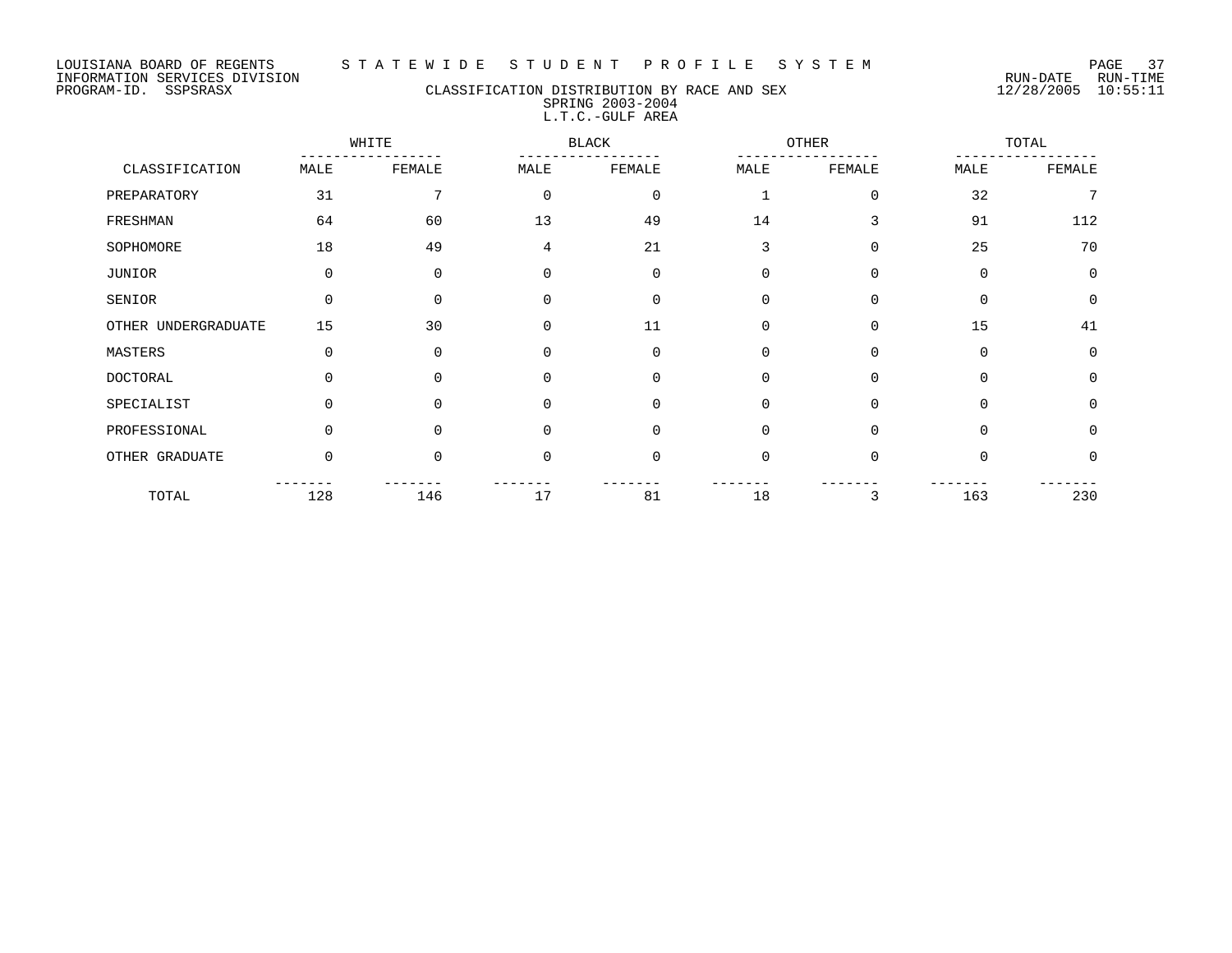## PROGRAM-ID. SSPSRASX CLASSIFICATION DISTRIBUTION BY RACE AND SEX 12/28/2005 10:55:11 SPRING 2003-2004 L.T.C.-HAMMOND AREA

|                     |              | WHITE          |              | <b>BLACK</b> |             | <b>OTHER</b> |          | TOTAL    |
|---------------------|--------------|----------------|--------------|--------------|-------------|--------------|----------|----------|
| CLASSIFICATION      | MALE         | FEMALE         | MALE         | FEMALE       | MALE        | FEMALE       | MALE     | FEMALE   |
| PREPARATORY         | $\mathbf 0$  | 0              | $\Omega$     | $\mathbf 0$  | $\Omega$    | $\mathbf 0$  | $\Omega$ | $\Omega$ |
| FRESHMAN            | 48           | 97             | 18           | 47           |             |              | 67       | 145      |
| SOPHOMORE           | 19           | 20             | 4            | 4            |             | $\Omega$     | 24       | 24       |
| JUNIOR              | $\Omega$     | 0              | 0            | 0            | $\mathbf 0$ | 0            | $\Omega$ | $\Omega$ |
| SENIOR              |              | <sup>n</sup>   | <sup>n</sup> | $\Omega$     | $\Omega$    | $\Omega$     | $\Omega$ | $\Omega$ |
| OTHER UNDERGRADUATE | $\Omega$     | $\overline{2}$ |              |              | $\Omega$    | $\Omega$     |          | 3        |
| MASTERS             | $\Omega$     | <sup>n</sup>   | <sup>0</sup> | $\Omega$     | $\Omega$    | $\Omega$     | $\Omega$ | $\Omega$ |
| <b>DOCTORAL</b>     |              |                |              | $\Omega$     | $\Omega$    | $\Omega$     | $\Omega$ | $\Omega$ |
| SPECIALIST          | $\Omega$     | $\Omega$       | <sup>0</sup> | $\Omega$     | $\Omega$    | $\Omega$     | $\Omega$ | $\Omega$ |
| PROFESSIONAL        | <sup>n</sup> | <sup>n</sup>   |              | $\Omega$     | $\Omega$    | $\Omega$     | $\Omega$ | $\Omega$ |
| OTHER GRADUATE      | $\Omega$     | <sup>n</sup>   | O            | $\mathbf 0$  | $\mathbf 0$ | $\Omega$     | ∩        | 0        |
| TOTAL               | 67           | 119            | 23           | 52           | 2           |              | 92       | 172      |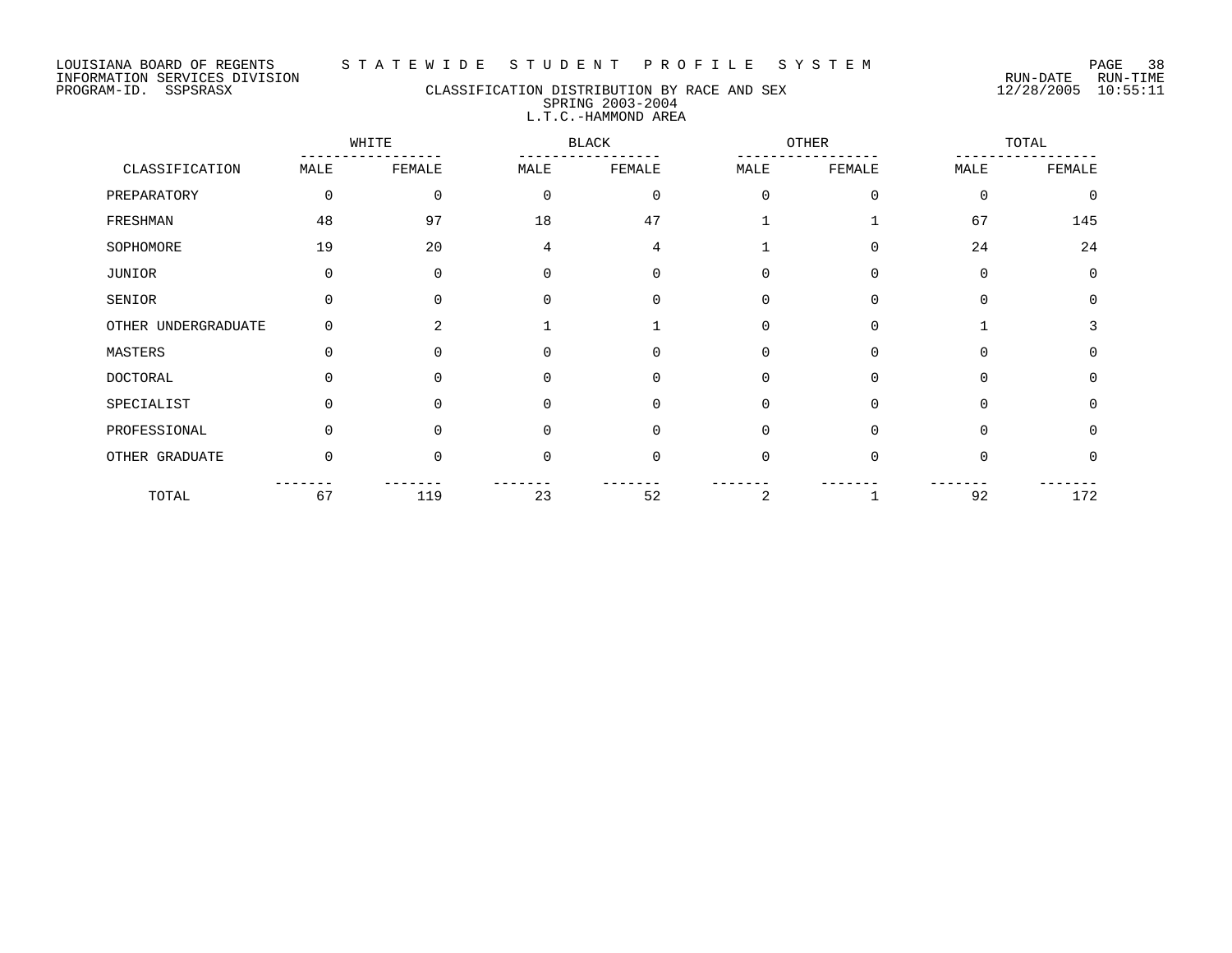#### LOUISIANA BOARD OF REGENTS S T A T E W I D E S T U D E N T P R O F I L E S Y S T E M PAGE 39

PROGRAM-ID. SSPSRASX CLASSIFICATION DISTRIBUTION BY RACE AND SEX 12/28/2005 10:55:11 SPRING 2003-2004 L.T.C.-HUEY P. LONG

WHITE BLACK OTHER TOTAL ----------------- ----------------- ----------------- ----------------- CLASSIFICATION MALE FEMALE MALE FEMALE MALE FEMALE MALE FEMALE PREPARATORY 0 0 0 0 0 0 0 0 FRESHMAN 41 37 24 28 3 2 68 67 SOPHOMORE 14 56 1 19 0 0 15 75 JUNIOR 0 0 0 0 0 0 0 0 SENIOR 0 0 0 0 0 0 0 0 OTHER UNDERGRADUATE 1 0 0 0 0 0 0 0 1 0 MASTERS 0 0 0 0 0 0 0 0 DOCTORAL 0 0 0 0 0 0 0 0 SPECIALIST 0 0 0 0 0 0 0 0 0 0 PROFESSIONAL 0 0 0 0 0 0 0 0 0 0 0 0 OTHER GRADUATE  $\begin{array}{ccccccccccc} 0 & 0 & 0 & 0 & 0 & 0 & 0 & 0 & 0 \end{array}$ ------- ------- ------- ------- ------- ------- ------- ------- TOTAL 56 93 25 47 3 2 84 142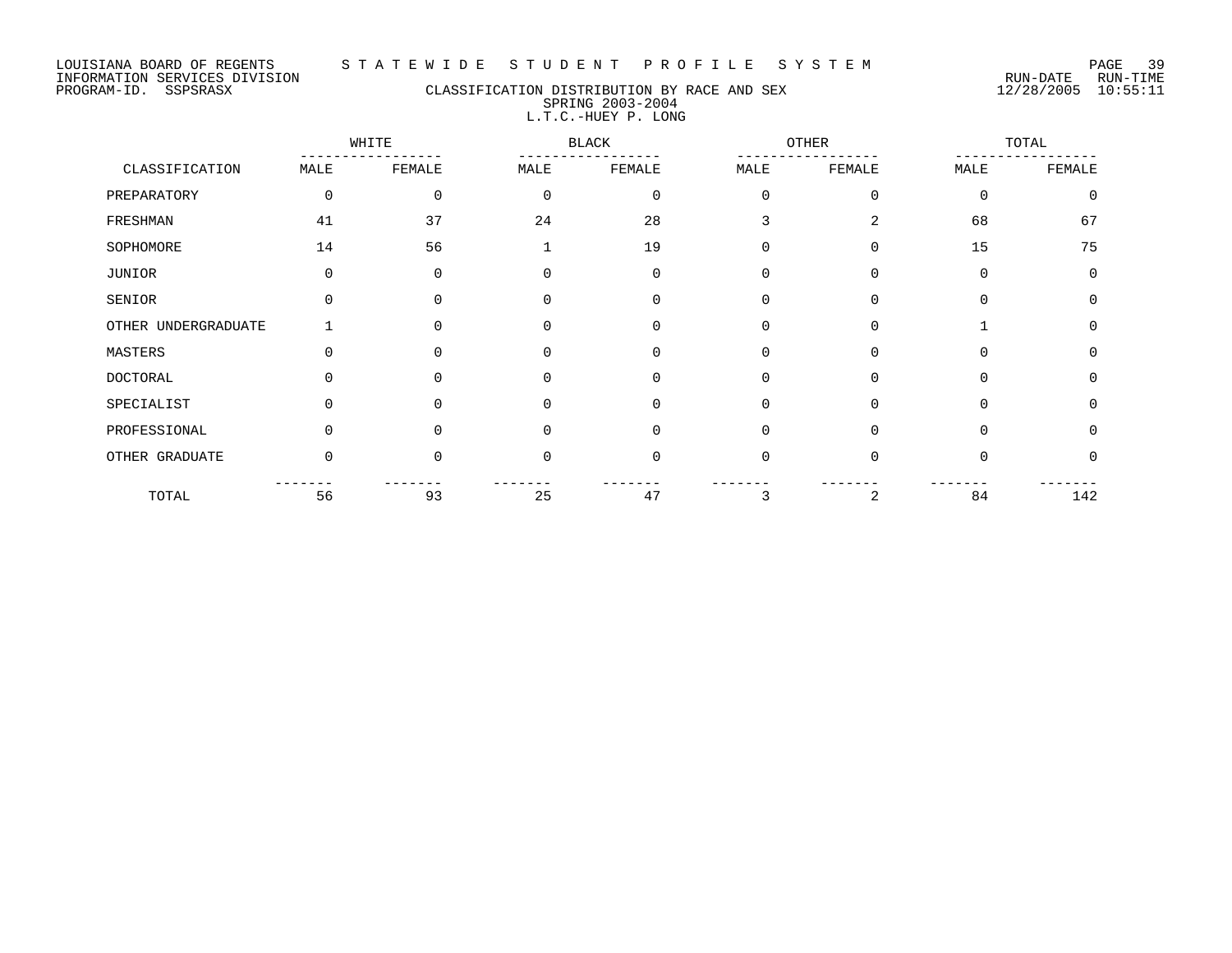## PROGRAM-ID. SSPSRASX CLASSIFICATION DISTRIBUTION BY RACE AND SEX 12/28/2005 10:55:11 SPRING 2003-2004 L.T.C.-JEFFERSON

|                     |          | WHITE       |             | <b>BLACK</b> |             | <b>OTHER</b> |             | TOTAL    |
|---------------------|----------|-------------|-------------|--------------|-------------|--------------|-------------|----------|
| CLASSIFICATION      | MALE     | FEMALE      | MALE        | FEMALE       | MALE        | FEMALE       | MALE        | FEMALE   |
| PREPARATORY         | 0        | $\mathbf 0$ | $\mathbf 0$ | $\mathbf 0$  | $\mathbf 0$ | $\mathbf 0$  | $\Omega$    | $\Omega$ |
| FRESHMAN            | 25       | 21          | 15          | 55           | 9           | 9            | 49          | 85       |
| SOPHOMORE           | 32       | 24          | 9           | 30           | 10          | 7            | 51          | 61       |
| <b>JUNIOR</b>       | 0        | 0           | $\mathbf 0$ | $\mathbf 0$  | $\mathbf 0$ | $\Omega$     | $\Omega$    | $\Omega$ |
| SENIOR              | 0        | $\Omega$    | $\Omega$    | $\Omega$     | $\Omega$    | $\Omega$     | $\Omega$    | $\Omega$ |
| OTHER UNDERGRADUATE | 32       | 21          | 8           | 13           | 21          | 17           | 61          | 51       |
| MASTERS             | 0        | 0           | $\mathbf 0$ | $\mathbf 0$  | 0           | 0            | $\mathbf 0$ | 0        |
| <b>DOCTORAL</b>     | 0        | 0           | $\Omega$    | $\mathbf 0$  | $\mathbf 0$ | $\Omega$     | $\Omega$    | $\Omega$ |
| SPECIALIST          | $\Omega$ | $\Omega$    | $\Omega$    | $\Omega$     | $\Omega$    | $\Omega$     | $\Omega$    | $\Omega$ |
| PROFESSIONAL        | $\Omega$ | $\Omega$    | 0           | 0            | $\mathbf 0$ | $\Omega$     | $\Omega$    | $\Omega$ |
| OTHER GRADUATE      | 0        | $\Omega$    | 0           | 0            | $\mathbf 0$ | $\Omega$     | $\Omega$    | 0        |
| TOTAL               | 89       | 66          | 32          | 98           | 40          | 33           | 161         | 197      |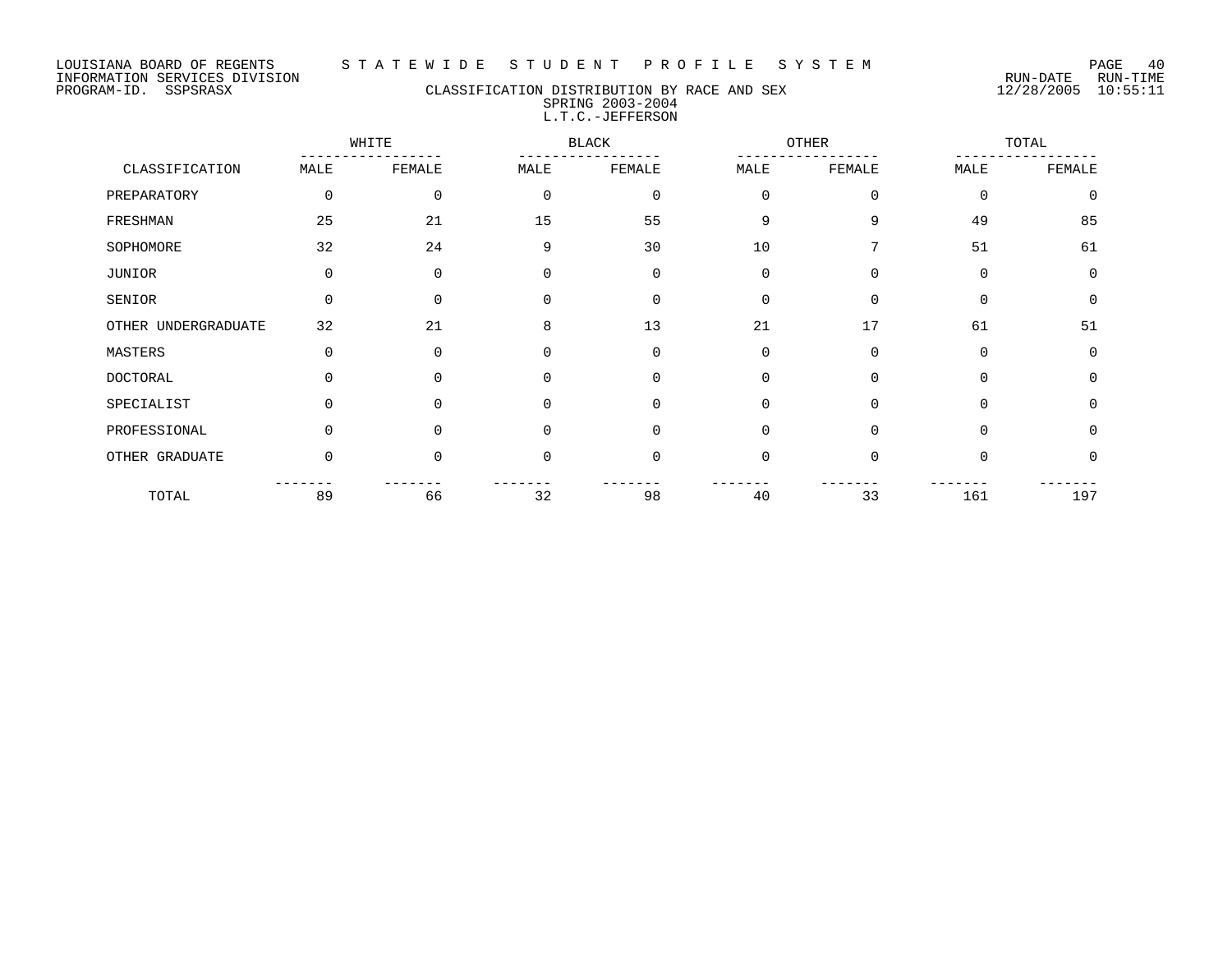## PROGRAM-ID. SSPSRASX CLASSIFICATION DISTRIBUTION BY RACE AND SEX 12/28/2005 10:55:11 SPRING 2003-2004 L.T.C.-JUMONVILLE

|                     |          | WHITE        |          | <b>BLACK</b> |          | OTHER    |             | TOTAL       |
|---------------------|----------|--------------|----------|--------------|----------|----------|-------------|-------------|
| CLASSIFICATION      | MALE     | FEMALE       | MALE     | FEMALE       | MALE     | FEMALE   | MALE        | FEMALE      |
| PREPARATORY         | 0        | $\Omega$     | $\Omega$ | $\mathbf 0$  | $\Omega$ | 0        | $\mathbf 0$ | $\mathbf 0$ |
| FRESHMAN            | 14       | 26           | 12       | 40           | $\Omega$ | 0        | 26          | 66          |
| SOPHOMORE           | $\Omega$ |              | $\Omega$ |              | $\Omega$ | $\Omega$ | $\Omega$    | 2           |
| <b>JUNIOR</b>       | $\Omega$ |              | $\Omega$ | 0            | $\Omega$ | $\Omega$ | $\Omega$    | $\Omega$    |
| SENIOR              | O        |              | $\Omega$ | $\Omega$     | $\Omega$ | 0        | $\Omega$    | $\Omega$    |
| OTHER UNDERGRADUATE | 5        | ς            | 4        | 12           | $\Omega$ |          | 9           | 16          |
| MASTERS             | $\Omega$ | U            | $\Omega$ | 0            | 0        | 0        | 0           | 0           |
| <b>DOCTORAL</b>     |          |              | U        | 0            | $\Omega$ | 0        | $\Omega$    | 0           |
| SPECIALIST          | 0        | <sup>n</sup> | $\Omega$ | $\Omega$     | $\Omega$ | $\Omega$ | $\Omega$    | $\Omega$    |
| PROFESSIONAL        | $\Omega$ | ∩            | $\Omega$ | 0            | $\Omega$ | $\Omega$ | $\Omega$    | $\Omega$    |
| OTHER GRADUATE      | $\Omega$ | ∩            | $\Omega$ | 0            | $\Omega$ | 0        | 0           | 0           |
| TOTAL               | 19       | 30           | 16       | 53           | $\Omega$ |          | 35          | 84          |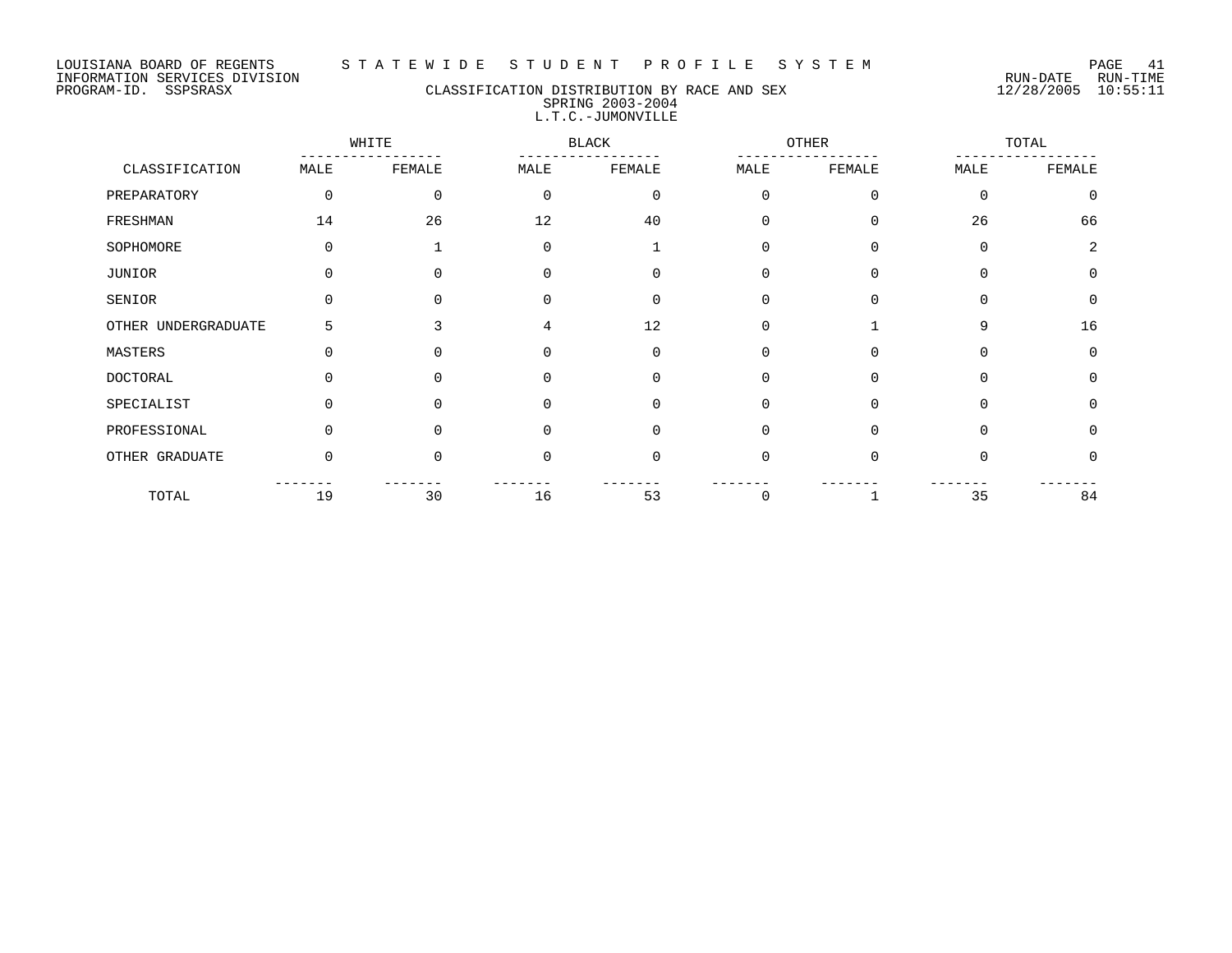#### LOUISIANA BOARD OF REGENTS S T A T E W I D E S T U D E N T P R O F I L E S Y S T E M PAGE 42

## PROGRAM-ID. SSPSRASX CLASSIFICATION DISTRIBUTION BY RACE AND SEX 12/28/2005 10:55:11 SPRING 2003-2004 L. E. FLETCHER

|                     |          | WHITE       |          | <b>BLACK</b> |             | <b>OTHER</b> |             | TOTAL        |  |
|---------------------|----------|-------------|----------|--------------|-------------|--------------|-------------|--------------|--|
| CLASSIFICATION      | MALE     | FEMALE      | MALE     | FEMALE       | MALE        | FEMALE       | MALE        | FEMALE       |  |
| PREPARATORY         | 0        | $\mathbf 0$ | $\Omega$ | $\mathbf 0$  | $\mathbf 0$ | $\mathbf 0$  | $\Omega$    | $\Omega$     |  |
| FRESHMAN            | 219      | 180         | 53       | 61           | 29          | 24           | 301         | 265          |  |
| SOPHOMORE           | 26       | 21          | 4        | 4            | $\mathbf 0$ | 2            | 30          | 27           |  |
| JUNIOR              | 0        | 0           | $\Omega$ | $\mathbf 0$  | $\mathbf 0$ | $\mathbf 0$  | $\mathbf 0$ | $\Omega$     |  |
| SENIOR              | 0        | $\Omega$    | $\Omega$ | $\Omega$     | $\mathbf 0$ | $\mathbf 0$  | $\Omega$    | $\Omega$     |  |
| OTHER UNDERGRADUATE | $\Omega$ | 4           | $\Omega$ |              | $\Omega$    | 0            | $\Omega$    | 5            |  |
| MASTERS             | 0        | $\Omega$    | $\Omega$ | $\Omega$     | $\mathbf 0$ | 0            | $\mathbf 0$ | $\Omega$     |  |
| <b>DOCTORAL</b>     | $\Omega$ | $\Omega$    | $\Omega$ | $\Omega$     | $\Omega$    | $\mathbf 0$  | $\Omega$    | <sup>0</sup> |  |
| SPECIALIST          | $\Omega$ | $\Omega$    | $\Omega$ | $\Omega$     | $\mathbf 0$ | $\mathbf 0$  | $\Omega$    | $\Omega$     |  |
| PROFESSIONAL        | $\Omega$ | $\Omega$    | $\Omega$ | $\Omega$     | $\Omega$    | $\Omega$     | $\Omega$    | $\Omega$     |  |
| OTHER GRADUATE      | 0        | $\Omega$    | $\Omega$ | $\Omega$     | $\mathbf 0$ | $\mathbf 0$  | $\Omega$    | <sup>0</sup> |  |
| TOTAL               | 245      | 205         | 57       | 66           | 29          | 26           | 331         | 297          |  |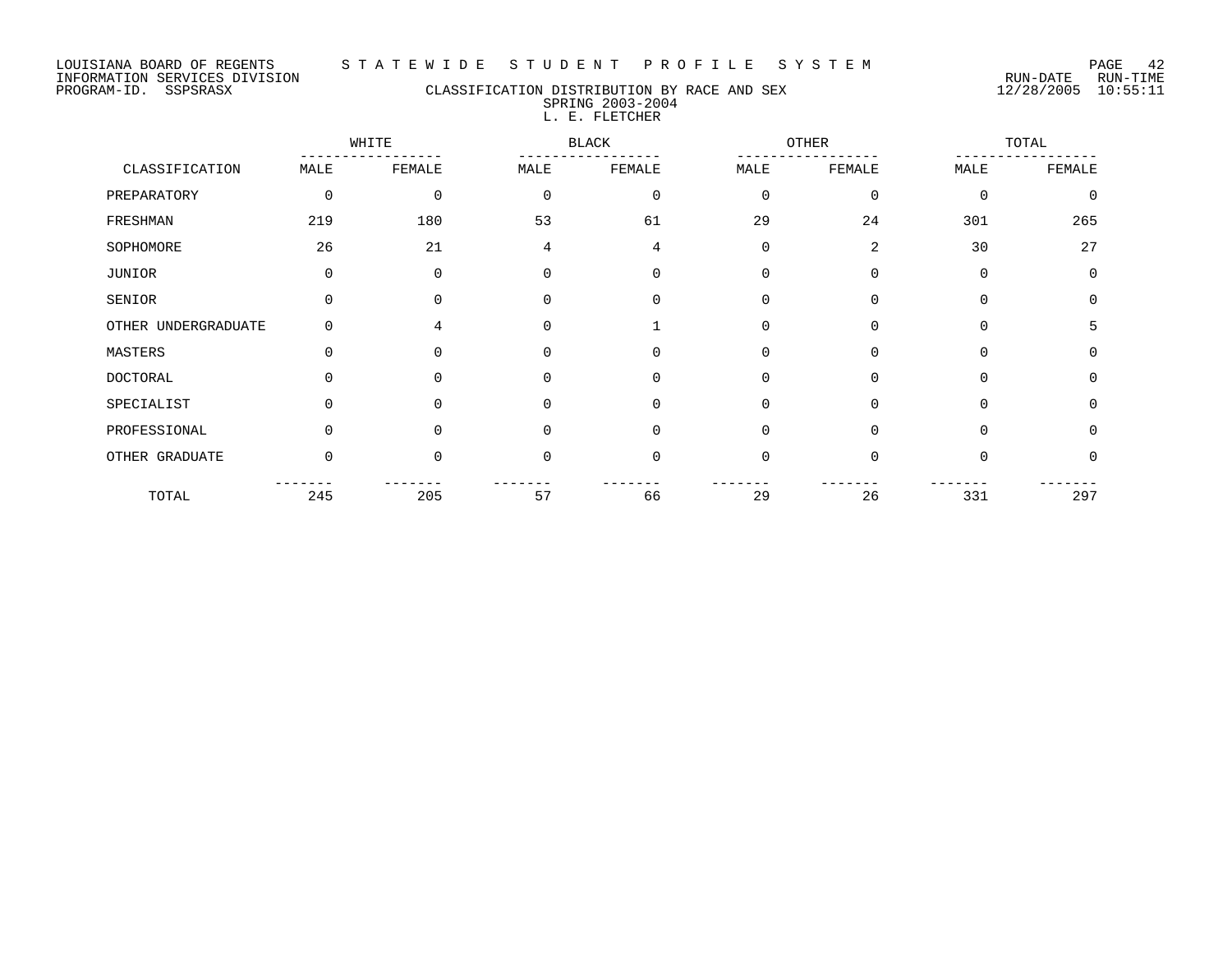#### LOUISIANA BOARD OF REGENTS S T A T E W I D E S T U D E N T P R O F I L E S Y S T E M PAGE 43

## PROGRAM-ID. SSPSRASX CLASSIFICATION DISTRIBUTION BY RACE AND SEX 12/28/2005 10:55:11 SPRING 2003-2004 L.T.C.-LAFAYETTE

|                     |             | WHITE    |             | <b>BLACK</b> |                | <b>OTHER</b> |             | TOTAL       |
|---------------------|-------------|----------|-------------|--------------|----------------|--------------|-------------|-------------|
| CLASSIFICATION      | MALE        | FEMALE   | MALE        | FEMALE       | MALE           | FEMALE       | MALE        | FEMALE      |
| PREPARATORY         | $\mathbf 0$ | 0        | $\mathbf 0$ | 0            | $\mathbf 0$    | $\mathbf 0$  | $\Omega$    | $\Omega$    |
| FRESHMAN            | 127         | 119      | 57          | 130          | 13             | 9            | 197         | 258         |
| SOPHOMORE           | 133         | 106      | 49          | 71           | 8              | 5            | 190         | 182         |
| JUNIOR              | $\mathbf 0$ | $\Omega$ | $\mathbf 0$ | 0            | $\overline{0}$ | $\mathbf 0$  | $\mathbf 0$ | $\Omega$    |
| SENIOR              | $\Omega$    | $\Omega$ | $\Omega$    | $\Omega$     | $\overline{0}$ | $\mathbf 0$  | $\Omega$    | $\mathbf 0$ |
| OTHER UNDERGRADUATE | 16          | 19       | 10          | 14           |                | 2            | 27          | 35          |
| MASTERS             | $\mathbf 0$ | $\Omega$ | $\mathbf 0$ | 0            | $\mathbf 0$    | 0            | $\Omega$    | $\Omega$    |
| <b>DOCTORAL</b>     | $\Omega$    | $\Omega$ | $\Omega$    | $\Omega$     | $\mathbf 0$    | 0            | $\Omega$    | $\Omega$    |
| SPECIALIST          | $\Omega$    | 0        | $\Omega$    | $\mathbf 0$  | $\overline{0}$ | $\mathbf 0$  | $\Omega$    | $\mathbf 0$ |
| PROFESSIONAL        | $\Omega$    | $\Omega$ | $\Omega$    | $\Omega$     | $\mathbf 0$    | $\mathbf 0$  | $\Omega$    | $\Omega$    |
| OTHER GRADUATE      | $\Omega$    | $\Omega$ | $\Omega$    | 0            | $\mathbf 0$    | $\mathbf 0$  | $\Omega$    | $\Omega$    |
| TOTAL               | 276         | 244      | 116         | 215          | 22             | 16           | 414         | 475         |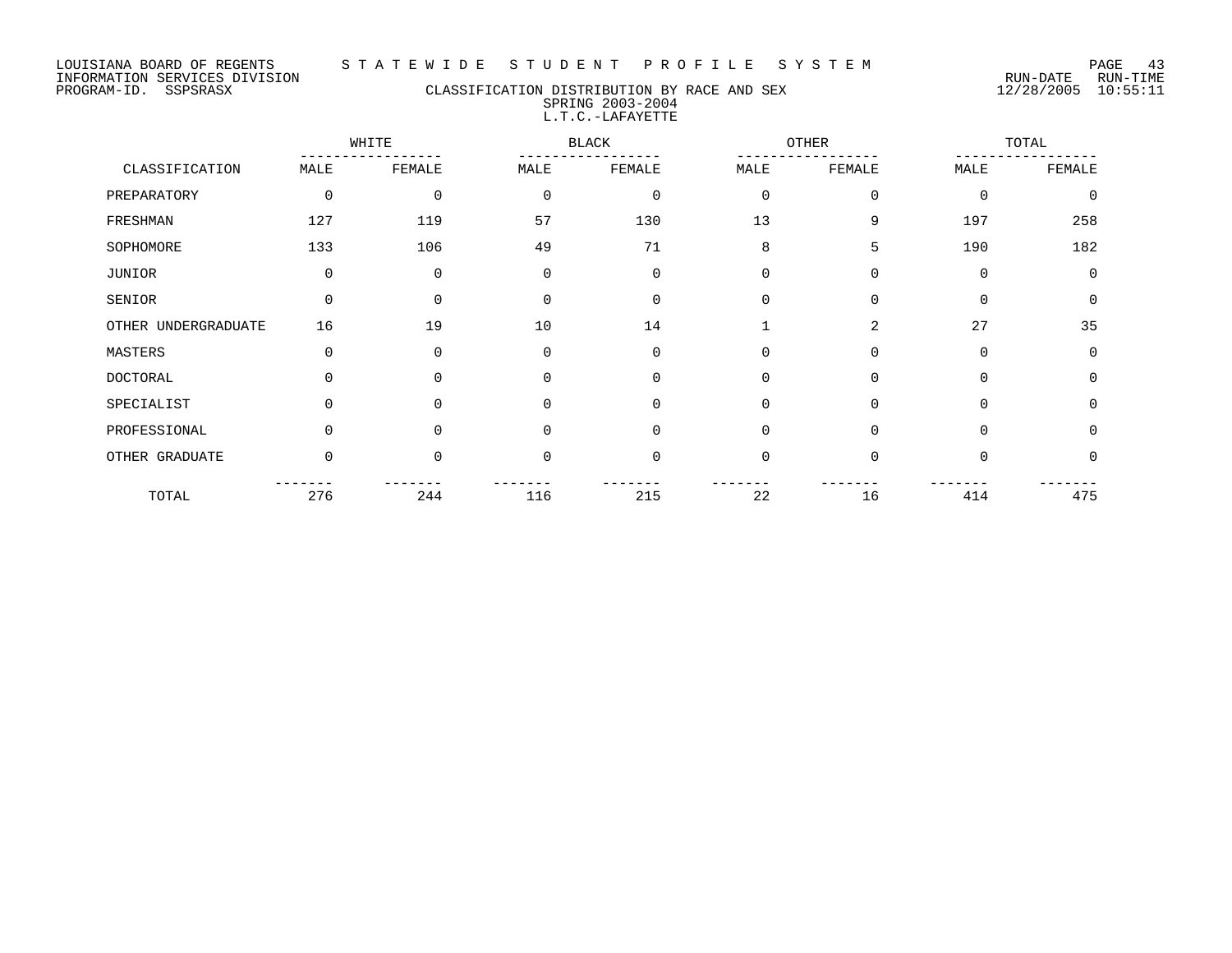#### LOUISIANA BOARD OF REGENTS S T A T E W I D E S T U D E N T P R O F I L E S Y S T E M PAGE 44

## PROGRAM-ID. SSPSRASX CLASSIFICATION DISTRIBUTION BY RACE AND SEX 12/28/2005 10:55:11 SPRING 2003-2004 L.T.C.-LAFOURCHE

|                     | WHITE    |             |          | <b>BLACK</b> |             | <b>OTHER</b> |             | TOTAL    |
|---------------------|----------|-------------|----------|--------------|-------------|--------------|-------------|----------|
| CLASSIFICATION      | MALE     | FEMALE      | MALE     | FEMALE       | MALE        | FEMALE       | MALE        | FEMALE   |
| PREPARATORY         | 8        | $\mathbf 0$ | 0        | $\mathbf 0$  |             | $\mathbf 0$  | 9           | $\Omega$ |
| FRESHMAN            | 102      | 82          | 28       | 25           | 9           | 2            | 139         | 109      |
| SOPHOMORE           | 9        | 8           |          | $\mathbf 0$  | 0           | 0            | 10          | 8        |
| JUNIOR              | 0        | 0           | 0        | 0            | $\mathbf 0$ | 0            | $\mathbf 0$ | $\Omega$ |
| SENIOR              | 0        | $\Omega$    | $\Omega$ | $\Omega$     | $\Omega$    | $\Omega$     | $\Omega$    | $\Omega$ |
| OTHER UNDERGRADUATE | 28       | 32          | 15       | 10           | 7           |              | 50          | 43       |
| MASTERS             | 0        | 0           | 0        | $\mathbf 0$  | 0           | 0            | $\mathbf 0$ | $\Omega$ |
| <b>DOCTORAL</b>     | $\Omega$ | U           | $\Omega$ | $\Omega$     | $\Omega$    | $\Omega$     | $\Omega$    | $\Omega$ |
| SPECIALIST          | $\Omega$ | $\Omega$    | $\Omega$ | $\Omega$     | $\Omega$    | $\Omega$     | $\Omega$    | $\Omega$ |
| PROFESSIONAL        | 0        | 0           | $\Omega$ | $\Omega$     | 0           | $\Omega$     | $\Omega$    | $\Omega$ |
| OTHER GRADUATE      | 0        | $\Omega$    | 0        | 0            | 0           | $\Omega$     | $\Omega$    | $\Omega$ |
| TOTAL               | 147      | 122         | 44       | 35           | 17          | 3            | 208         | 160      |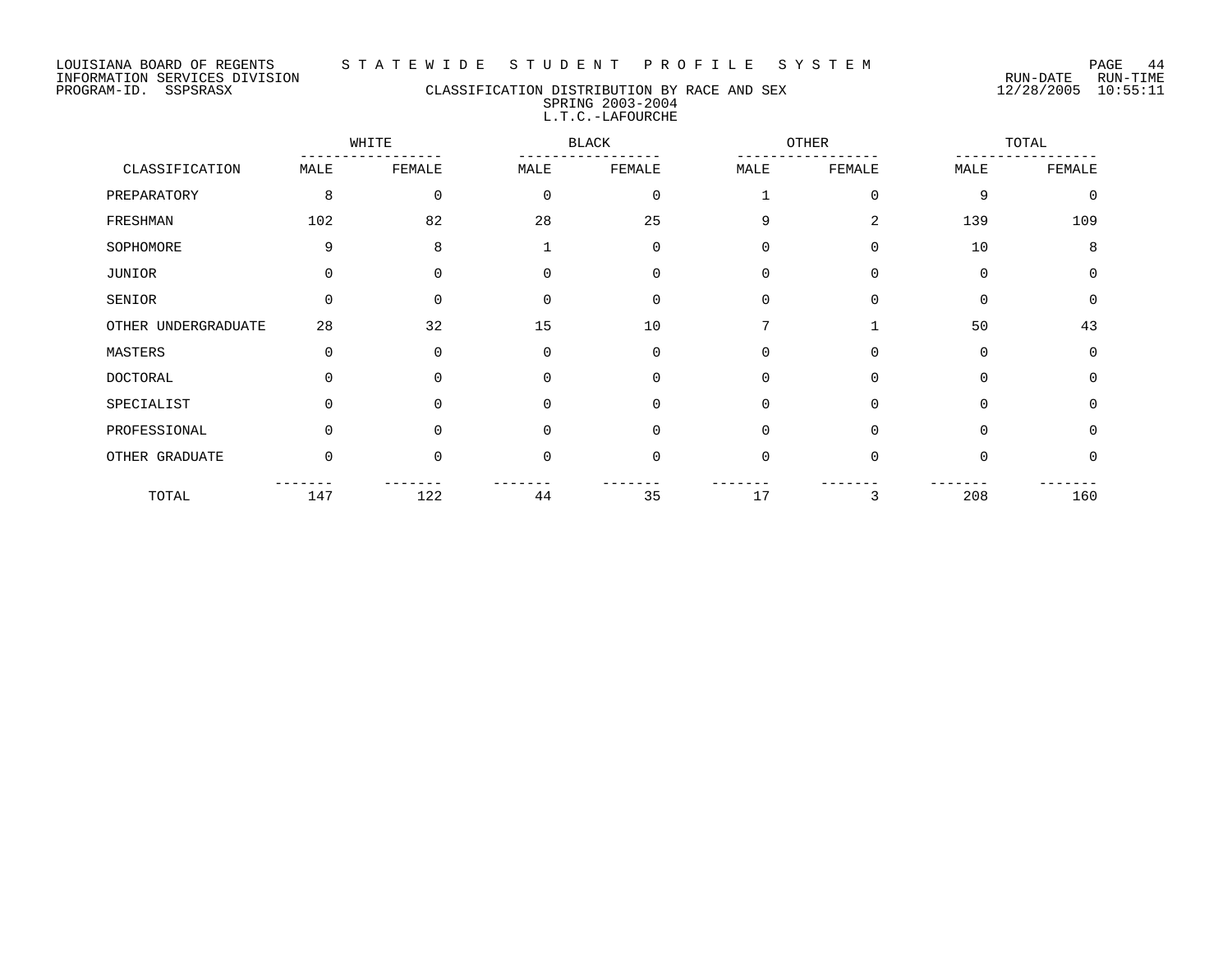# PROGRAM-ID. SSPSRASX CLASSIFICATION DISTRIBUTION BY RACE AND SEX 12/28/2005 10:55:11 SPRING 2003-2004 L.T.C.-LAMAR SALTER

|                     |          | WHITE    |              | <b>BLACK</b> | OTHER       |              |             | TOTAL       |  |
|---------------------|----------|----------|--------------|--------------|-------------|--------------|-------------|-------------|--|
| CLASSIFICATION      | MALE     | FEMALE   | MALE         | FEMALE       | MALE        | FEMALE       | MALE        | FEMALE      |  |
| PREPARATORY         | 0        | 0        | $\Omega$     | $\mathbf 0$  | $\mathbf 0$ | $\Omega$     | $\mathbf 0$ | $\mathbf 0$ |  |
| FRESHMAN            | 36       | 46       | 6            | 16           |             | 9            | 49          | 71          |  |
| SOPHOMORE           | 31       | 46       | 5            | 14           | 3           | 7            | 39          | 67          |  |
| JUNIOR              | $\Omega$ | $\Omega$ | 0            | $\mathbf 0$  | 0           | $\Omega$     | $\Omega$    | $\mathbf 0$ |  |
| SENIOR              | $\Omega$ | $\Omega$ | $\Omega$     | $\Omega$     | 0           | $\Omega$     | $\Omega$    | $\mathbf 0$ |  |
| OTHER UNDERGRADUATE | 6        | 12       | 3            | 2            | 0           | $\mathbf{1}$ | 9           | 15          |  |
| MASTERS             | 0        | $\Omega$ | 0            | $\mathbf 0$  | 0           | $\Omega$     | 0           | 0           |  |
| DOCTORAL            | $\Omega$ | U        | $\Omega$     | $\Omega$     | 0           | $\Omega$     | $\Omega$    | $\mathbf 0$ |  |
| SPECIALIST          | $\Omega$ | $\Omega$ | 0            | $\Omega$     | 0           | $\Omega$     | $\Omega$    | $\mathbf 0$ |  |
| PROFESSIONAL        | $\Omega$ | 0        | <sup>n</sup> | $\Omega$     | $\Omega$    | $\Omega$     | $\Omega$    | $\Omega$    |  |
| OTHER GRADUATE      | $\Omega$ | $\Omega$ | $\Omega$     | $\mathbf 0$  | $\mathbf 0$ | $\Omega$     | $\Omega$    | $\Omega$    |  |
| TOTAL               | 73       | 104      | 14           | 32           | 10          | 17           | 97          | 153         |  |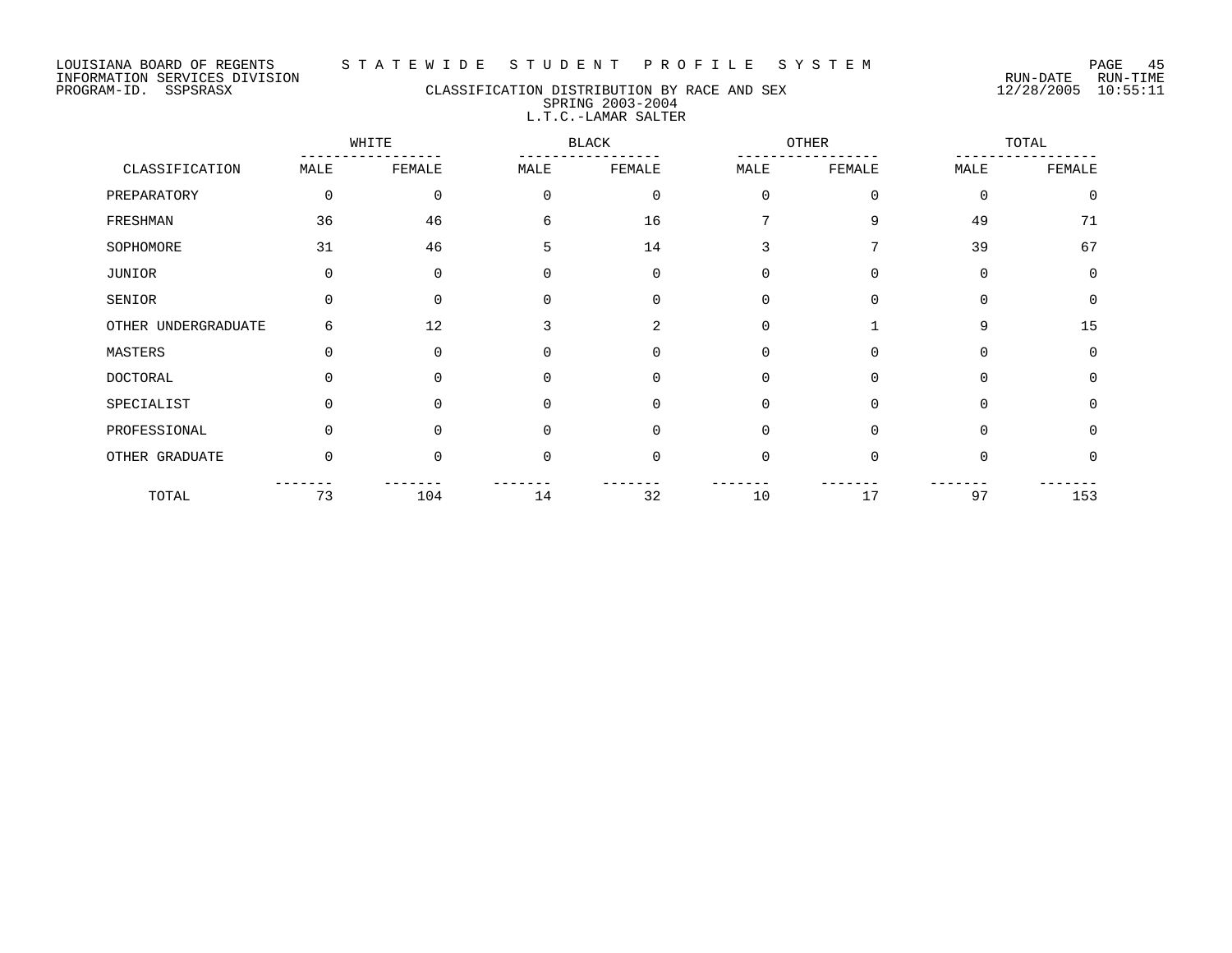## PROGRAM-ID. SSPSRASX CLASSIFICATION DISTRIBUTION BY RACE AND SEX 12/28/2005 10:55:11 SPRING 2003-2004 L.T.C.-MANSFIELD

|                     | WHITE       |          |              | <b>BLACK</b> |             | OTHER    |                | TOTAL       |  |
|---------------------|-------------|----------|--------------|--------------|-------------|----------|----------------|-------------|--|
| CLASSIFICATION      | MALE        | FEMALE   | MALE         | FEMALE       | MALE        | FEMALE   | MALE           | FEMALE      |  |
| PREPARATORY         | $\mathbf 0$ | 0        | $\Omega$     | $\mathbf 0$  | $\mathbf 0$ | $\Omega$ | $\mathbf 0$    | $\mathbf 0$ |  |
| FRESHMAN            | 13          | 16       |              | 18           |             | $\Omega$ | 21             | 34          |  |
| SOPHOMORE           | 3           | 17       | 5            | 21           | 0           | 5        | 8              | 43          |  |
| JUNIOR              | 0           | $\Omega$ | 0            | $\Omega$     | 0           | $\Omega$ | $\Omega$       | $\mathbf 0$ |  |
| SENIOR              | 0           | U        |              | $\Omega$     | $\Omega$    | $\Omega$ | $\Omega$       | $\Omega$    |  |
| OTHER UNDERGRADUATE | 2           | 2        | <sup>0</sup> |              | $\Omega$    | $\Omega$ | $\overline{a}$ | 3           |  |
| MASTERS             | 0           | O        | 0            | $\mathbf 0$  | 0           | $\Omega$ | $\Omega$       | 0           |  |
| DOCTORAL            | ∩           | ∩        | O            | $\Omega$     | 0           | $\Omega$ | $\Omega$       | 0           |  |
| SPECIALIST          | $\Omega$    | $\Omega$ | $\Omega$     | $\Omega$     | $\mathbf 0$ | $\Omega$ | $\Omega$       | $\Omega$    |  |
| PROFESSIONAL        | $\Omega$    | U        | <sup>0</sup> | $\Omega$     | $\mathbf 0$ | $\Omega$ | $\Omega$       | $\Omega$    |  |
| OTHER GRADUATE      | $\Omega$    | $\Omega$ | $\Omega$     | $\Omega$     | $\Omega$    | $\Omega$ | $\Omega$       | 0           |  |
| TOTAL               | 18          | 35       | 12           | 40           |             | 5        | 31             | 80          |  |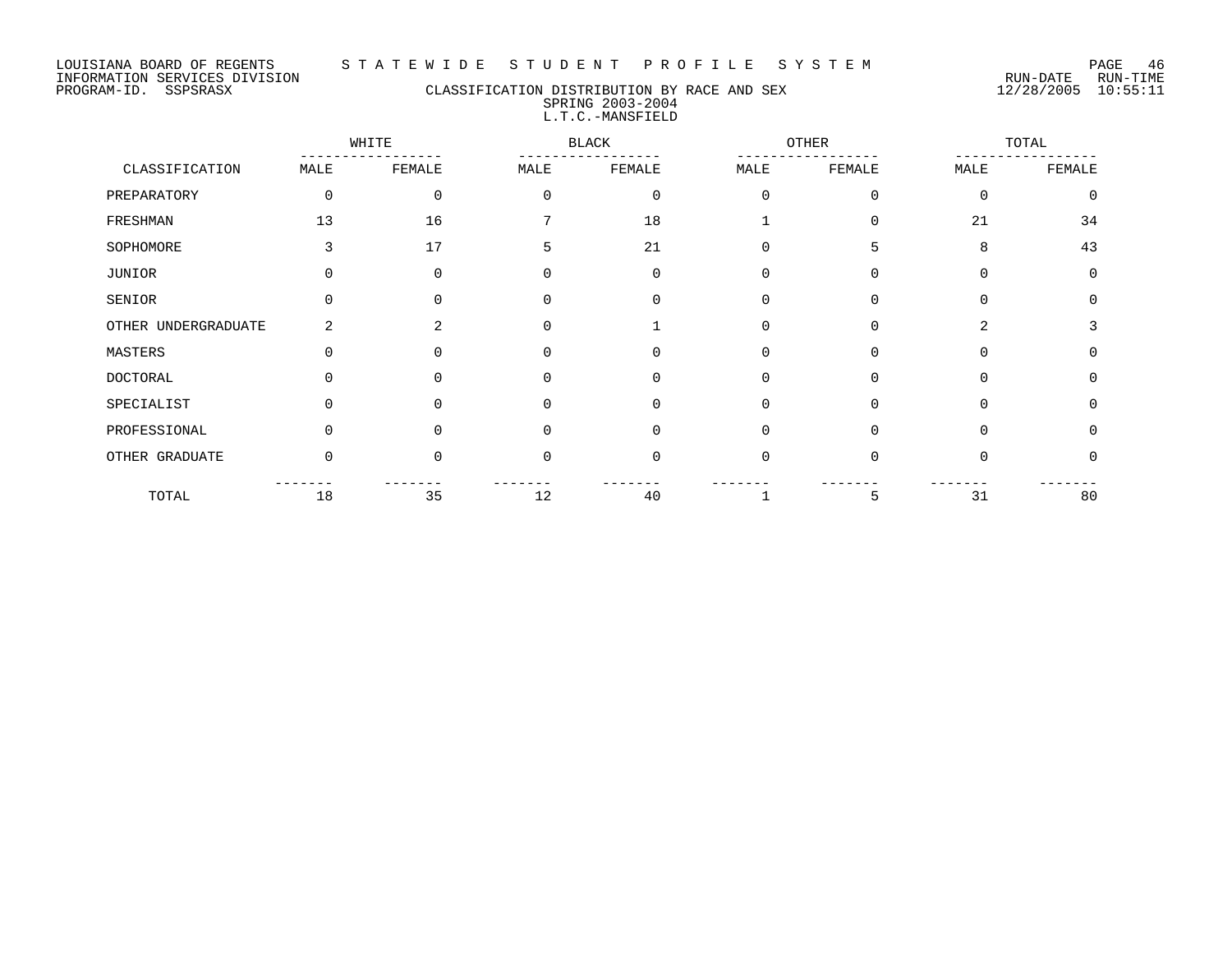# PROGRAM-ID. SSPSRASX CLASSIFICATION DISTRIBUTION BY RACE AND SEX 12/28/2005 10:55:11 SPRING 2003-2004 L.T.C.-MORGAN SMITH

|                     |          | WHITE          |             | <b>BLACK</b> |             | OTHER       |          | TOTAL         |
|---------------------|----------|----------------|-------------|--------------|-------------|-------------|----------|---------------|
| CLASSIFICATION      | MALE     | FEMALE         | MALE        | FEMALE       | MALE        | FEMALE      | MALE     | FEMALE        |
| PREPARATORY         | 6        | 2              | 4           |              | $\Omega$    | $\Omega$    | 10       | 3             |
| FRESHMAN            | 41       | 28             |             | 14           | 0           | $\Omega$    | 44       | 42            |
| SOPHOMORE           | 9        | 33             | $\Omega$    | 6            | $\Omega$    | $\Omega$    | 9        | 39            |
| JUNIOR              | $\Omega$ | 0              | 0           | 0            | $\mathbf 0$ | $\Omega$    | $\Omega$ | $\Omega$      |
| SENIOR              | 0        | <sup>n</sup>   | $\Omega$    | $\Omega$     | 0           | $\Omega$    | $\Omega$ | $\Omega$      |
| OTHER UNDERGRADUATE | 2        | $\mathfrak{D}$ | $\Omega$    | $\Omega$     | $\Omega$    | $\Omega$    | 2        | $\mathcal{L}$ |
| MASTERS             | 0        | O              | 0           | 0            | 0           | $\mathbf 0$ | $\Omega$ | $\Omega$      |
| <b>DOCTORAL</b>     | 0        |                | $\Omega$    | $\Omega$     | 0           | $\Omega$    | ∩        | $\Omega$      |
| SPECIALIST          | $\Omega$ | 0              | $\Omega$    | $\Omega$     | $\Omega$    | $\Omega$    | $\Omega$ | $\Omega$      |
| PROFESSIONAL        | $\Omega$ | 0              | $\Omega$    | 0            | 0           | $\Omega$    | $\Omega$ | <sup>0</sup>  |
| OTHER GRADUATE      | 0        | O              | $\mathbf 0$ | 0            | 0           | $\Omega$    | $\Omega$ | $\Omega$      |
| TOTAL               | 58       | 65             | 7           | 21           | 0           | 0           | 65       | 86            |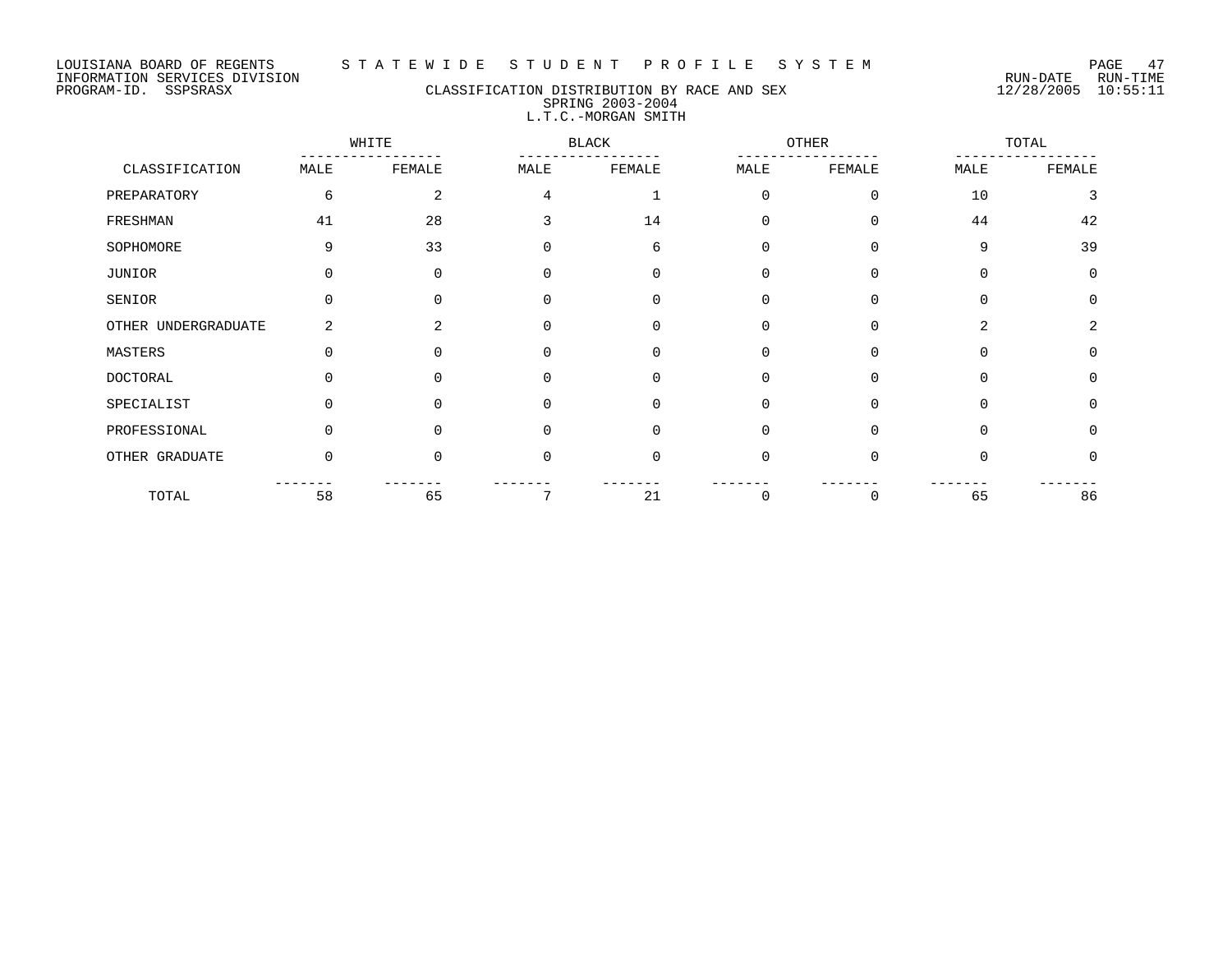## PROGRAM-ID. SSPSRASX CLASSIFICATION DISTRIBUTION BY RACE AND SEX 12/28/2005 10:55:11 SPRING 2003-2004 L.T.C.-NATCHITOCHES

|                     | WHITE    |          |              | <b>BLACK</b> |             | OTHER       |             | TOTAL       |  |
|---------------------|----------|----------|--------------|--------------|-------------|-------------|-------------|-------------|--|
| CLASSIFICATION      | MALE     | FEMALE   | MALE         | FEMALE       | MALE        | FEMALE      | MALE        | FEMALE      |  |
| PREPARATORY         | 0        | 3        |              | 0            | $\mathbf 0$ | $\mathbf 0$ |             | 3           |  |
| FRESHMAN            | 52       | 42       | 43           | 76           | 6           | 9           | 101         | 127         |  |
| SOPHOMORE           | 25       | 43       | 13           | 48           | 2           | 11          | 40          | 102         |  |
| JUNIOR              | 0        | 0        | 0            | $\mathbf 0$  | 0           | $\mathbf 0$ | $\mathbf 0$ | $\mathbf 0$ |  |
| SENIOR              | $\Omega$ | $\Omega$ | $\Omega$     | $\Omega$     | 0           | $\Omega$    | $\Omega$    | $\mathbf 0$ |  |
| OTHER UNDERGRADUATE | 10       | 8        | 4            |              |             | $\Omega$    | 15          | 9           |  |
| MASTERS             | $\Omega$ | $\Omega$ | $\Omega$     | $\Omega$     | 0           | $\Omega$    | $\Omega$    | $\mathbf 0$ |  |
| DOCTORAL            | $\Omega$ | U        | $\Omega$     | $\Omega$     | 0           | $\Omega$    | $\Omega$    | $\mathbf 0$ |  |
| SPECIALIST          | 0        | $\Omega$ | 0            | $\Omega$     | $\Omega$    | $\Omega$    | $\Omega$    | $\mathbf 0$ |  |
| PROFESSIONAL        | $\Omega$ | 0        | <sup>n</sup> | $\Omega$     | 0           | $\Omega$    | $\Omega$    | 0           |  |
| OTHER GRADUATE      | $\Omega$ | $\Omega$ | $\Omega$     | $\Omega$     | $\mathbf 0$ | $\Omega$    | $\Omega$    | $\Omega$    |  |
| TOTAL               | 87       | 96       | 61           | 125          | 9           | 20          | 157         | 241         |  |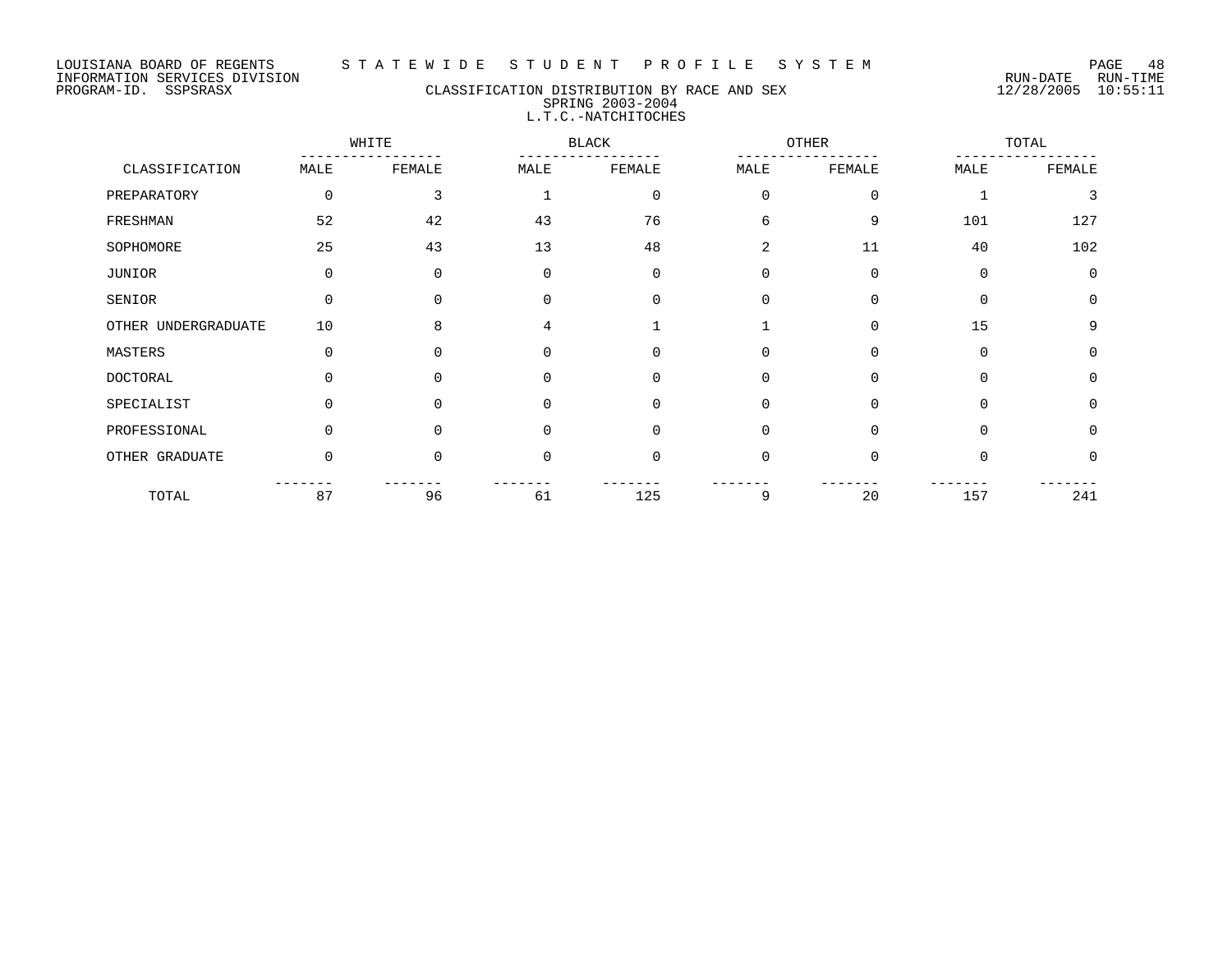#### LOUISIANA BOARD OF REGENTS S T A T E W I D E S T U D E N T P R O F I L E S Y S T E M PAGE 49

# PROGRAM-ID. SSPSRASX CLASSIFICATION DISTRIBUTION BY RACE AND SEX 12/28/2005 10:55:11 SPRING 2003-2004 L.T.C.-NORTH CENTRAL

|                     | WHITE    |          |              | <b>BLACK</b> |             | OTHER    |          | TOTAL       |  |
|---------------------|----------|----------|--------------|--------------|-------------|----------|----------|-------------|--|
| CLASSIFICATION      | MALE     | FEMALE   | MALE         | FEMALE       | MALE        | FEMALE   | MALE     | FEMALE      |  |
| PREPARATORY         | 4        | 0        | $\Omega$     |              | $\mathbf 0$ | $\Omega$ | 4        |             |  |
| FRESHMAN            | 15       | 45       | 2            | 53           | $\Omega$    | $\Omega$ | 17       | 98          |  |
| SOPHOMORE           | 2        | 4        | 4            | 3            | 0           | $\Omega$ | 6        | 7           |  |
| JUNIOR              | 0        | 0        | 0            | 0            | 0           | $\Omega$ | $\Omega$ | 0           |  |
| SENIOR              | $\Omega$ | U        |              | $\Omega$     | 0           | $\Omega$ | $\Omega$ | $\mathbf 0$ |  |
| OTHER UNDERGRADUATE | 12       | 8        | 3            | 17           |             | $\Omega$ | 16       | 25          |  |
| MASTERS             | $\Omega$ | U        | $\Omega$     | $\Omega$     | 0           | $\Omega$ | $\Omega$ | $\Omega$    |  |
| <b>DOCTORAL</b>     | ∩        | ∩        | O            | $\Omega$     | $\Omega$    | $\Omega$ | $\Omega$ | $\Omega$    |  |
| SPECIALIST          | 0        | $\Omega$ | <sup>0</sup> | $\Omega$     | $\Omega$    | $\Omega$ | $\Omega$ | $\Omega$    |  |
| PROFESSIONAL        | $\Omega$ | ∩        |              | $\Omega$     | $\Omega$    | $\Omega$ | $\Omega$ | $\Omega$    |  |
| OTHER GRADUATE      | $\Omega$ | U        | $\Omega$     | $\Omega$     | $\mathbf 0$ | $\Omega$ | $\Omega$ | 0           |  |
| TOTAL               | 33       | 57       | 9            | 74           |             | $\Omega$ | 43       | 131         |  |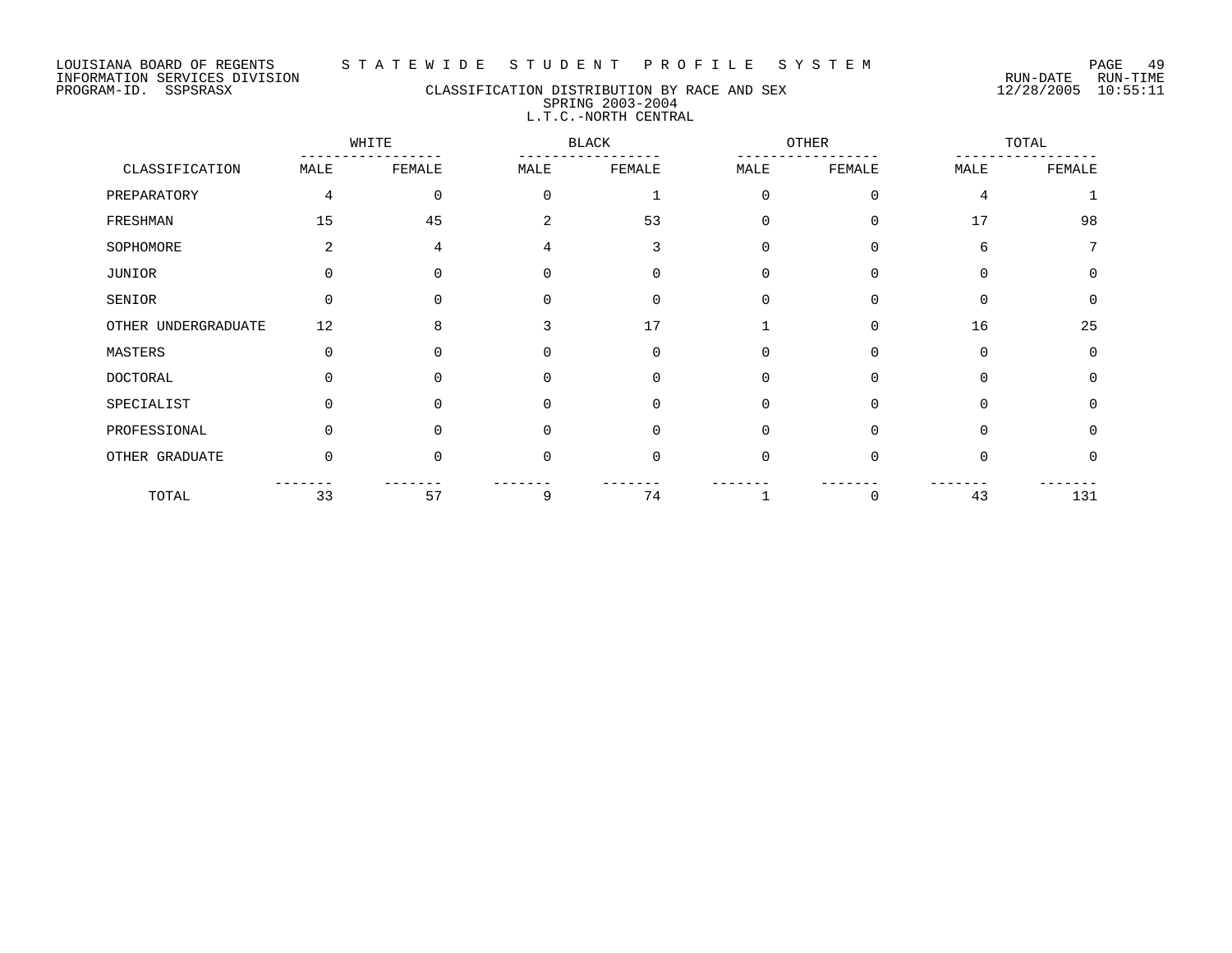#### LOUISIANA BOARD OF REGENTS S T A T E W I D E S T U D E N T P R O F I L E S Y S T E M PAGE 50

## PROGRAM-ID. SSPSRASX CLASSIFICATION DISTRIBUTION BY RACE AND SEX 12/28/2005 10:55:11 SPRING 2003-2004 L.T.C.-NORTHEAST

|                     |          | WHITE    |                | OTHER<br><b>BLACK</b> |             |             | TOTAL       |          |
|---------------------|----------|----------|----------------|-----------------------|-------------|-------------|-------------|----------|
| CLASSIFICATION      | MALE     | FEMALE   | MALE           | FEMALE                | MALE        | FEMALE      | MALE        | FEMALE   |
| PREPARATORY         | 17       | 8        | $\overline{4}$ | 12                    | $\mathbf 0$ | $\mathbf 0$ | 21          | 20       |
| FRESHMAN            | 68       | 81       | 17             | 53                    | $\mathbf 0$ | $\Omega$    | 85          | 134      |
| SOPHOMORE           | 8        | 16       |                | 5                     | 0           | $\mathbf 0$ | 9           | 21       |
| JUNIOR              | 0        | 0        | 0              | 0                     | $\mathbf 0$ | $\Omega$    | $\Omega$    | $\Omega$ |
| SENIOR              | $\Omega$ | $\Omega$ | $\Omega$       | $\Omega$              | $\Omega$    | $\Omega$    | $\Omega$    | $\Omega$ |
| OTHER UNDERGRADUATE | 13       | 15       | $\mathbf 0$    | 9                     | $\Omega$    |             | 13          | 25       |
| MASTERS             | 0        | 0        | 0              | 0                     | $\mathbf 0$ | 0           | $\mathbf 0$ | $\Omega$ |
| <b>DOCTORAL</b>     | $\Omega$ | U        | $\Omega$       | $\Omega$              | $\mathbf 0$ | $\Omega$    | $\Omega$    | $\Omega$ |
| SPECIALIST          | 0        | $\Omega$ | $\mathbf 0$    | $\mathbf 0$           | $\mathbf 0$ | $\Omega$    | $\Omega$    | $\Omega$ |
| PROFESSIONAL        | 0        | 0        | $\Omega$       | $\Omega$              | $\Omega$    | $\Omega$    | $\Omega$    | $\Omega$ |
| OTHER GRADUATE      | $\Omega$ | $\Omega$ | $\mathbf 0$    | $\mathbf 0$           | $\mathbf 0$ | $\Omega$    | $\Omega$    | $\Omega$ |
| TOTAL               | 106      | 120      | 22             | 79                    | 0           |             | 128         | 200      |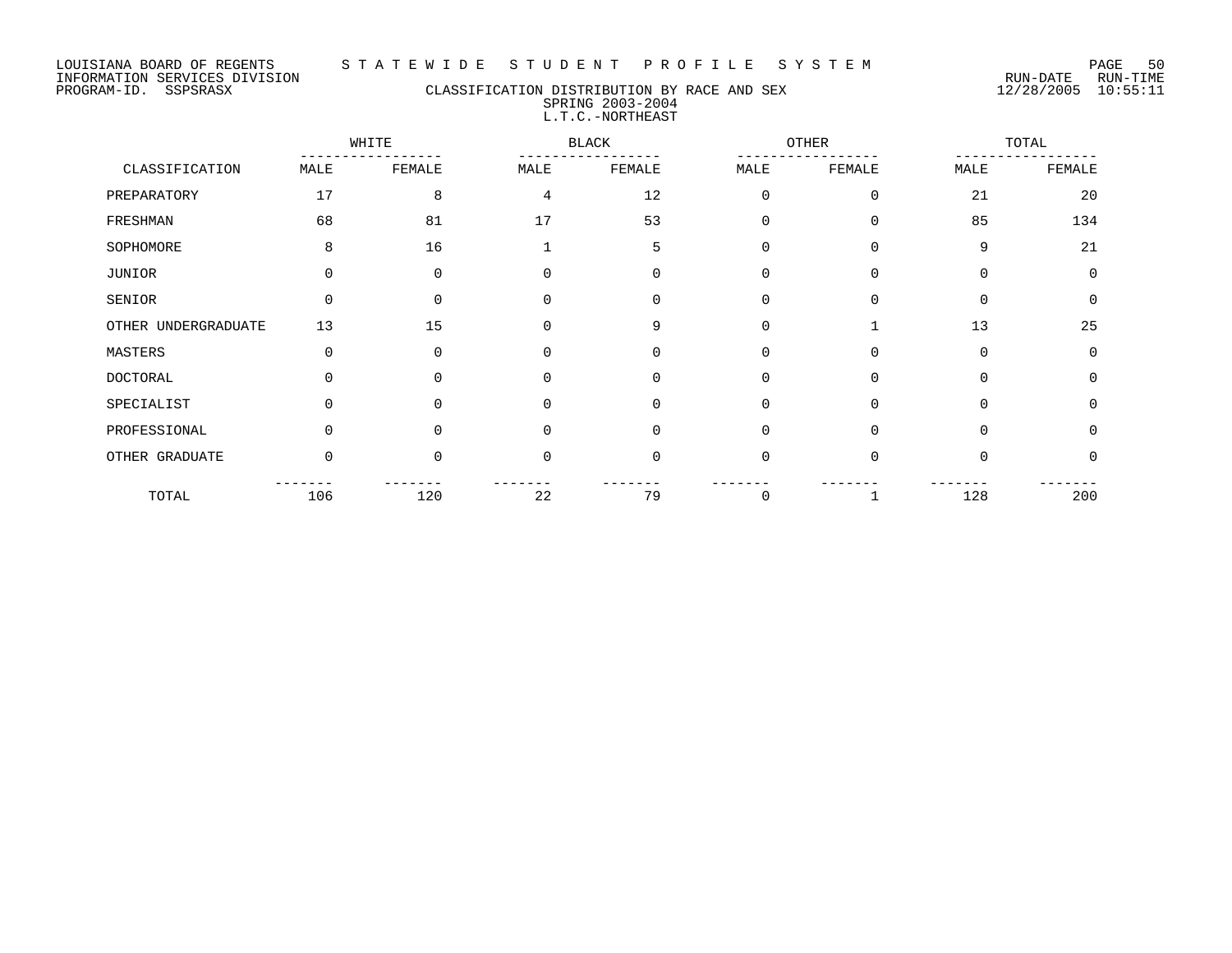#### LOUISIANA BOARD OF REGENTS S T A T E W I D E S T U D E N T P R O F I L E S Y S T E M PAGE 51

## PROGRAM-ID. SSPSRASX CLASSIFICATION DISTRIBUTION BY RACE AND SEX 12/28/2005 10:55:11 SPRING 2003-2004 L.T.C.-NORTHWEST

|                     |          | WHITE    |             | <b>BLACK</b> |             | <b>OTHER</b> |             | TOTAL       |
|---------------------|----------|----------|-------------|--------------|-------------|--------------|-------------|-------------|
| CLASSIFICATION      | MALE     | FEMALE   | MALE        | FEMALE       | MALE        | FEMALE       | MALE        | FEMALE      |
| PREPARATORY         | 0        | 0        | $\mathbf 0$ | $\mathbf 0$  | $\Omega$    | $\mathbf 0$  | $\Omega$    | $\Omega$    |
| FRESHMAN            | 82       | 82       | 45          | 100          | 2           | 11           | 129         | 193         |
| SOPHOMORE           | 113      | 52       | 29          | 43           | 3           | 2            | 145         | 97          |
| JUNIOR              | 0        | 0        | $\mathbf 0$ | $\mathbf 0$  | $\mathbf 0$ | $\mathbf 0$  | $\mathbf 0$ | $\mathbf 0$ |
| SENIOR              | $\Omega$ | $\Omega$ | $\Omega$    | $\Omega$     | $\Omega$    | $\Omega$     | $\Omega$    | $\Omega$    |
| OTHER UNDERGRADUATE | 39       | 33       | 81          | 35           | 8           | 4            | 128         | 72          |
| MASTERS             | 0        | 0        | $\mathbf 0$ | $\mathbf 0$  | $\mathbf 0$ | $\mathbf 0$  | $\mathbf 0$ | 0           |
| <b>DOCTORAL</b>     | $\Omega$ | $\Omega$ | $\Omega$    | $\Omega$     | $\Omega$    | $\Omega$     | $\Omega$    | $\Omega$    |
| SPECIALIST          | $\Omega$ | $\Omega$ | $\Omega$    | $\Omega$     | $\Omega$    | $\Omega$     | $\Omega$    | $\Omega$    |
| PROFESSIONAL        | $\Omega$ | $\Omega$ | $\Omega$    | $\Omega$     | $\Omega$    | $\Omega$     | $\Omega$    | $\Omega$    |
| OTHER GRADUATE      | $\Omega$ | $\Omega$ | $\mathbf 0$ | $\mathbf 0$  | $\Omega$    | $\Omega$     | $\Omega$    | $\Omega$    |
| TOTAL               | 234      | 167      | 155         | 178          | 13          | 17           | 402         | 362         |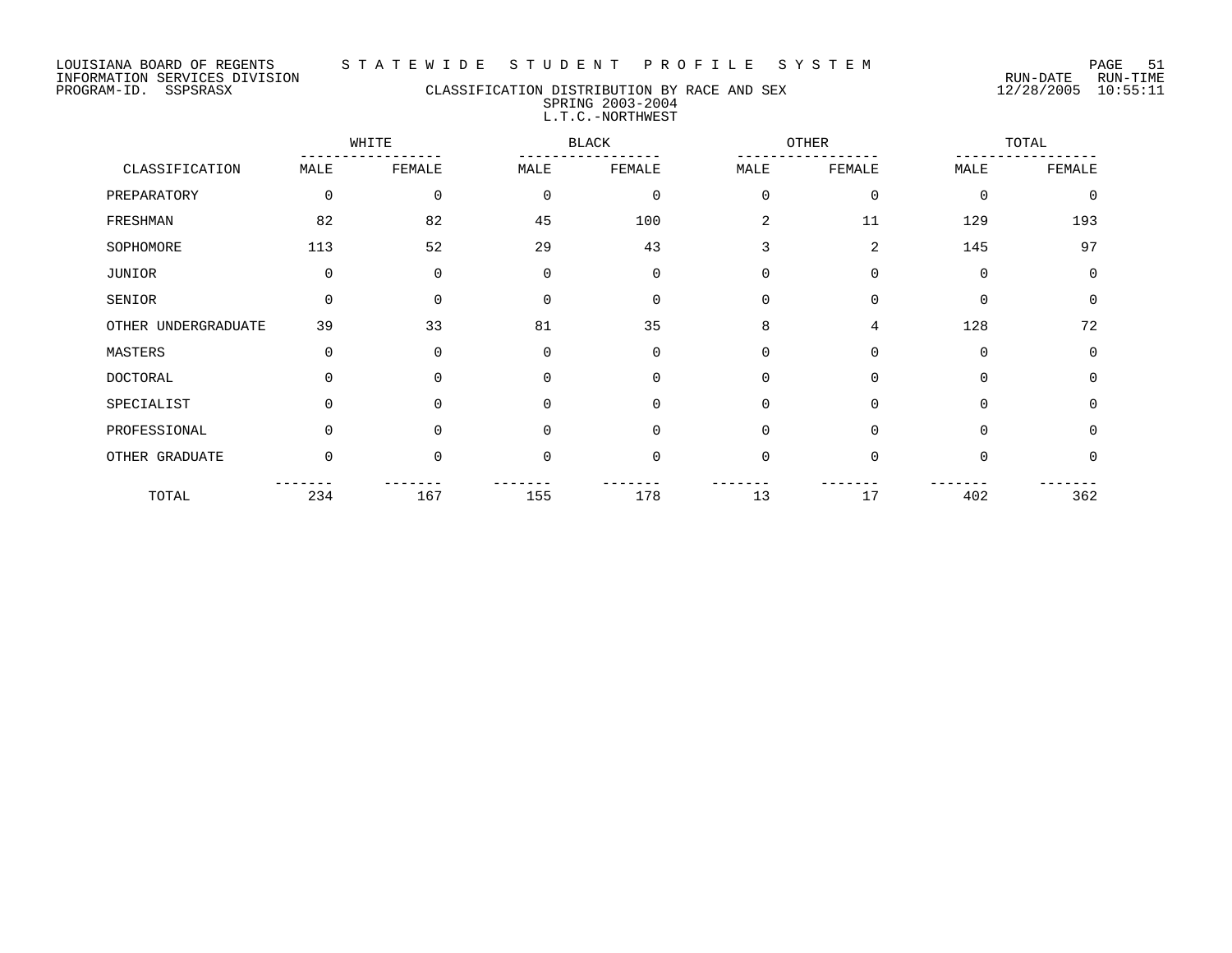#### LOUISIANA BOARD OF REGENTS S T A T E W I D E S T U D E N T P R O F I L E S Y S T E M PAGE 52

## PROGRAM-ID. SSPSRASX CLASSIFICATION DISTRIBUTION BY RACE AND SEX 12/28/2005 10:55:11 SPRING 2003-2004 L.T.C.-OAKDALE

|                     |          | WHITE       |             | <b>BLACK</b> | <b>OTHER</b> |                | TOTAL    |          |
|---------------------|----------|-------------|-------------|--------------|--------------|----------------|----------|----------|
| CLASSIFICATION      | MALE     | FEMALE      | MALE        | FEMALE       | MALE         | FEMALE         | MALE     | FEMALE   |
| PREPARATORY         | 0        | $\mathbf 0$ | $\mathbf 0$ | $\mathbf 0$  | $\mathbf 0$  | $\mathbf 0$    | $\Omega$ | $\Omega$ |
| FRESHMAN            | 36       | 40          | 27          | 36           | 15           | 6              | 78       | 82       |
| SOPHOMORE           | 14       | 32          | 22          | 10           | 11           | $\mathbf{1}$   | 47       | 43       |
| <b>JUNIOR</b>       | 0        | $\Omega$    | $\Omega$    | $\Omega$     | $\Omega$     | $\Omega$       | $\Omega$ | $\Omega$ |
| SENIOR              | 0        | $\Omega$    | $\Omega$    | $\Omega$     | 0            | $\Omega$       | $\Omega$ | $\Omega$ |
| OTHER UNDERGRADUATE | 8        | 13          | 6           | 5            | 0            | $\overline{4}$ | 14       | 22       |
| MASTERS             | 0        | $\Omega$    | 0           | 0            | 0            | $\mathbf 0$    | $\Omega$ | $\Omega$ |
| <b>DOCTORAL</b>     | $\Omega$ | $\Omega$    | $\Omega$    | $\Omega$     | $\Omega$     | $\Omega$       | $\Omega$ | $\Omega$ |
| SPECIALIST          | 0        | 0           | $\Omega$    | $\mathbf 0$  | $\mathbf 0$  | $\Omega$       | $\Omega$ | $\Omega$ |
| PROFESSIONAL        | $\Omega$ | 0           | $\Omega$    | $\Omega$     | $\Omega$     | $\Omega$       | $\Omega$ | $\Omega$ |
| OTHER GRADUATE      | $\Omega$ | $\Omega$    | 0           | 0            | $\mathbf 0$  | $\Omega$       | $\Omega$ | $\Omega$ |
| TOTAL               | 58       | 85          | 55          | 51           | 26           | 11             | 139      | 147      |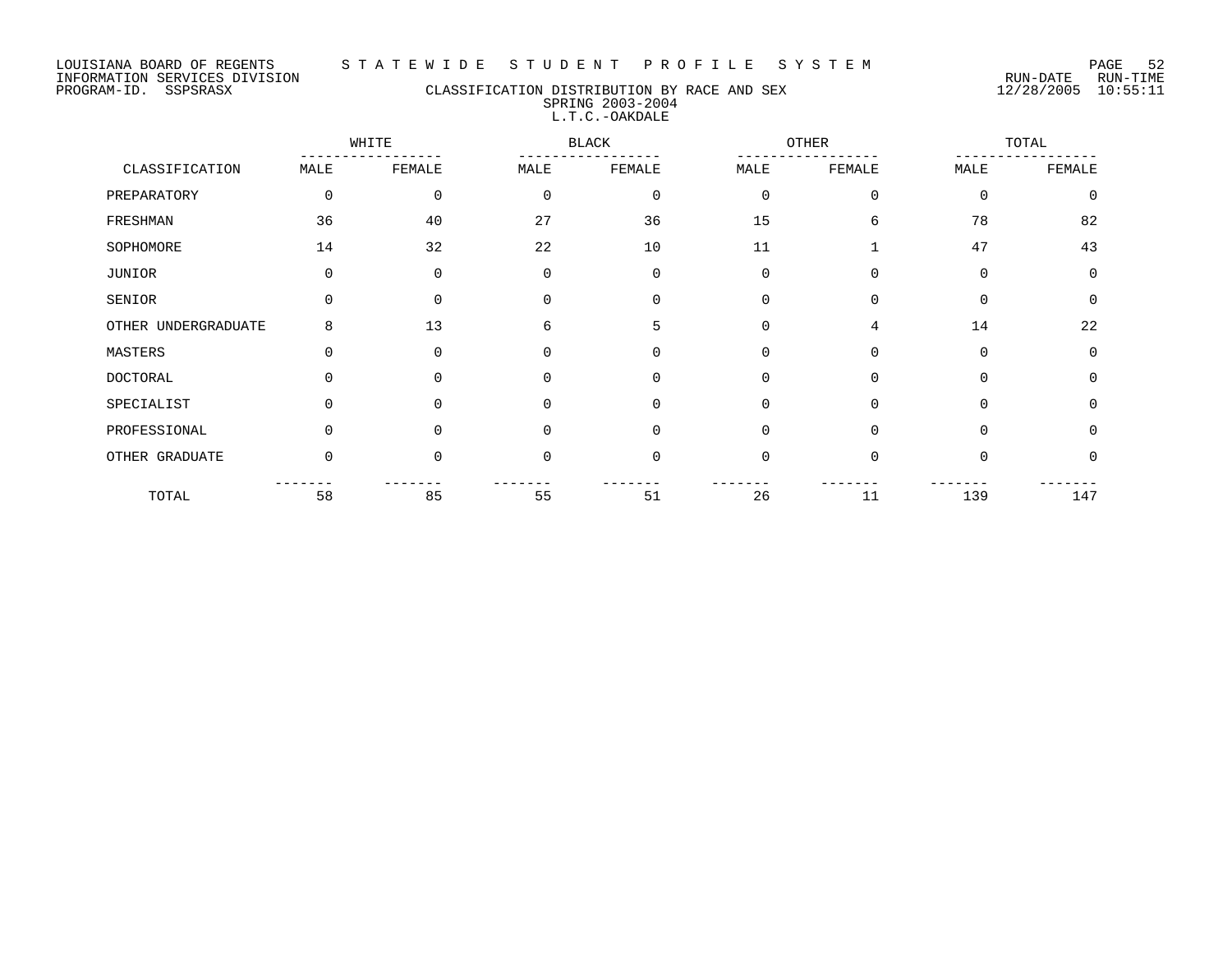## PROGRAM-ID. SSPSRASX CLASSIFICATION DISTRIBUTION BY RACE AND SEX 12/28/2005 10:55:11 SPRING 2003-2004 L.T.C.-RIVER PARISHES

|                     | WHITE    |                |          | <b>BLACK</b> |             | OTHER    | TOTAL    |                |
|---------------------|----------|----------------|----------|--------------|-------------|----------|----------|----------------|
| CLASSIFICATION      | MALE     | FEMALE         | MALE     | FEMALE       | MALE        | FEMALE   | MALE     | FEMALE         |
| PREPARATORY         | $\Omega$ |                | $\Omega$ | 4            | $\mathbf 0$ | $\Omega$ | $\Omega$ | 5              |
| FRESHMAN            | 9        | $\overline{a}$ | $\Omega$ |              | $\Omega$    | $\Omega$ | 9        |                |
| SOPHOMORE           | 2        |                |          |              |             | $\Omega$ | 6        | $\mathfrak{D}$ |
| JUNIOR              | 0        |                |          | $\Omega$     | 0           | $\Omega$ | $\Omega$ | $\mathbf 0$    |
| SENIOR              | $\Omega$ | $\Omega$       |          | $\Omega$     | $\Omega$    | $\Omega$ | $\Omega$ | $\Omega$       |
| OTHER UNDERGRADUATE | 142      | 45             | 41       | 53           | 3           |          | 186      | 99             |
| MASTERS             | 0        | $\Omega$       | $\Omega$ | $\mathbf 0$  | 0           | $\Omega$ | $\Omega$ | 0              |
| DOCTORAL            | ∩        | U              | $\Omega$ | $\Omega$     | 0           | $\Omega$ | $\Omega$ | $\mathbf 0$    |
| SPECIALIST          | $\Omega$ | $\Omega$       | $\Omega$ | $\Omega$     | $\mathbf 0$ | $\Omega$ | $\Omega$ | $\Omega$       |
| PROFESSIONAL        | $\Omega$ | U              | $\Omega$ | $\Omega$     | $\mathbf 0$ | $\Omega$ | $\Omega$ | $\Omega$       |
| OTHER GRADUATE      | $\Omega$ | $\Omega$       | $\Omega$ | $\Omega$     | $\Omega$    | $\Omega$ | $\Omega$ | 0              |
| TOTAL               | 153      | 49             | 44       | 59           | 4           |          | 201      | 109            |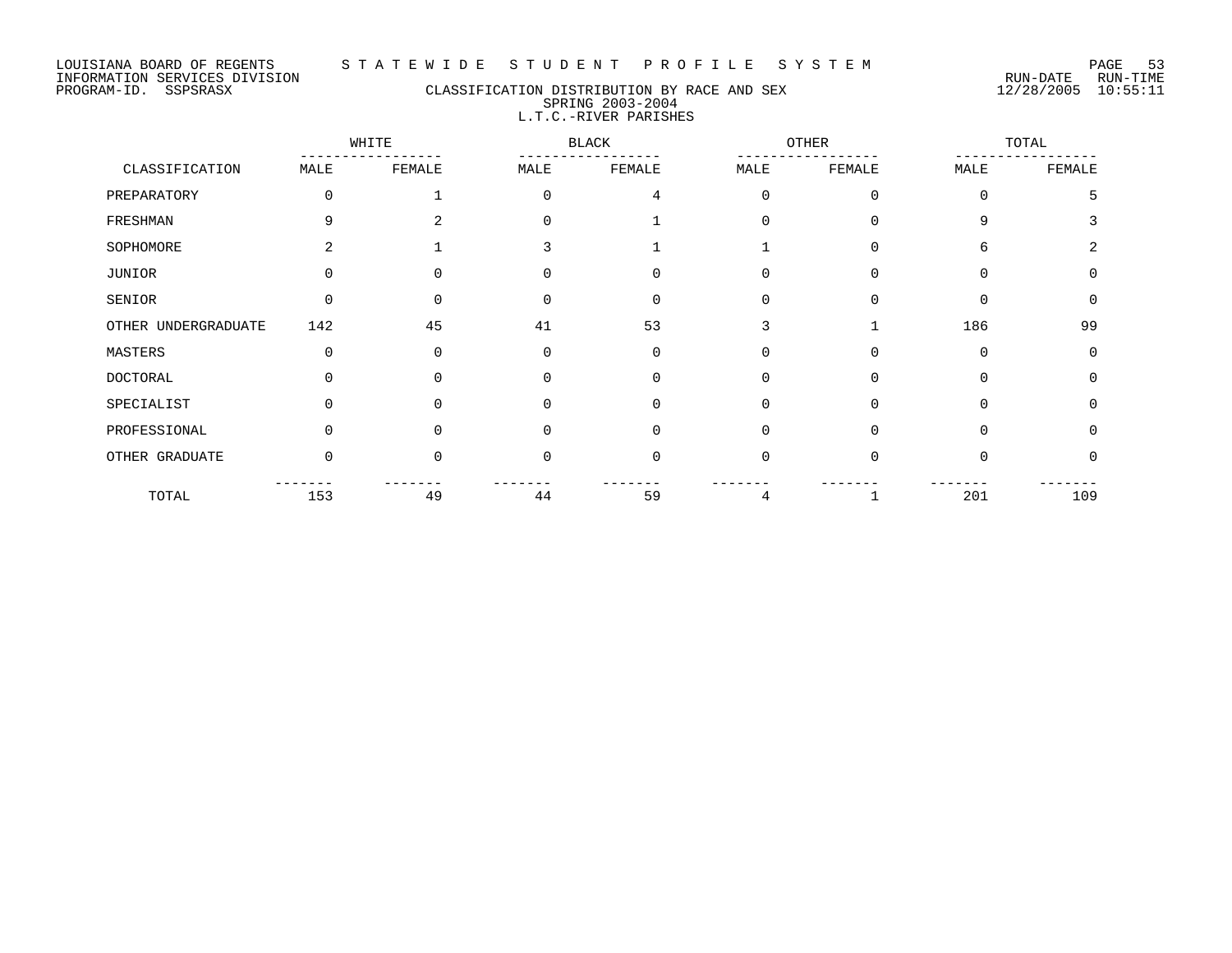#### LOUISIANA BOARD OF REGENTS S T A T E W I D E S T U D E N T P R O F I L E S Y S T E M PAGE 54

## PROGRAM-ID. SSPSRASX CLASSIFICATION DISTRIBUTION BY RACE AND SEX 12/28/2005 10:55:11 SPRING 2003-2004 L.T.C.-RUSTON

|                     |          | WHITE    |             | <b>BLACK</b> |             | OTHER    |          | TOTAL    |
|---------------------|----------|----------|-------------|--------------|-------------|----------|----------|----------|
| CLASSIFICATION      | MALE     | FEMALE   | MALE        | FEMALE       | MALE        | FEMALE   | MALE     | FEMALE   |
| PREPARATORY         | 0        | $\Omega$ |             | $\mathbf 0$  | $\Omega$    | $\Omega$ |          | $\Omega$ |
| FRESHMAN            | 15       | 32       | 15          | 40           | 0           | 3        | 30       | 75       |
| SOPHOMORE           | 19       | 9        | 13          | 10           | $\mathbf 0$ | $\Omega$ | 32       | 19       |
| JUNIOR              | 0        | 0        | 0           | 0            | $\mathbf 0$ | $\Omega$ | $\Omega$ | $\Omega$ |
| SENIOR              | $\Omega$ | 0        | $\Omega$    | $\Omega$     | 0           | $\Omega$ | $\Omega$ | $\Omega$ |
| OTHER UNDERGRADUATE |          | 2        | $\Omega$    | $\Omega$     | $\Omega$    |          |          | 3        |
| MASTERS             | 0        | 0        | 0           | 0            | 0           | 0        | $\Omega$ | $\Omega$ |
| <b>DOCTORAL</b>     | 0        | U        | $\Omega$    | $\Omega$     | 0           | $\Omega$ | $\Omega$ | $\Omega$ |
| SPECIALIST          | $\Omega$ | $\Omega$ | $\Omega$    | $\Omega$     | $\Omega$    | $\Omega$ | $\Omega$ | $\Omega$ |
| PROFESSIONAL        | $\Omega$ | $\Omega$ | $\Omega$    | $\Omega$     | $\Omega$    | $\Omega$ | $\Omega$ | $\Omega$ |
| OTHER GRADUATE      | 0        | $\Omega$ | $\mathbf 0$ | 0            | $\mathbf 0$ | $\Omega$ | $\Omega$ | 0        |
| TOTAL               | 35       | 43       | 29          | 50           | 0           | 4        | 64       | 97       |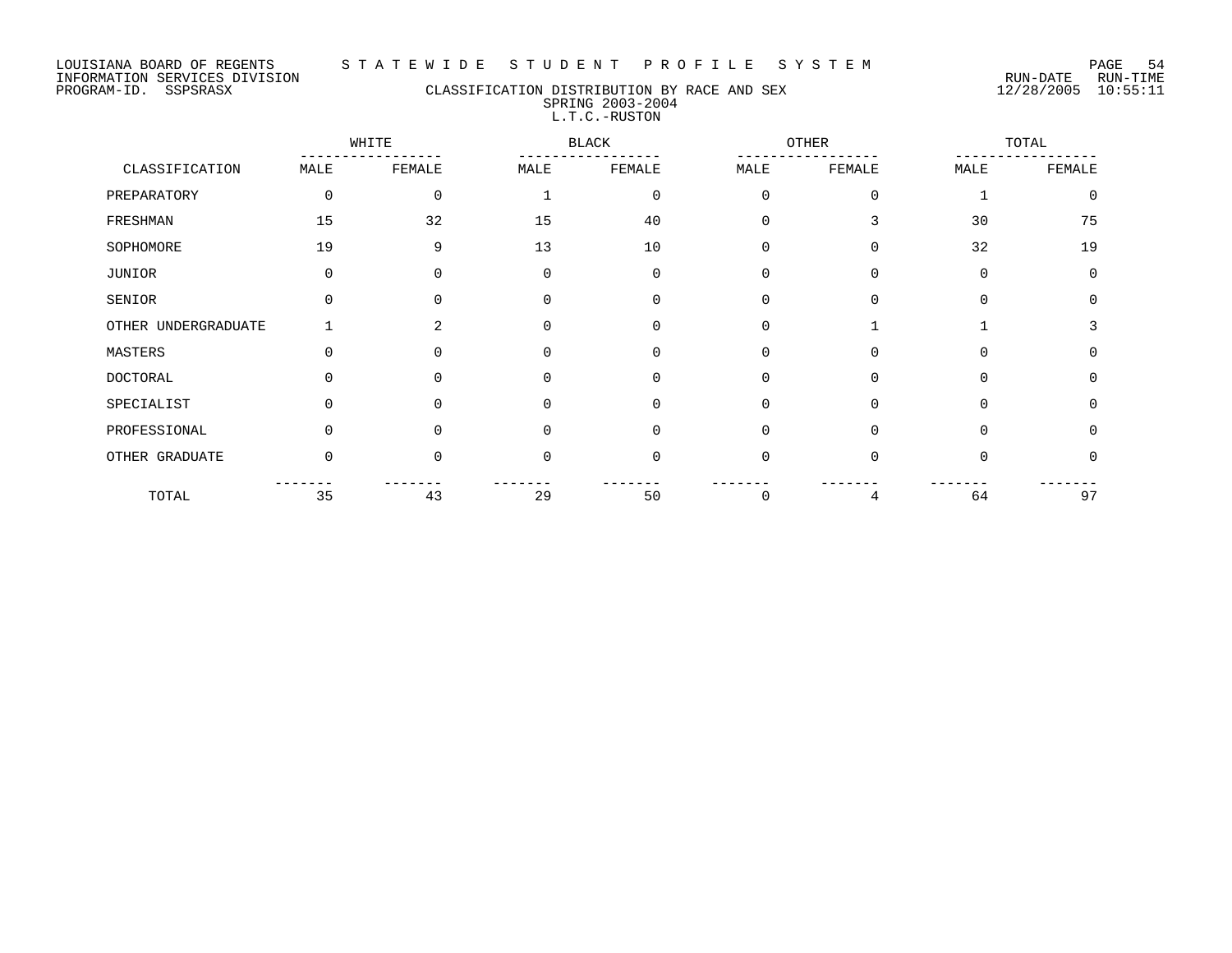#### PROGRAM-ID. SSPSRASX CLASSIFICATION DISTRIBUTION BY RACE AND SEX 12/28/2005 10:55:11 SPRING 2003-2004 L.T.C.-WEST JEFFERSON

WHITE BLACK OTHER TOTAL ----------------- ----------------- ----------------- ----------------- CLASSIFICATION MALE FEMALE MALE FEMALE MALE FEMALE MALE FEMALE PREPARATORY 0 0 0 0 0 0 0 0 FRESHMAN 14 23 33 62 6 4 53 89 SOPHOMORE 6 5 5 11 43 3 2 20 50 JUNIOR 0 0 0 0 0 0 0 0 SENIOR 0 0 0 0 0 0 0 0 OTHER UNDERGRADUATE 14 6 6 49 69 9 8 72 83 MASTERS 0 0 0 0 0 0 0 0 DOCTORAL 0 0 0 0 0 0 0 0 SPECIALIST 0 0 0 0 0 0 0 0 0 0 PROFESSIONAL 0 0 0 0 0 0 0 0 OTHER GRADUATE  $\begin{array}{ccccccccccc} 0 & 0 & 0 & 0 & 0 & 0 & 0 & 0 & 0 \end{array}$ ------- ------- ------- ------- ------- ------- ------- ------- TOTAL 34 34 93 174 18 14 145 222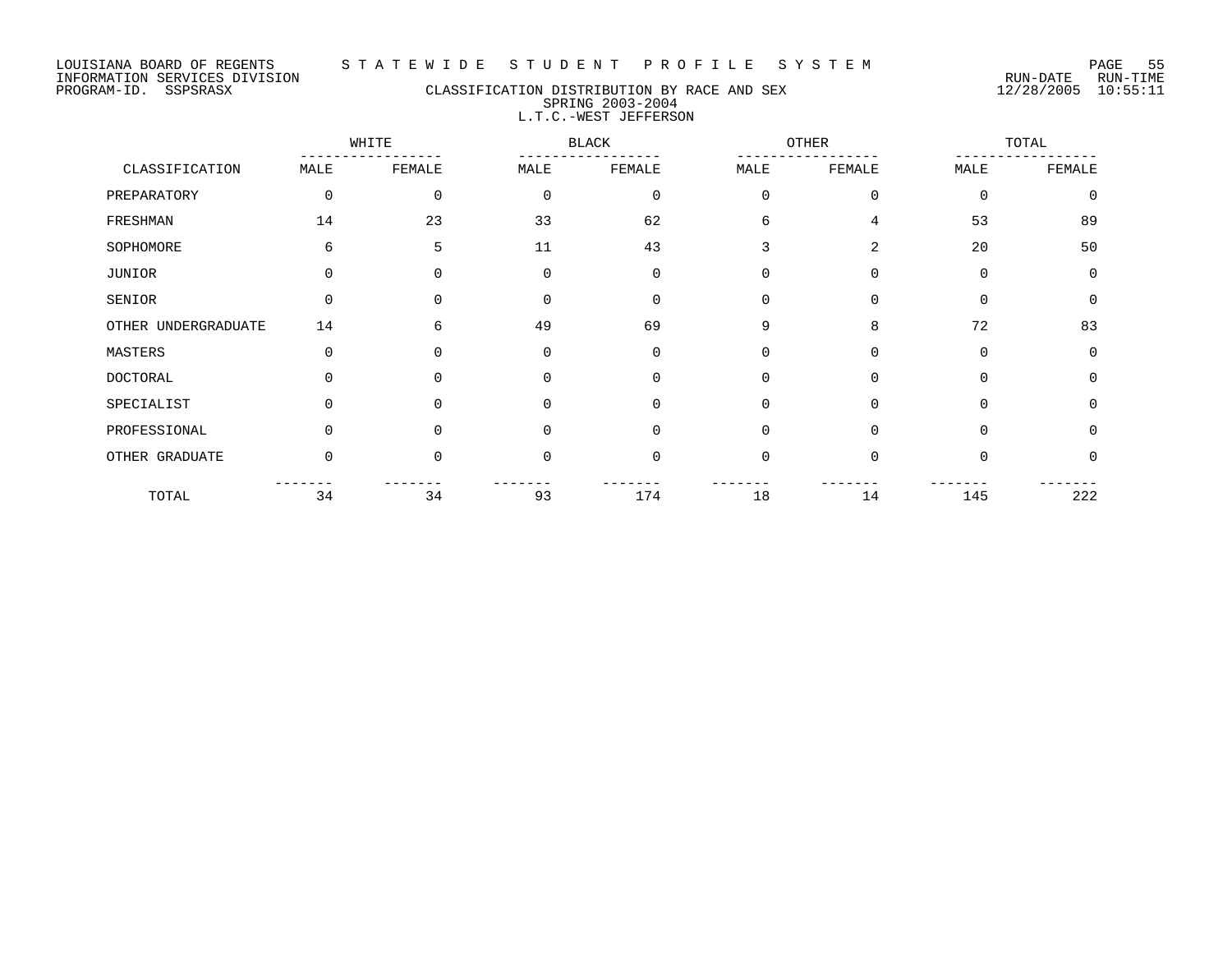#### LOUISIANA BOARD OF REGENTS S T A T E W I D E S T U D E N T P R O F I L E S Y S T E M PAGE 56

## PROGRAM-ID. SSPSRASX CLASSIFICATION DISTRIBUTION BY RACE AND SEX 12/28/2005 10:55:11 SPRING 2003-2004 L.T.C.-WESTSIDE

|                     |          | WHITE    |          | <b>BLACK</b> |          | OTHER    |          | TOTAL        |
|---------------------|----------|----------|----------|--------------|----------|----------|----------|--------------|
| CLASSIFICATION      | MALE     | FEMALE   | MALE     | FEMALE       | MALE     | FEMALE   | MALE     | FEMALE       |
| PREPARATORY         | $\Omega$ | $\Omega$ | $\Omega$ | $\Omega$     | $\Omega$ | $\Omega$ | $\Omega$ | $\Omega$     |
| FRESHMAN            | 2        | 19       | 14       | 37           | $\Omega$ | 0        | 16       | 56           |
| SOPHOMORE           |          | 6        | 3        | 17           | $\Omega$ | $\Omega$ | 4        | 23           |
| JUNIOR              | 0        | $\Omega$ | $\Omega$ | $\Omega$     | $\Omega$ | $\Omega$ | $\Omega$ | $\Omega$     |
| SENIOR              | U        | $\Omega$ | ∩        | $\Omega$     | $\Omega$ | $\Omega$ | $\Omega$ | $\Omega$     |
| OTHER UNDERGRADUATE | 4        | 13       | 5        | 40           | $\Omega$ | $\Omega$ | 9        | 53           |
| MASTERS             | $\Omega$ | $\Omega$ |          | $\Omega$     | $\Omega$ | 0        | $\Omega$ | $\Omega$     |
| <b>DOCTORAL</b>     |          |          |          | $\Omega$     | $\Omega$ | $\Omega$ | $\Omega$ | 0            |
| SPECIALIST          | 0        | 0        |          | $\Omega$     | $\Omega$ | $\Omega$ | $\Omega$ | $\Omega$     |
| PROFESSIONAL        | U        | ∩        |          | $\Omega$     | $\cap$   | $\Omega$ | $\Omega$ | <sup>n</sup> |
| OTHER GRADUATE      | $\Omega$ | $\Omega$ | $\Omega$ | $\Omega$     | $\Omega$ | $\Omega$ | $\Omega$ | 0            |
| TOTAL               | 7        | 38       | 22       | 94           | $\Omega$ | 0        | 29       | 132          |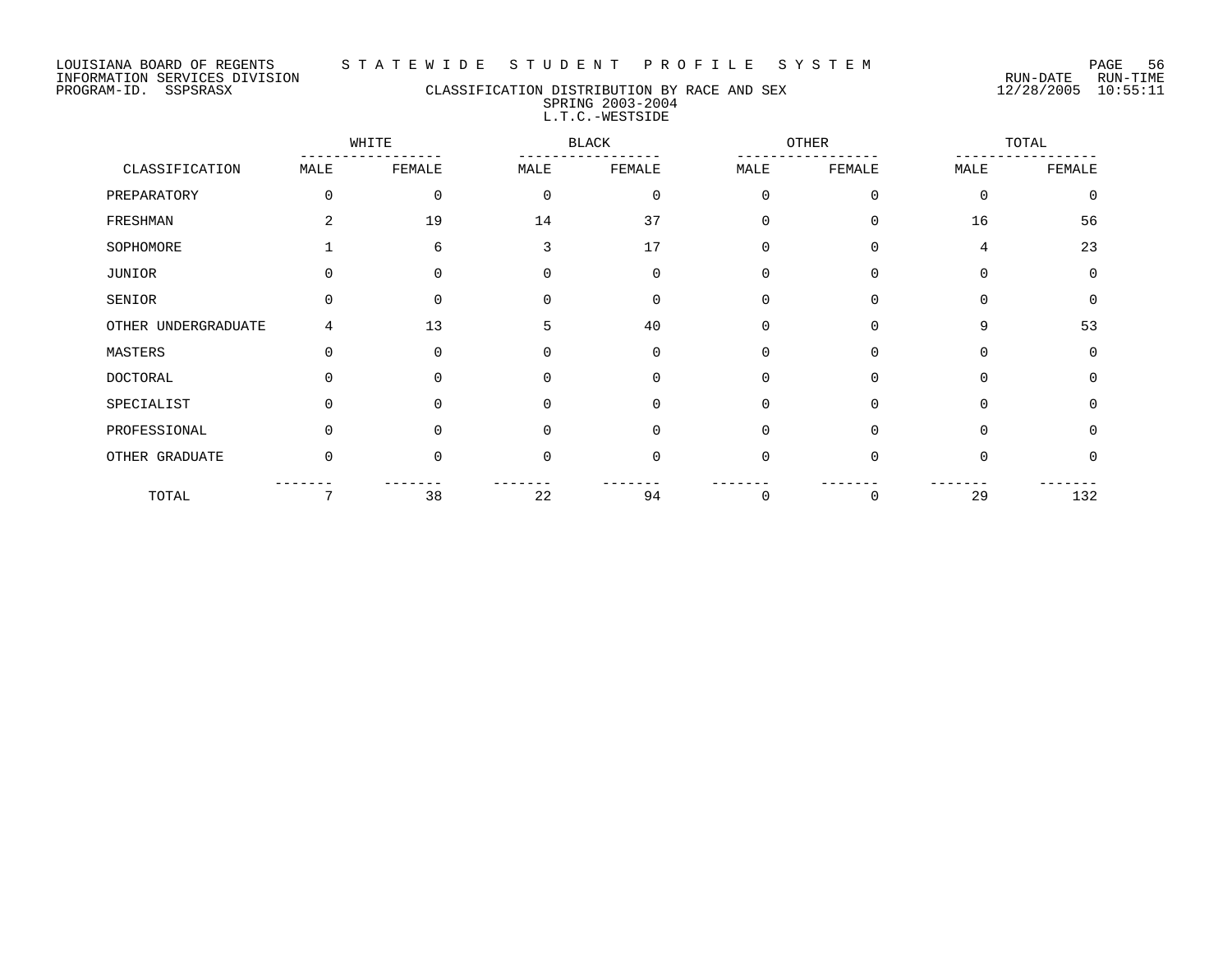## PROGRAM-ID. SSPSRASX CLASSIFICATION DISTRIBUTION BY RACE AND SEX 12/28/2005 10:55:11 SPRING 2003-2004 L.T.C.-YOUNG MEMORIAL

|                     |                | WHITE    | OTHER<br><b>BLACK</b> |             |             |             | TOTAL    |             |
|---------------------|----------------|----------|-----------------------|-------------|-------------|-------------|----------|-------------|
| CLASSIFICATION      | MALE           | FEMALE   | MALE                  | FEMALE      | MALE        | FEMALE      | MALE     | FEMALE      |
| PREPARATORY         | $\overline{4}$ | 0        | 5                     | $\mathbf 0$ | $\mathbf 0$ | $\mathbf 0$ | 9        | $\mathbf 0$ |
| FRESHMAN            | 64             | 70       | 44                    | 68          | 21          |             | 129      | 145         |
| SOPHOMORE           | 33             | 22       | 16                    | 26          | 3           | 1           | 52       | 49          |
| JUNIOR              | $\Omega$       | 0        | $\Omega$              | $\mathbf 0$ | $\mathbf 0$ | $\Omega$    | $\Omega$ | $\mathbf 0$ |
| SENIOR              | $\Omega$       | $\Omega$ | $\Omega$              | $\Omega$    | 0           | $\Omega$    | $\Omega$ | $\mathbf 0$ |
| OTHER UNDERGRADUATE | 339            | 39       | 47                    | 15          | 42          |             | 428      | 55          |
| MASTERS             | $\mathbf 0$    | 0        | $\Omega$              | $\mathbf 0$ | 0           | $\mathbf 0$ | $\Omega$ | 0           |
| <b>DOCTORAL</b>     | $\cap$         | $\Omega$ | $\cap$                | $\Omega$    | $\mathbf 0$ | $\Omega$    | $\Omega$ | $\mathbf 0$ |
| SPECIALIST          | $\Omega$       | $\Omega$ | $\Omega$              | $\Omega$    | $\mathbf 0$ | $\Omega$    | $\Omega$ | $\mathbf 0$ |
| PROFESSIONAL        | $\Omega$       | $\Omega$ | $\Omega$              | $\Omega$    | 0           | $\Omega$    | $\Omega$ | 0           |
| OTHER GRADUATE      | $\Omega$       | $\Omega$ | $\Omega$              | $\mathbf 0$ | $\mathbf 0$ | $\Omega$    | $\Omega$ | 0           |
| TOTAL               | 440            | 131      | 112                   | 109         | 66          | 9           | 618      | 249         |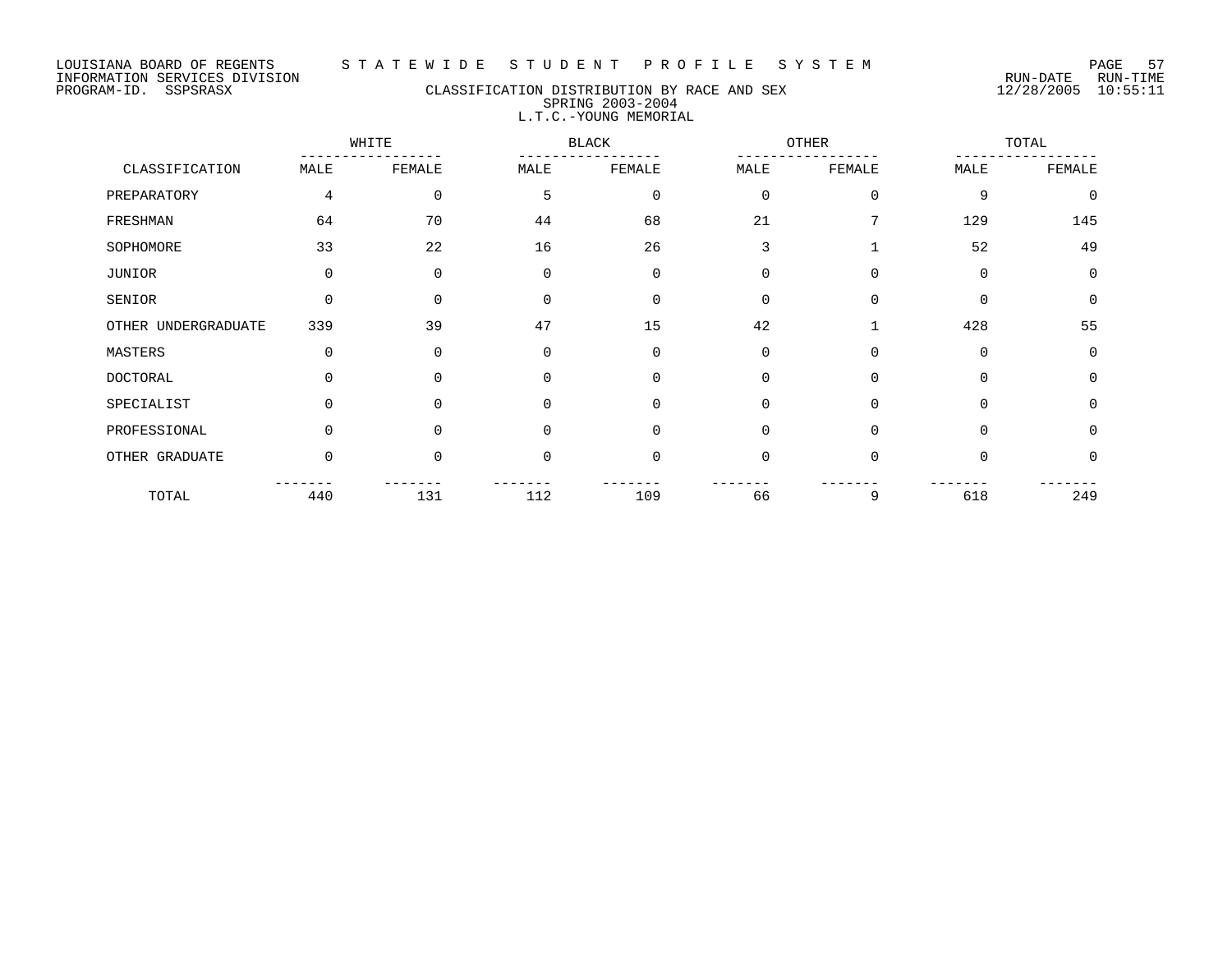#### LOUISIANA BOARD OF REGENTS S T A T E W I D E S T U D E N T P R O F I L E S Y S T E M PAGE 58

PROGRAM-ID. SSPSRASX CLASSIFICATION DISTRIBUTION BY RACE AND SEX 12/28/2005 10:55:11 SPRING 2003-2004 L.T.C.-SABINE VALLEY

WHITE BLACK OTHER TOTAL ----------------- ----------------- ----------------- ----------------- CLASSIFICATION MALE FEMALE MALE FEMALE MALE FEMALE MALE FEMALE PREPARATORY 0 0 0 0 0 0 0 0 FRESHMAN 18 18 36 6 29 6 14 30 79 SOPHOMORE 2 13 4 10 0 5 6 28 JUNIOR 0 0 0 0 0 0 0 0 SENIOR 0 0 0 0 0 0 0 0 OTHER UNDERGRADUATE 0 0 1 0 0 0 0 0 0 1 MASTERS 0 0 0 0 0 0 0 0 DOCTORAL 0 0 0 0 0 0 0 0 SPECIALIST 0 0 0 0 0 0 0 0 PROFESSIONAL 0 0 0 0 0 0 0 0 0 0 0 0 OTHER GRADUATE 0 0 0 0 0 0 0 0 ------- ------- ------- ------- ------- ------- ------- ------- TOTAL 20 50 10 39 6 19 36 108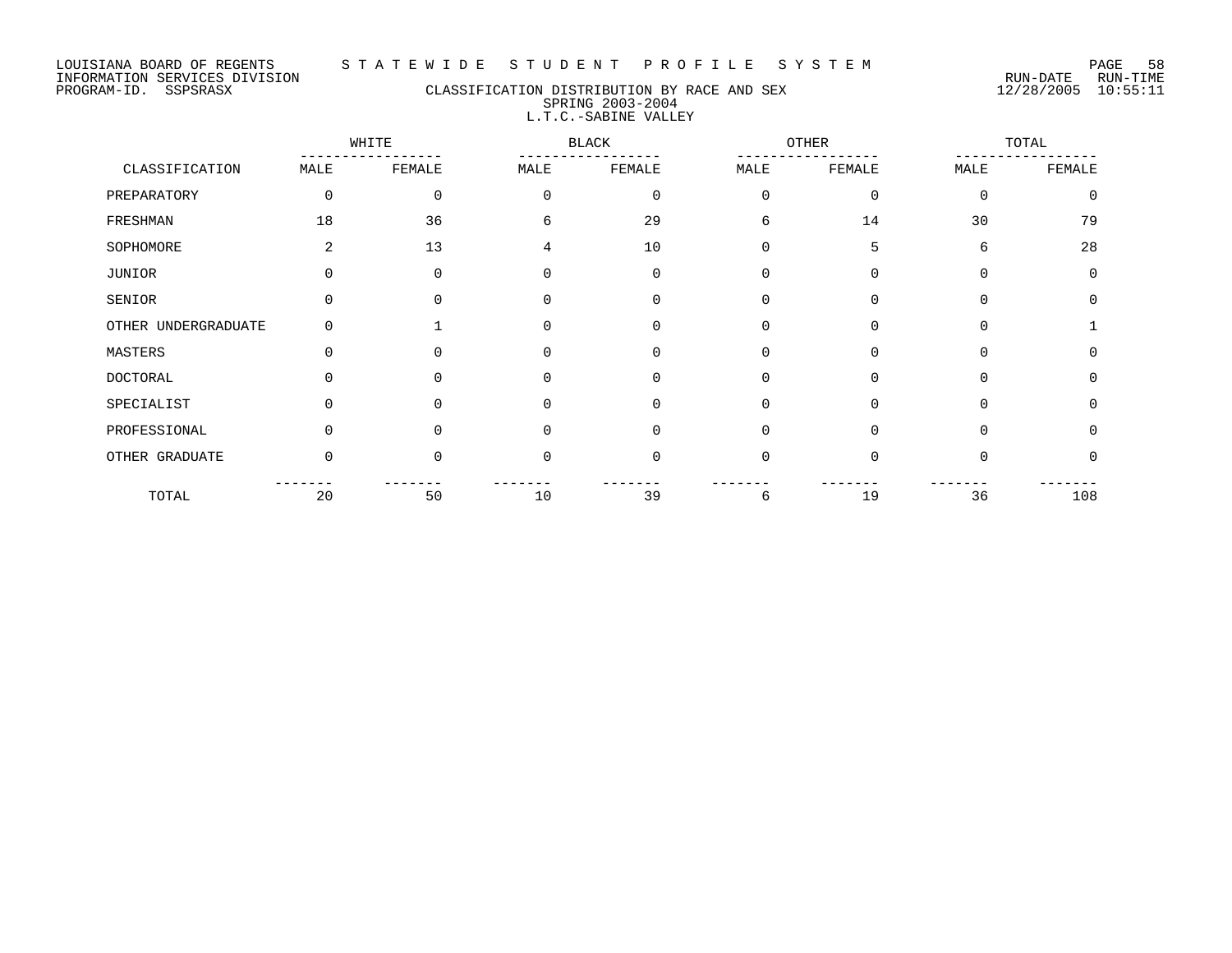## PROGRAM-ID. SSPSRASX CLASSIFICATION DISTRIBUTION BY RACE AND SEX 12/28/2005 10:55:11 SPRING 2003-2004 L.T.C.-SHELBY JACKSON

|                     |          | WHITE        |             | <b>BLACK</b> | OTHER    |          |          | TOTAL       |  |
|---------------------|----------|--------------|-------------|--------------|----------|----------|----------|-------------|--|
| CLASSIFICATION      | MALE     | FEMALE       | MALE        | FEMALE       | MALE     | FEMALE   | MALE     | FEMALE      |  |
| PREPARATORY         |          | 0            | $\mathbf 0$ | $\Omega$     | $\Omega$ | $\Omega$ |          | $\mathbf 0$ |  |
| FRESHMAN            | 20       | 23           | 26          | 23           |          | 4        | 47       | 50          |  |
| SOPHOMORE           | 4        | 3            | $\Omega$    | $\Omega$     | $\Omega$ | $\Omega$ | 4        | 3           |  |
| JUNIOR              |          | 0            | 0           | $\Omega$     | $\Omega$ | $\Omega$ | $\Omega$ | $\mathbf 0$ |  |
| SENIOR              | U        | <sup>n</sup> | 0           | $\Omega$     | $\Omega$ | $\Omega$ | $\Omega$ | 0           |  |
| OTHER UNDERGRADUATE |          | 8            | 8           | 21           |          | $\Omega$ | 16       | 29          |  |
| MASTERS             | U        | 0            | $\Omega$    | $\Omega$     | $\Omega$ | $\Omega$ | $\Omega$ | $\Omega$    |  |
| <b>DOCTORAL</b>     |          |              | $\Omega$    | $\Omega$     | $\Omega$ | $\Omega$ | $\Omega$ | $\Omega$    |  |
| SPECIALIST          | U        | 0            | $\Omega$    | $\Omega$     | $\Omega$ | $\Omega$ | $\Omega$ | $\Omega$    |  |
| PROFESSIONAL        |          | U            | $\Omega$    | $\Omega$     | $\Omega$ | $\Omega$ | $\Omega$ | $\Omega$    |  |
| OTHER GRADUATE      | $\Omega$ | U            | $\Omega$    | $\Omega$     | $\Omega$ | O        | $\Omega$ | 0           |  |
| TOTAL               | 32       | 34           | 34          | 44           | 2        | 4        | 68       | 82          |  |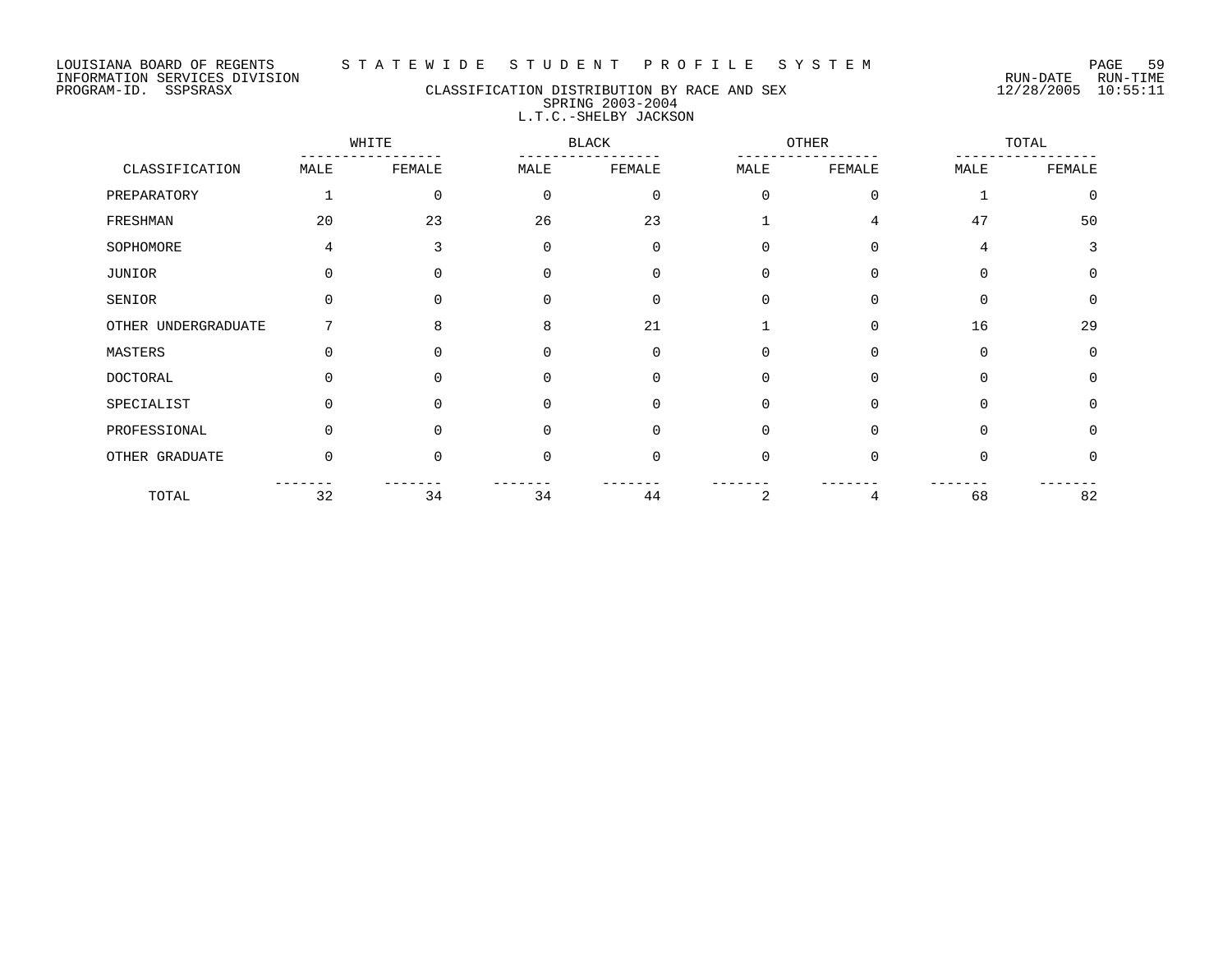#### PROGRAM-ID. SSPSRASX CLASSIFICATION DISTRIBUTION BY RACE AND SEX 12/28/2005 10:55:11 SPRING 2003-2004 L.T.C.-SHREVEPORT BOSSIER

WHITE BLACK OTHER TOTAL ----------------- ----------------- ----------------- ----------------- CLASSIFICATION MALE FEMALE MALE FEMALE MALE FEMALE MALE FEMALE PREPARATORY 0 0 0 0 0 0 0 0 FRESHMAN 131 69 108 136 19 16 258 221 SOPHOMORE 2008 74 54 57 8 5 136 109 JUNIOR 0 0 0 0 0 0 0 0 SENIOR 0 0 0 0 0 0 0 0 OTHER UNDERGRADUATE 22 6 30 20 0 3 52 29 MASTERS 0 0 0 0 0 0 0 0 DOCTORAL 0 0 0 0 0 0 0 0 SPECIALIST 0 0 0 0 0 0 0 0 0 0 PROFESSIONAL 0 0 0 0 0 0 0 0 0 0 0 OTHER GRADUATE 0 0 0 0 0 0 0 0 ------- ------- ------- ------- ------- ------- ------- ------- TOTAL 227 122 192 213 27 24 446 359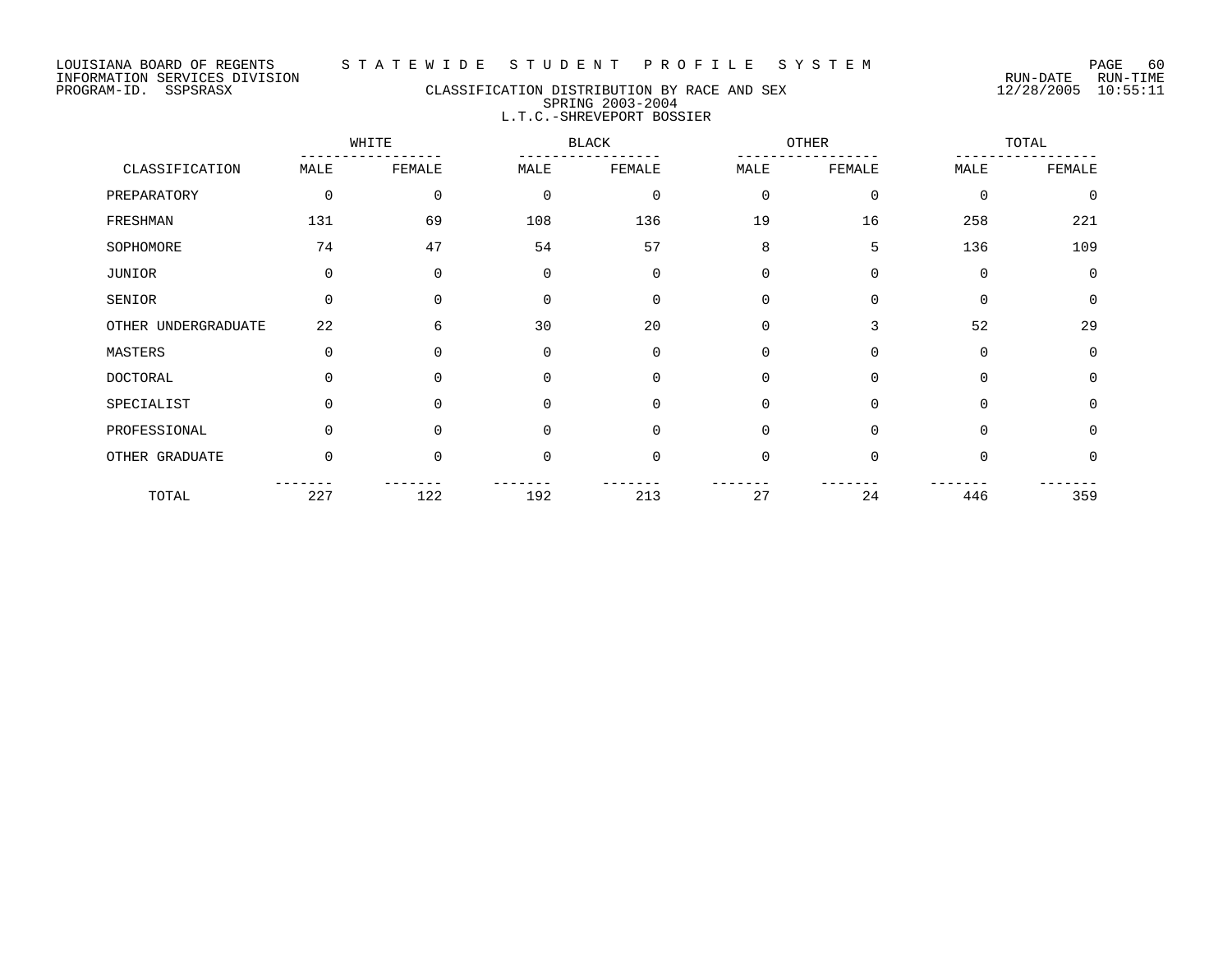PROGRAM-ID. SSPSRASX CLASSIFICATION DISTRIBUTION BY RACE AND SEX 12/28/2005 10:55:11 SPRING 2003-2004 L.T.C.-SIDNEY COLLIER

|                     |             | WHITE    |          | <b>BLACK</b> | OTHER    |          |          | TOTAL    |  |
|---------------------|-------------|----------|----------|--------------|----------|----------|----------|----------|--|
| CLASSIFICATION      | MALE        | FEMALE   | MALE     | FEMALE       | MALE     | FEMALE   | MALE     | FEMALE   |  |
| PREPARATORY         | $\Omega$    | $\Omega$ |          | $\mathbf 0$  | $\Omega$ | $\Omega$ |          | $\Omega$ |  |
| FRESHMAN            |             | 0        | 92       | 107          | 0        | $\Omega$ | 92       | 107      |  |
| SOPHOMORE           |             | 0        | 11       | 11           | 0        | $\Omega$ | 11       | 11       |  |
| JUNIOR              |             | U        | 0        | $\Omega$     | $\Omega$ | $\Omega$ | $\Omega$ | $\Omega$ |  |
| SENIOR              | $\Omega$    |          | $\Omega$ | $\Omega$     | 0        | $\Omega$ | $\Omega$ | $\Omega$ |  |
| OTHER UNDERGRADUATE |             |          | 33       | 83           | 0        | 2        | 33       | 85       |  |
| MASTERS             | $\Omega$    | U        | $\Omega$ | $\Omega$     | $\Omega$ | $\Omega$ | $\Omega$ | $\Omega$ |  |
| <b>DOCTORAL</b>     | $\Omega$    | 0        | 0        | 0            | 0        | $\Omega$ | $\Omega$ | $\Omega$ |  |
| SPECIALIST          |             |          | 0        | O            | $\Omega$ | $\Omega$ | $\Omega$ | $\Omega$ |  |
| PROFESSIONAL        | $\cap$      | ∩        | $\Omega$ | $\Omega$     | $\Omega$ | $\Omega$ | $\Omega$ | $\Omega$ |  |
| OTHER GRADUATE      | $\mathbf 0$ | 0        | 0        | 0            | 0        | 0        | $\Omega$ | $\Omega$ |  |
| TOTAL               | 0           | 0        | 137      | 201          | 0        | 2        | 137      | 203      |  |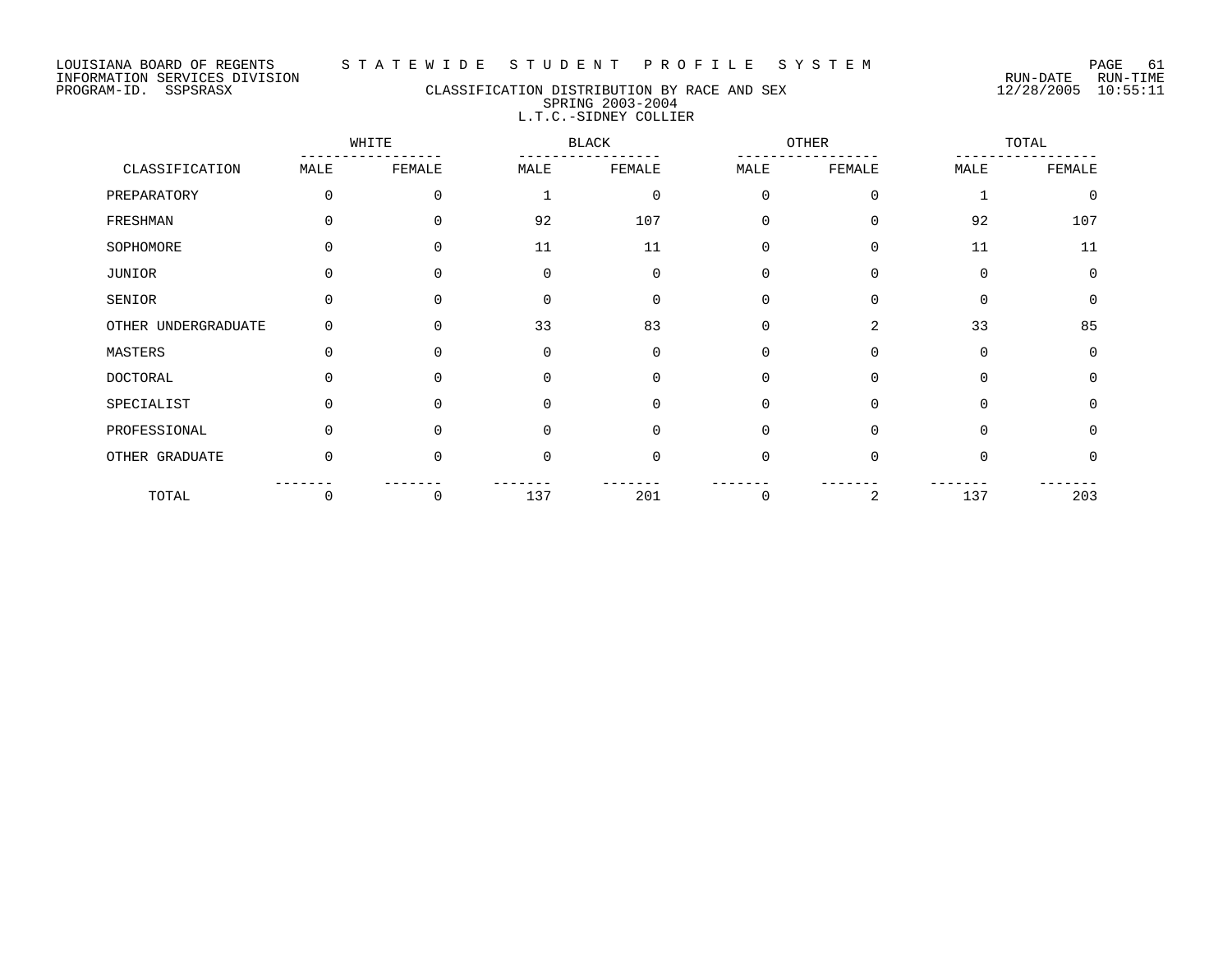#### LOUISIANA BOARD OF REGENTS S T A T E W I D E S T U D E N T P R O F I L E S Y S T E M PAGE 62

## PROGRAM-ID. SSPSRASX CLASSIFICATION DISTRIBUTION BY RACE AND SEX 12/28/2005 10:55:11 SPRING 2003-2004 L.T.C.-SLIDELL

|                     |          | WHITE    |              | <b>BLACK</b> | OTHER       |          |             | TOTAL       |  |
|---------------------|----------|----------|--------------|--------------|-------------|----------|-------------|-------------|--|
| CLASSIFICATION      | MALE     | FEMALE   | MALE         | FEMALE       | MALE        | FEMALE   | MALE        | FEMALE      |  |
| PREPARATORY         | 0        | 0        | $\Omega$     | $\mathbf 0$  | $\mathbf 0$ | $\Omega$ | $\mathbf 0$ | $\mathbf 0$ |  |
| FRESHMAN            | 15       | 8        | 5            | $\Omega$     |             | $\Omega$ | 21          | 8           |  |
| SOPHOMORE           | 5        | 4        |              |              | 2           | $\Omega$ | 8           | 5           |  |
| JUNIOR              | 0        | O        | 0            | $\Omega$     | $\Omega$    | $\Omega$ | $\Omega$    | $\Omega$    |  |
| SENIOR              | $\Omega$ | U        |              | $\Omega$     | $\Omega$    | $\Omega$ | $\Omega$    | $\Omega$    |  |
| OTHER UNDERGRADUATE | 22       | 36       | 5            | 21           | 4           | $\Omega$ | 31          | 57          |  |
| MASTERS             | $\Omega$ | $\Omega$ | 0            | $\Omega$     | 0           | $\Omega$ | $\Omega$    | 0           |  |
| DOCTORAL            |          |          |              | $\Omega$     | $\Omega$    | $\Omega$ | $\Omega$    | 0           |  |
| SPECIALIST          | U        | 0        | <sup>n</sup> | $\Omega$     | $\Omega$    | $\Omega$ | 0           | $\Omega$    |  |
| PROFESSIONAL        | 0        | U        | <sup>0</sup> | $\Omega$     | 0           | $\Omega$ | $\Omega$    | $\Omega$    |  |
| OTHER GRADUATE      | $\Omega$ | U        | <sup>0</sup> | $\mathbf 0$  | 0           | $\Omega$ | $\Omega$    | 0           |  |
| TOTAL               | 42       | 48       | 11           | 22           |             | 0        | 60          | 70          |  |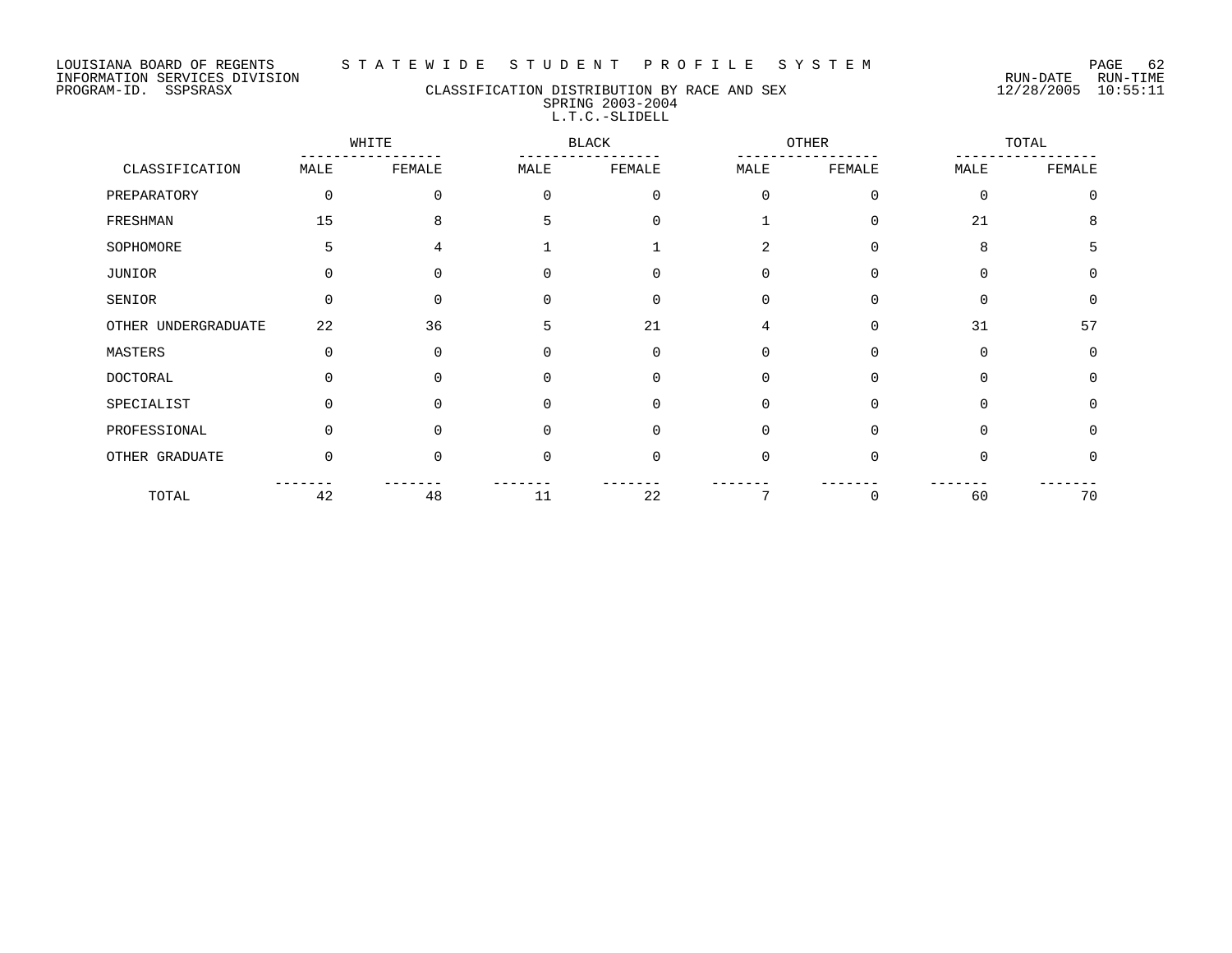#### LOUISIANA BOARD OF REGENTS S T A T E W I D E S T U D E N T P R O F I L E S Y S T E M PAGE 63

INFORMATION SERVICES DIVISION RUN-DATE RUN-TIME

#### PROGRAM-ID. SSPSRASX CLASSIFICATION DISTRIBUTION BY RACE AND SEX 12/28/2005 10:55:11 SPRING 2003-2004 SOWELA

WHITE BLACK OTHER TOTAL ----------------- ----------------- ----------------- ----------------- CLASSIFICATION MALE FEMALE MALE FEMALE MALE FEMALE MALE FEMALE PREPARATORY 26 24 1 2 1 28 17 FRESHMAN 671 372 220 163 66 31 957 566 SOPHOMORE 0 0 0 0 0 0 0 0 JUNIOR 0 0 0 0 0 0 0 0 SENIOR 0 0 0 0 0 0 0 0 OTHER UNDERGRADUATE 0 0 0 0 0 0 0 0 MASTERS 0 0 0 0 0 0 0 0 DOCTORAL 0 0 0 0 0 0 0 0 SPECIALIST 0 0 0 0 0 0 0 0 0 0 PROFESSIONAL 0 0 0 0 0 0 0 0 0 0 0 OTHER GRADUATE 0 0 0 0 0 0 0 0 ------- ------- ------- ------- ------- ------- ------- ------- TOTAL 697 386 221 165 67 32 985 583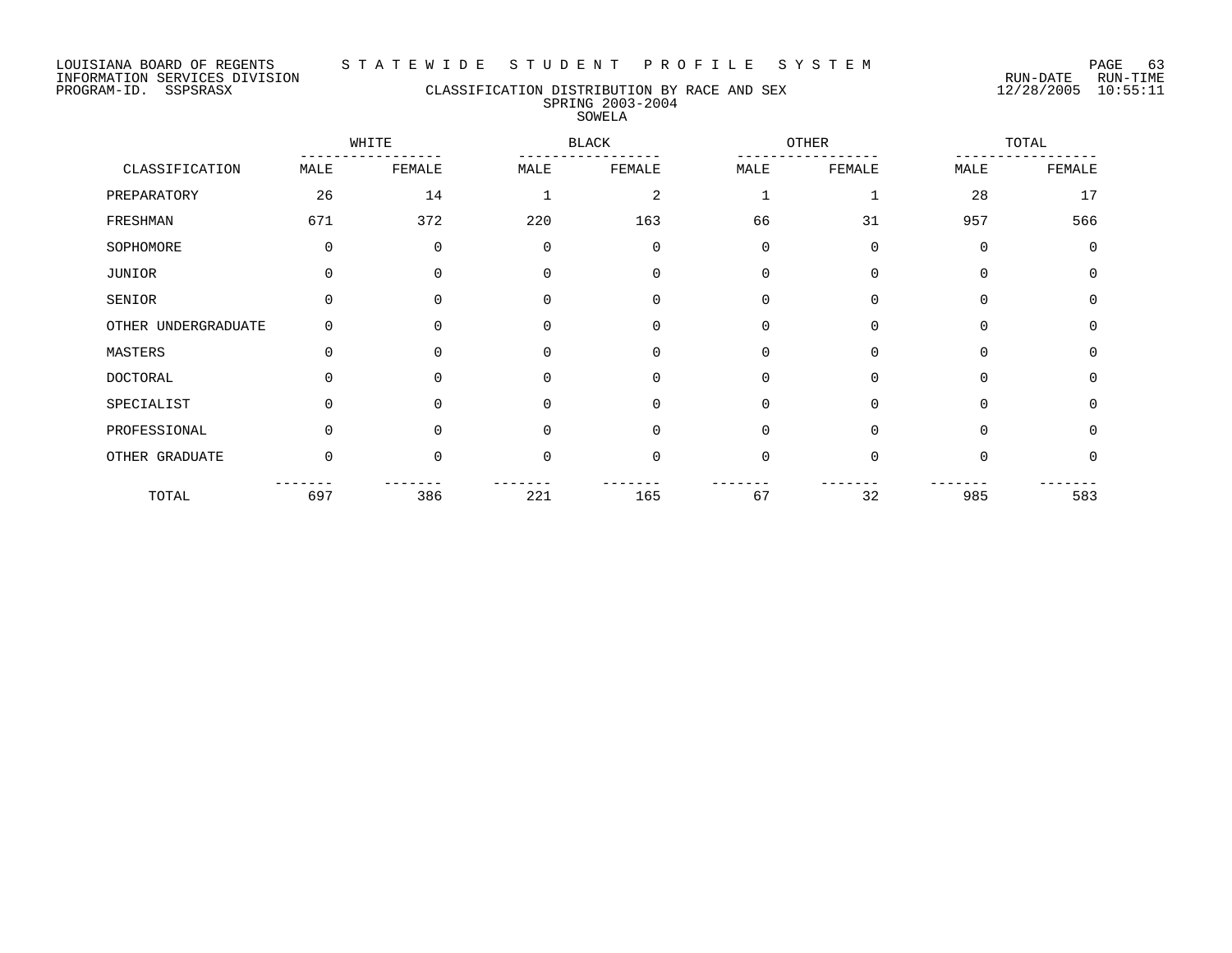#### LOUISIANA BOARD OF REGENTS S T A T E W I D E S T U D E N T P R O F I L E S Y S T E M PAGE 64

## PROGRAM-ID. SSPSRASX CLASSIFICATION DISTRIBUTION BY RACE AND SEX 12/28/2005 10:55:11 SPRING 2003-2004 L.T.C.-SULLIVAN

|                     |          | WHITE    |             | <b>BLACK</b> |              | <b>OTHER</b> |             | TOTAL    |
|---------------------|----------|----------|-------------|--------------|--------------|--------------|-------------|----------|
| CLASSIFICATION      | MALE     | FEMALE   | MALE        | FEMALE       | MALE         | FEMALE       | MALE        | FEMALE   |
| PREPARATORY         | 3        | $\Omega$ |             | $\mathbf 0$  | $\mathbf 0$  | $\mathbf 0$  | 4           | $\Omega$ |
| FRESHMAN            | 183      | 123      | 157         | 101          | 9            | 12           | 349         | 236      |
| SOPHOMORE           | 16       | 59       | 2           | 11           | $\mathbf{1}$ | 3            | 19          | 73       |
| JUNIOR              | $\Omega$ | $\Omega$ | $\mathbf 0$ | $\Omega$     | $\mathbf 0$  | $\Omega$     | $\Omega$    | $\Omega$ |
| SENIOR              | $\Omega$ | $\Omega$ | $\Omega$    | $\Omega$     | $\mathbf 0$  | 0            | $\Omega$    | $\Omega$ |
| OTHER UNDERGRADUATE | $\Omega$ | $\Omega$ | $\Omega$    | $\Omega$     | $\mathbf 0$  | $\Omega$     | $\Omega$    | $\Omega$ |
| MASTERS             | $\Omega$ | $\Omega$ | $\mathbf 0$ | $\mathbf 0$  | 0            | 0            | $\mathbf 0$ | $\Omega$ |
| <b>DOCTORAL</b>     | $\Omega$ | $\Omega$ | $\Omega$    | $\Omega$     | $\mathbf 0$  | $\Omega$     | $\Omega$    | $\Omega$ |
| SPECIALIST          | $\Omega$ | $\Omega$ | $\mathbf 0$ | $\mathbf 0$  | $\mathbf 0$  | $\Omega$     | $\Omega$    | $\Omega$ |
| PROFESSIONAL        | $\Omega$ | $\Omega$ | $\Omega$    | $\Omega$     | $\mathbf 0$  | $\Omega$     | $\Omega$    | $\Omega$ |
| OTHER GRADUATE      | $\Omega$ | $\Omega$ | $\Omega$    | $\Omega$     | $\mathbf 0$  | $\Omega$     | $\Omega$    | $\Omega$ |
| TOTAL               | 202      | 182      | 160         | 112          | 10           | 15           | 372         | 309      |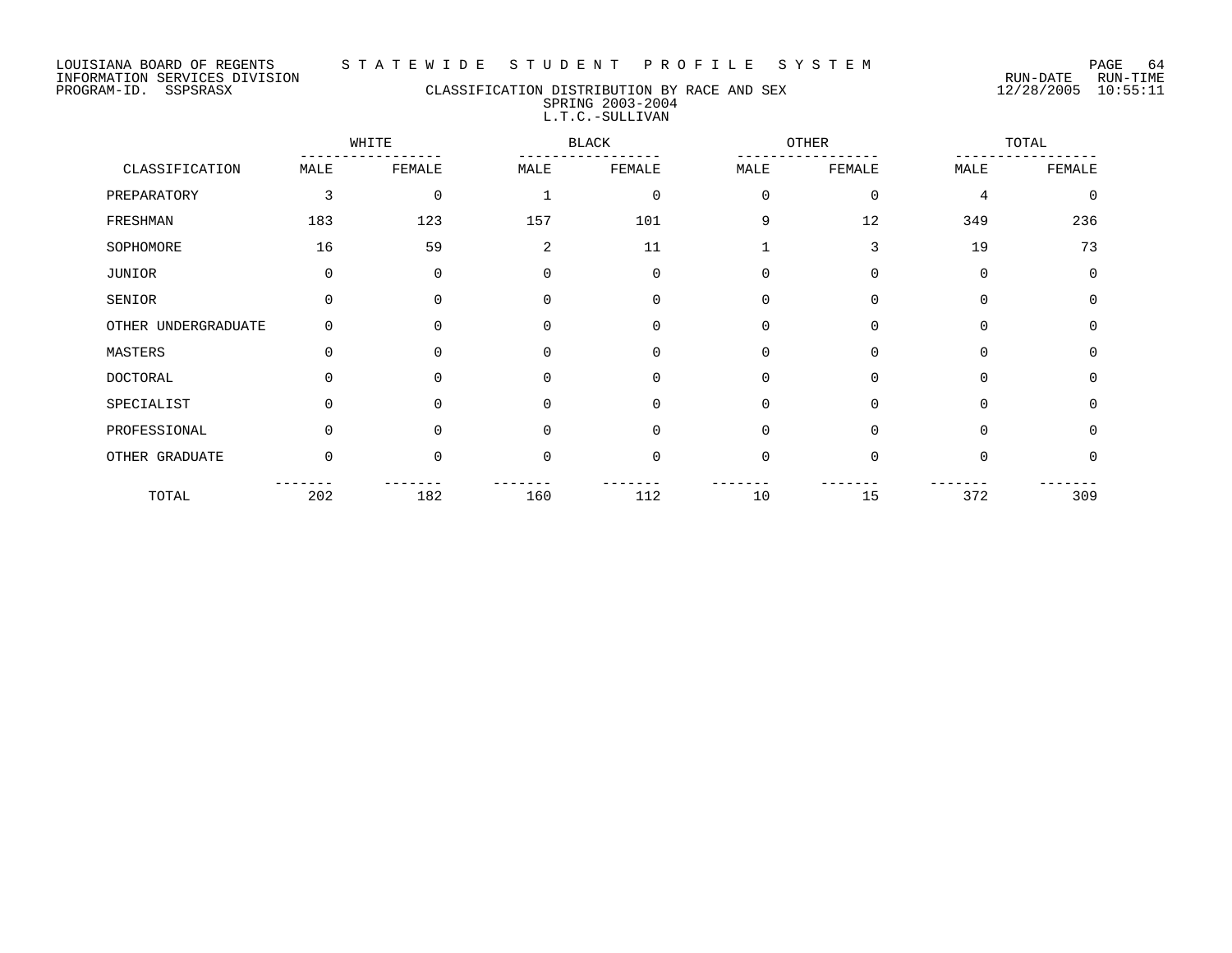#### LOUISIANA BOARD OF REGENTS S T A T E W I D E S T U D E N T P R O F I L E S Y S T E M PAGE 65

# PROGRAM-ID. SSPSRASX CLASSIFICATION DISTRIBUTION BY RACE AND SEX 12/28/2005 10:55:11 SPRING 2003-2004 L.T.C.-T.H. HARRIS

|                     |          | WHITE       |             | <b>BLACK</b> |                | <b>OTHER</b> |             | TOTAL       |  |  |
|---------------------|----------|-------------|-------------|--------------|----------------|--------------|-------------|-------------|--|--|
| CLASSIFICATION      | MALE     | FEMALE      | MALE        | FEMALE       | MALE           | FEMALE       | MALE        | FEMALE      |  |  |
| PREPARATORY         | 0        | $\mathbf 0$ | $\mathbf 0$ | $\mathbf 0$  | $\mathbf 0$    | $\mathbf 0$  | $\mathbf 0$ | $\mathbf 0$ |  |  |
| FRESHMAN            | 80       | 44          | 44          | 49           | $\overline{a}$ |              | 126         | 94          |  |  |
| SOPHOMORE           | 136      | 50          | 52          | 70           | $\overline{4}$ | $\mathbf 0$  | 192         | 120         |  |  |
| JUNIOR              | 0        | $\Omega$    | $\mathbf 0$ | 0            | 0              | $\mathbf 0$  | $\mathbf 0$ | $\mathbf 0$ |  |  |
| SENIOR              | $\Omega$ | $\Omega$    | $\Omega$    | $\Omega$     | $\Omega$       | $\Omega$     | $\Omega$    | $\Omega$    |  |  |
| OTHER UNDERGRADUATE | 12       | 11          | 5           | 21           | $\mathbf 0$    | $\mathbf 0$  | 17          | 32          |  |  |
| MASTERS             | 0        | $\Omega$    | $\Omega$    | 0            | 0              | 0            | $\mathbf 0$ | 0           |  |  |
| <b>DOCTORAL</b>     | $\Omega$ | $\Omega$    | $\Omega$    | $\Omega$     | $\Omega$       | $\Omega$     | $\Omega$    | $\mathbf 0$ |  |  |
| SPECIALIST          | $\Omega$ | $\Omega$    | $\Omega$    | $\mathbf 0$  | $\Omega$       | $\Omega$     | $\Omega$    | $\mathbf 0$ |  |  |
| PROFESSIONAL        | $\Omega$ | $\Omega$    | $\Omega$    | $\Omega$     | $\Omega$       | $\Omega$     | $\Omega$    | $\Omega$    |  |  |
| OTHER GRADUATE      | $\Omega$ | $\Omega$    | $\Omega$    | $\mathbf 0$  | $\Omega$       | $\Omega$     | $\mathbf 0$ | $\mathbf 0$ |  |  |
| TOTAL               | 228      | 105         | 101         | 140          | 6              | 1            | 335         | 246         |  |  |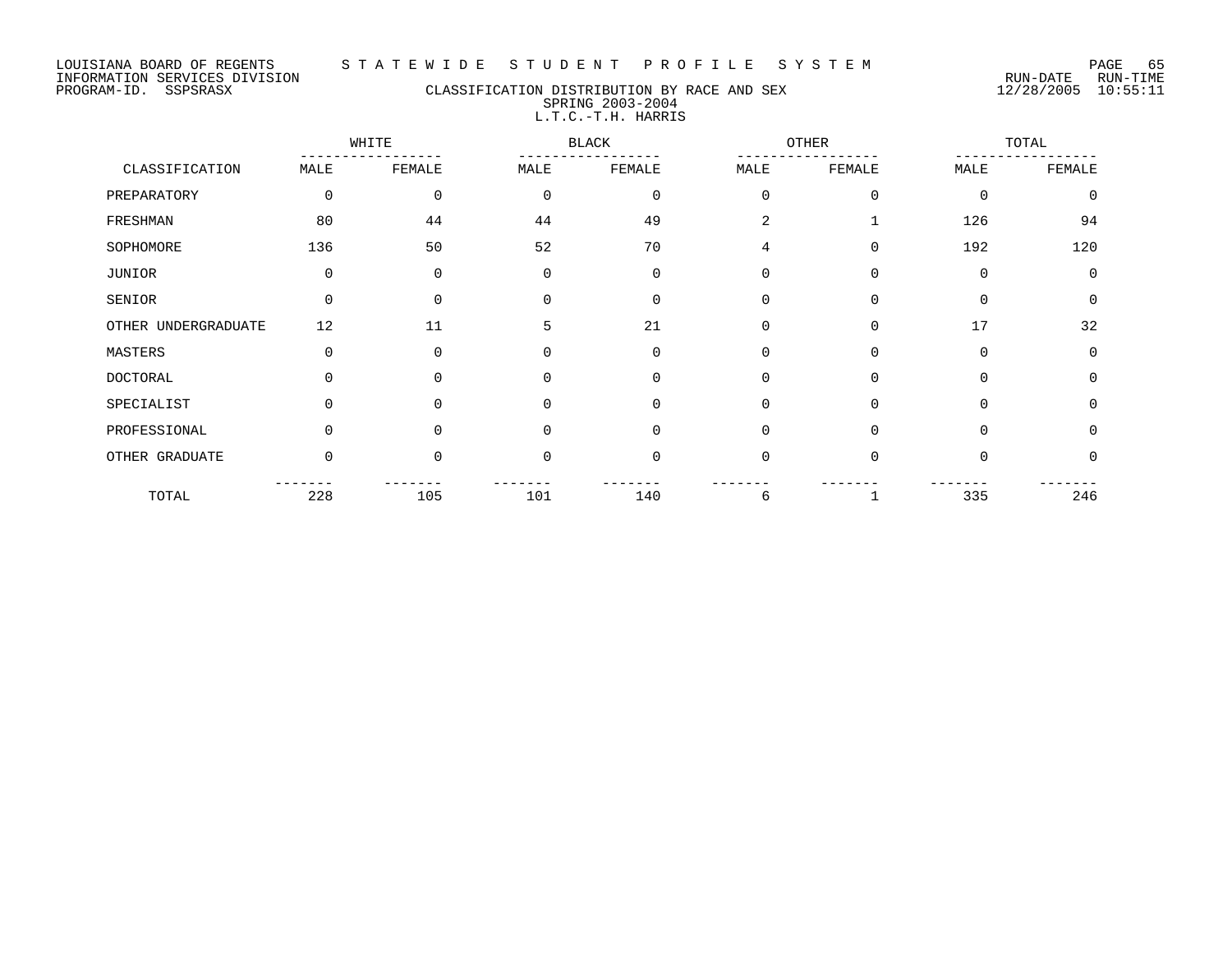## PROGRAM-ID. SSPSRASX CLASSIFICATION DISTRIBUTION BY RACE AND SEX 12/28/2005 10:55:11 SPRING 2003-2004 L.T.C.-TALLULAH/M. SURLES

|                     |          | WHITE    |          | <b>BLACK</b> |             | OTHER       |             | TOTAL       |  |
|---------------------|----------|----------|----------|--------------|-------------|-------------|-------------|-------------|--|
| CLASSIFICATION      | MALE     | FEMALE   | MALE     | FEMALE       | MALE        | FEMALE      | MALE        | FEMALE      |  |
| PREPARATORY         |          | 0        | 6        | 2            | $\mathbf 0$ | $\mathbf 0$ | 7           | 2           |  |
| FRESHMAN            | 45       | 40       | 80       | 123          | 2           | 4           | 127         | 167         |  |
| SOPHOMORE           | 8        | 27       | 5        | 21           | 0           | 2           | 13          | 50          |  |
| JUNIOR              | $\Omega$ | 0        | $\Omega$ | $\mathbf 0$  | $\mathbf 0$ | 0           | $\mathbf 0$ | $\mathbf 0$ |  |
| SENIOR              | $\Omega$ | $\Omega$ | ∩        | $\Omega$     | $\Omega$    | $\Omega$    | $\Omega$    | $\mathbf 0$ |  |
| OTHER UNDERGRADUATE |          | 8        | 13       | 17           |             | $\Omega$    | 21          | 25          |  |
| MASTERS             | $\Omega$ | $\Omega$ | $\Omega$ | $\Omega$     | 0           | $\Omega$    | $\Omega$    | $\Omega$    |  |
| DOCTORAL            | 0        | $\Omega$ |          | $\Omega$     | $\Omega$    | $\Omega$    | $\Omega$    | $\Omega$    |  |
| SPECIALIST          | $\Omega$ | $\Omega$ | $\Omega$ | $\Omega$     | $\Omega$    | $\Omega$    | $\Omega$    | $\Omega$    |  |
| PROFESSIONAL        | $\Omega$ | $\Omega$ | $\cap$   | $\Omega$     | $\Omega$    | $\Omega$    | $\Omega$    | $\Omega$    |  |
| OTHER GRADUATE      | 0        | $\Omega$ | $\Omega$ | $\Omega$     | 0           | $\Omega$    | $\Omega$    | $\Omega$    |  |
| TOTAL               | 61       | 75       | 104      | 163          | 3           | 6           | 168         | 244         |  |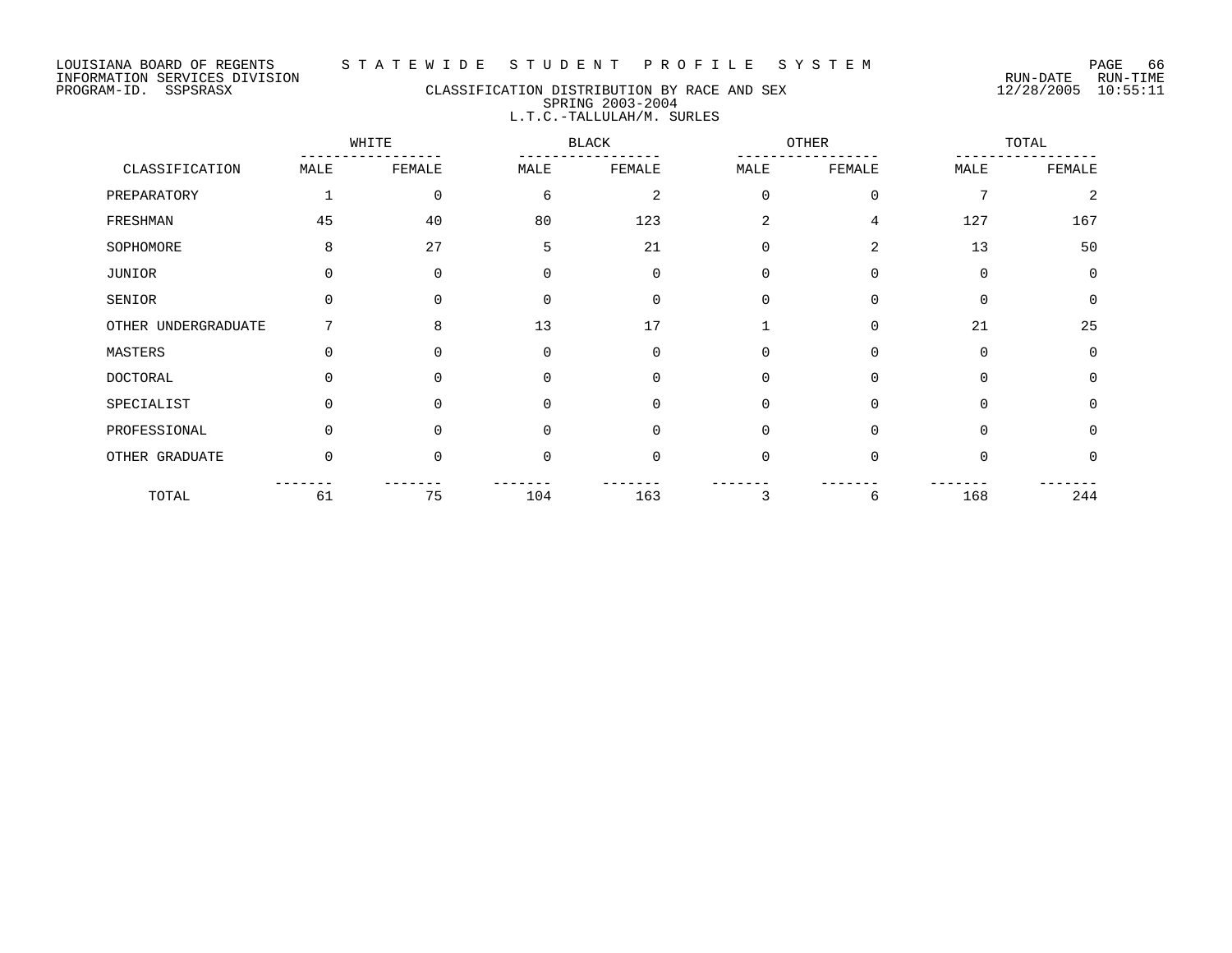# PROGRAM-ID. SSPSRASX CLASSIFICATION DISTRIBUTION BY RACE AND SEX 12/28/2005 10:55:11 SPRING 2003-2004 L.T.C.-TECHE AREA

|                     |          | WHITE       |             | <b>BLACK</b> |             | <b>OTHER</b> |          | TOTAL    |
|---------------------|----------|-------------|-------------|--------------|-------------|--------------|----------|----------|
| CLASSIFICATION      | MALE     | FEMALE      | MALE        | FEMALE       | MALE        | FEMALE       | MALE     | FEMALE   |
| PREPARATORY         |          | $\mathbf 0$ | $\mathbf 0$ | $\mathbf 0$  | $\mathbf 0$ | 0            |          | $\Omega$ |
| FRESHMAN            | 71       | 55          | 12          | 38           | 5           | 2            | 88       | 95       |
| SOPHOMORE           | 84       | 50          | 14          | 44           | $\mathbf 0$ | 3            | 98       | 97       |
| JUNIOR              | $\Omega$ | $\Omega$    | $\mathbf 0$ | $\Omega$     | $\mathbf 0$ | $\Omega$     | $\Omega$ | $\Omega$ |
| SENIOR              | $\Omega$ | $\Omega$    | $\Omega$    | $\Omega$     | $\mathbf 0$ | $\Omega$     | $\Omega$ | $\Omega$ |
| OTHER UNDERGRADUATE | 16       | 16          |             | 11           |             |              | 18       | 28       |
| MASTERS             | $\Omega$ | $\Omega$    | $\Omega$    | $\Omega$     | 0           | 0            | 0        | $\Omega$ |
| <b>DOCTORAL</b>     |          |             | $\Omega$    | $\Omega$     | 0           | $\Omega$     | $\Omega$ | $\Omega$ |
| SPECIALIST          | 0        | $\Omega$    | $\Omega$    | $\Omega$     | $\mathbf 0$ | $\Omega$     | $\Omega$ | $\Omega$ |
| PROFESSIONAL        | $\Omega$ | $\Omega$    | $\Omega$    | $\Omega$     | $\mathbf 0$ | $\Omega$     | 0        | $\Omega$ |
| OTHER GRADUATE      | $\Omega$ | $\Omega$    | $\Omega$    | $\Omega$     | $\mathbf 0$ | $\Omega$     | $\Omega$ | $\Omega$ |
| TOTAL               | 172      | 121         | 27          | 93           | 6           | 6            | 205      | 220      |